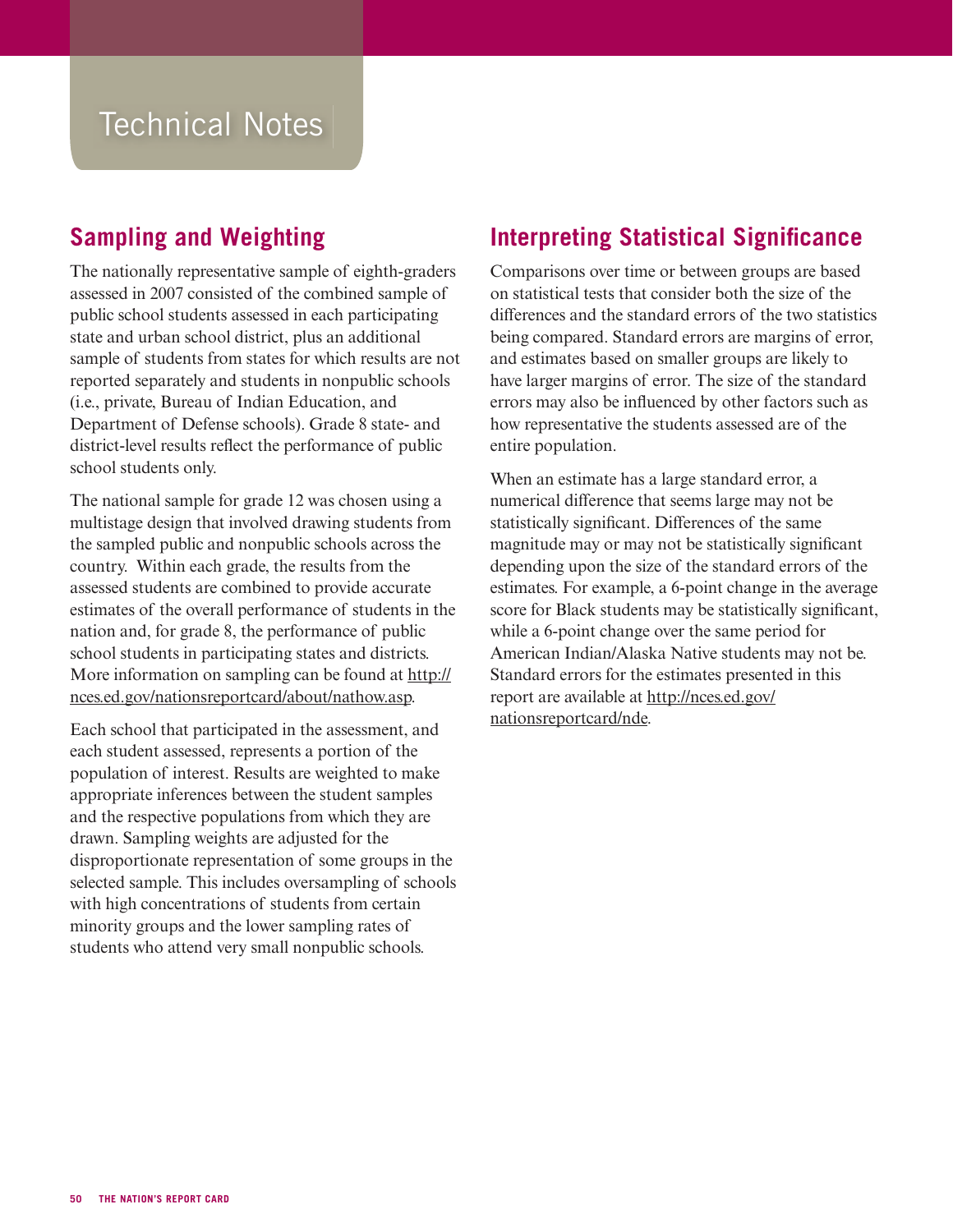## **School and Student Participation Rates**

To ensure unbiased samples, NCES and the Governing Board established participation rate standards that states and jurisdictions were required to meet in order for their results to be reported. Participation rates for the original school sample at each grade needed to be at least 85 percent to meet reporting requirements. Forty-five states, Department of Defense Schools, and 10 urban districts participating in the 2007 eighth-grade writing assessment met participation rate standards.

The weighted national school participation rates for public and private schools combined were 97 percent for grade 8 and 89 percent for grade 12. Student participation rates were 92 percent for grade 8 and 80 percent for grade 12.

Participation rates needed to be 70 percent or higher to report results separately for private schools. While the school participation rate for private schools met the standard for grade 8 in 2007, it fell below the standard for grade 8 in 2002 and for all three assessment years at grade 12. Therefore, the only comparison that could be made for private school students was between 1998 and 2007 at grade 8. Participation rates for Catholic schools, however, were sufficient for reporting in 2007 at both grades (89 percent at grade 8 and 82 percent at grade 12) and in the two previous assessment years, with the exception of 2002 for grade 12.

Because the response rate for twelfth-grade public school students fell below the standard of 85 percent, an analysis of the potential bias introduced by student nonresponse was conducted. Compared to the distribution of all eligible students, the distribution of the weighted student sample did not differ with respect to sex, race/ethnicity, relative age, eligibility for free or reduced-price school lunch, students with disabilities, or English language learners. After weight adjustments were made to account for differences in the response rates by subgroups, the weighted percentage of English language learners was higher in the sample than among all eligible students, but the potential effect on survey estimates was very slight.

The private school response rate at grade 12 was 63 percent in 2007. A nonresponse bias analysis compared the characteristics of participating schools to all eligible schools following school substitution and then following the application of weight adjustments to account for school nonresponse. In each analysis, the characteristics examined included census region, private school reporting group, school location, and estimated grade enrollment. In addition, mean values of race/ ethnicity percentages and enrollment were compared. Substitution and weight adjustments appear to have reduced the potential bias associated with all of the factors examined except race/ethnicity. The only significant result for race/ethnicity was the percentage of Hispanic students, for which the relative bias was 18 percent.

## **National School Lunch Program**

NAEP first began collecting data in 1996 on student eligibility for the National School Lunch Program (NSLP) as an indicator of poverty. Under the guidelines of NSLP, children from families with incomes below 130 percent of the poverty level are eligible for free meals. Those from families with incomes between 130 and 185 percent of the poverty level are eligible for reducedprice meals. (For the period July 1, 2006 through June 30, 2007, for a family of four, 130 percent of the poverty level was \$26,000, and 185 percent was \$37,000.)

As a result of improvements in the quality of the data on students' eligibility for NSLP, the percentage of students for whom information was not available has decreased in comparison to the percentages reported in earlier assessments. Therefore, comparisons to results in previous years are not included in this report. For more [information on NSLP, visit http://www.fns.usda.gov/cnd/](/transfer.asp?location=www.fns.usda.gov/cnd/lunch/) lunch/.

## **Highest Level of Parental Education**

Students who participated in the NAEP writing assessment were asked to indicate the highest level of education they thought each of their parents had completed. Four levels of education were identified: did not finish high school, graduated from high school, some education after high school, and graduated from college. Students could also choose the response, "I don't know." The highest level of education reported for either parent was used in the analysis of this question.

Similar information was collected in the 1998 writing assessment; however, because the format of the question was different, the results from 1998 cannot be compared to those in 2002 and 2007.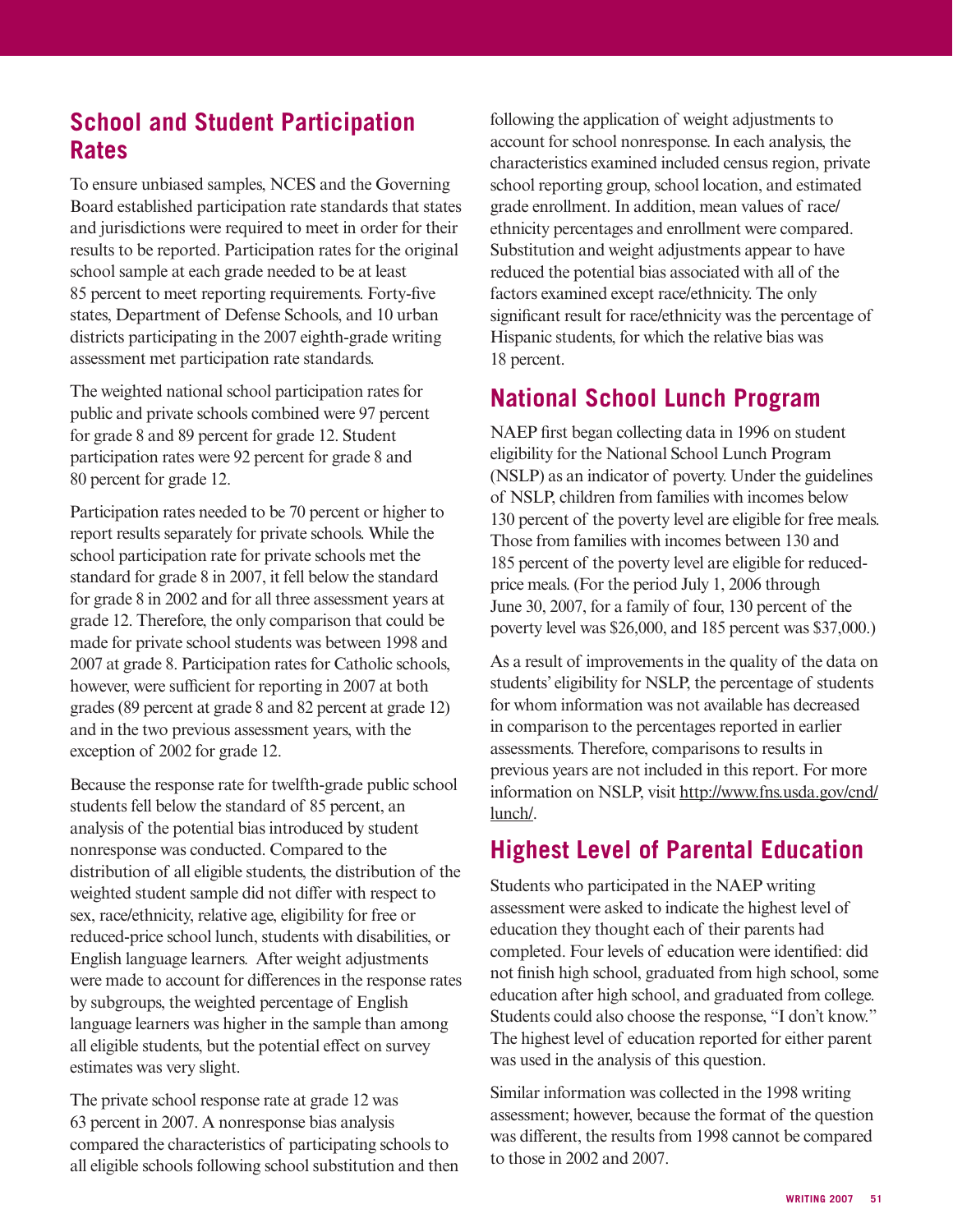## Appendix Tables

Table A-1. Eighth- and twelfth-grade public and nonpublic school students with disabilities (SD) and/or English language learners (ELL) identified, excluded, and assessed in NAEP writing, as a percentage of all students: 1998, 2002, and 2007

| Student characteristics | 1998           | 2002           | 2007           |
|-------------------------|----------------|----------------|----------------|
| Grade 8                 |                |                |                |
| SD and/or ELL           |                |                |                |
| Identified              | 13             | 17             | 17             |
| Excluded                | $\overline{4}$ | $\overline{4}$ | 3              |
| Assessed                | 9              | 13             | 14             |
| Without accommodations  | 6              | 8              | 6              |
| With accommodations     | 3              | 5              | 8              |
| SD                      |                |                |                |
| Identified              | 10             | 12             | 12             |
| Excluded                | 3              | 3              | 3              |
| Assessed                | $\overline{7}$ | 9              | 10             |
| Without accommodations  | 5              | 5              | $\overline{2}$ |
| With accommodations     | 3              | 5              | $\overline{7}$ |
| <b>ELL</b>              |                |                |                |
| Identified              | 3              | 6              | 6              |
| Excluded                | $\mathbf{1}$   | 1              | 1              |
| Assessed                | $\overline{2}$ | 4              | 5              |
| Without accommodations  | $\overline{c}$ | 4              | 4              |
| With accommodations     | $\#$           | $\mathbf{1}$   | 2              |
| Grade 12                |                |                |                |
| SD and/or ELL           |                |                |                |
| Identified              | 8              | 11             | 13             |
| Excluded                | $\overline{2}$ | 3              | 3              |
| Assessed                | 6              | 8              | 10             |
| Without accommodations  | 5              | 6              | 4              |
| With accommodations     | $\mathbf{1}$   | 3              | 6              |
| SD                      |                |                |                |
| Identified              | 6              | 9              | 10             |
| Excluded                | $\overline{c}$ | 3              | 3              |
| Assessed                | 4              | 6              | $\overline{7}$ |
| Without accommodations  | 3              | 4              | $\overline{2}$ |
| With accommodations     | $\mathbf{1}$   | 3              | 5              |
| ELL                     |                |                |                |
| Identified              | $\overline{2}$ | 3              | 4              |
| Excluded                | #              | 1              | 1              |
| Assessed                | $\overline{2}$ | 2              | 3              |
| Without accommodations  | $\overline{2}$ | 2              | $\overline{c}$ |
| With accommodations     | #              | #              | 1              |

# Rounds to zero.

NOTE: Students identified as both SD and ELL were counted only once under the combined SD and/or ELL category, but were counted separately under the SD and ELL categories. Detail may not sum to totals because of rounding.

SOURCE: U.S. Department of Education, Institute of Education Sciences, National Center for Education Statistics, National Assessment of Educational Progress (NAEP), 1998, 2002, and 2007 Writing Assessments.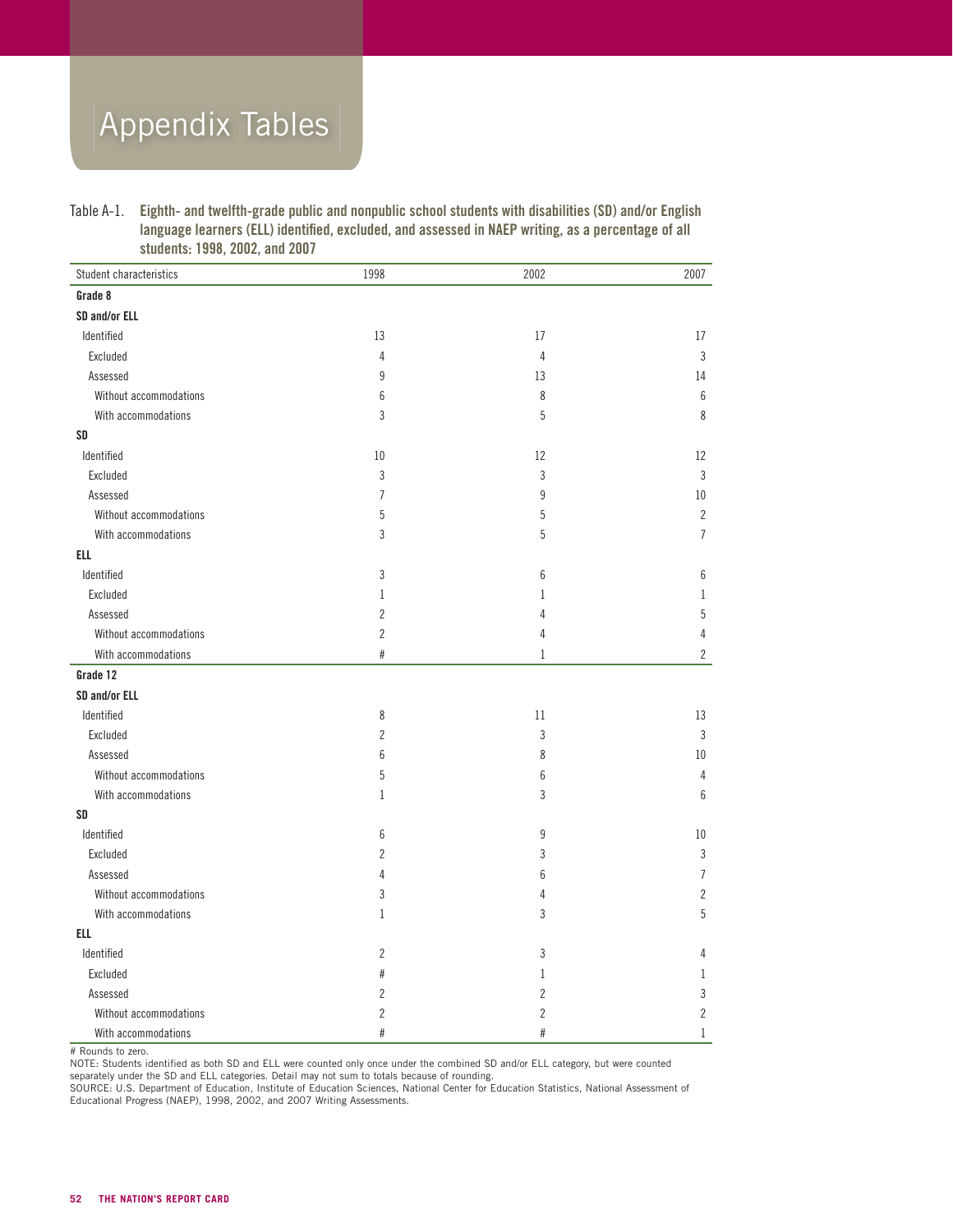| Student characteristics | White          | Black          | Hispanic         | Asian/Pacific Islander | American Indian/<br>Alaska Native |
|-------------------------|----------------|----------------|------------------|------------------------|-----------------------------------|
| Grade 8                 |                |                |                  |                        |                                   |
| SD and/or ELL           |                |                |                  |                        |                                   |
| Identified              | 12             | 17             | 33               | 21                     | 22                                |
| Excluded                | $\overline{c}$ | $\overline{4}$ | 5                | $\overline{2}$         | $\sqrt{3}$                        |
| Assessed                | 10             | 13             | 28               | 18                     | 19                                |
| Without accommodations  | 3              | 3              | 17               | 12                     | 10                                |
| With accommodations     | $\overline{7}$ | 10             | 11               | $6\,$                  | 9                                 |
| SD                      |                |                |                  |                        |                                   |
| Identified              | 12             | 16             | 12               | $6\,$                  | $16\,$                            |
| Excluded                | $\overline{c}$ | $\overline{4}$ | 3                | $\mathbf{1}$           | $\sqrt{3}$                        |
| Assessed                | 9              | 12             | $\boldsymbol{9}$ | 5                      | 13                                |
| Without accommodations  | $\overline{2}$ | 3              | 3                | $\overline{c}$         | $\overline{4}$                    |
| With accommodations     | $\overline{7}$ | 10             | 6                | 3                      | 9                                 |
| <b>ELL</b>              |                |                |                  |                        |                                   |
| Identified              | $\mathbf{1}$   | 1              | 25               | 17                     | 8                                 |
| Excluded                | #              | #              | $\overline{4}$   | $\sqrt{2}$             | $\mathbf{1}$                      |
| Assessed                | $\mathbf{1}$   | $\mathbf{1}$   | 22               | 15                     | 8                                 |
| Without accommodations  | #              | 1              | 15               | 11                     | $\boldsymbol{6}$                  |
| With accommodations     | #              | $\mathbf{1}$   | $\,6\,$          | $\overline{4}$         | $\overline{c}$                    |
| Grade 12                |                |                |                  |                        |                                   |
| SD and/or ELL           |                |                |                  |                        |                                   |
| Identified              | 10             | 15             | 25               | 16                     | 13                                |
| Excluded                | $\overline{2}$ | 5              | 5                | $\overline{2}$         | $\sqrt{3}$                        |
| Assessed                | 8              | 11             | 20               | 14                     | 9                                 |
| Without accommodations  | $\overline{2}$ | 3              | 12               | 10                     | 5                                 |
| With accommodations     | 5              | $\,8\,$        | $\overline{7}$   | $\sqrt{4}$             | 4                                 |
| SD                      |                |                |                  |                        |                                   |
| Identified              | 10             | 13             | 10               | 4                      | $12\,$                            |
| Excluded                | $\overline{c}$ | $\overline{4}$ | $\sqrt{3}$       | $\mathbf{1}$           | $\sqrt{3}$                        |
| Assessed                | $\overline{7}$ | 9              | 6                | 3                      | 9                                 |
| Without accommodations  | $\overline{c}$ | $\overline{c}$ | $\overline{c}$   | $\mathbf{1}$           | 5                                 |
| With accommodations     | 5              | $\overline{7}$ | 4                | $\overline{2}$         | 4                                 |
| <b>ELL</b>              |                |                |                  |                        |                                   |
| Identified              | #              | $\overline{2}$ | 17               | 13                     | 5                                 |
| Excluded                | #<br>#         |                | $\sqrt{3}$       | $\,1\,$                | 1                                 |
| Assessed                | #              | 1              | 15               | 12                     | 3                                 |
| Without accommodations  | #              | 1              | 11               | 9                      | 3                                 |
| With accommodations     | #              | $\mathbf{1}$   | $\overline{4}$   | 3                      | $\mathbf{1}$                      |

#### Table A-2. Eighth- and twelfth-grade public and nonpublic school students with disabilities (SD) and/or English language learners (ELL) identified, excluded, and assessed in NAEP writing, by percentage of students within race/ethnicity categories: 2007

# Rounds to zero.

NOTE: Black includes African American, Hispanic includes Latino, and Pacific Islander includes Native Hawaiian. Race categories exclude Hispanic origin. Students identified as both SD and ELL were counted only once under the combined SD and/or ELL category, but were counted separately under the SD and ELL categories. Results are not shown for students whose race/ethnicity was unclassified. Detail may not sum to totals because of rounding.

SOURCE: U.S. Department of Education, Institute of Education Sciences, National Center for Education Statistics, National Assessment of Educational Progress (NAEP), 2007 Writing Assessment.

### **HOW TO READ THIS TABLE…**

The data presented in this table show the percentages of students in racial/ethnic groups identified as students with disabilities and/or English language learners, excluded, and assessed in 2007. For example, 25 percent of Hispanic eighth-graders were identified as English language learners in 2007, of which 4 percent were excluded from the writing assessment and 22 percent were assessed.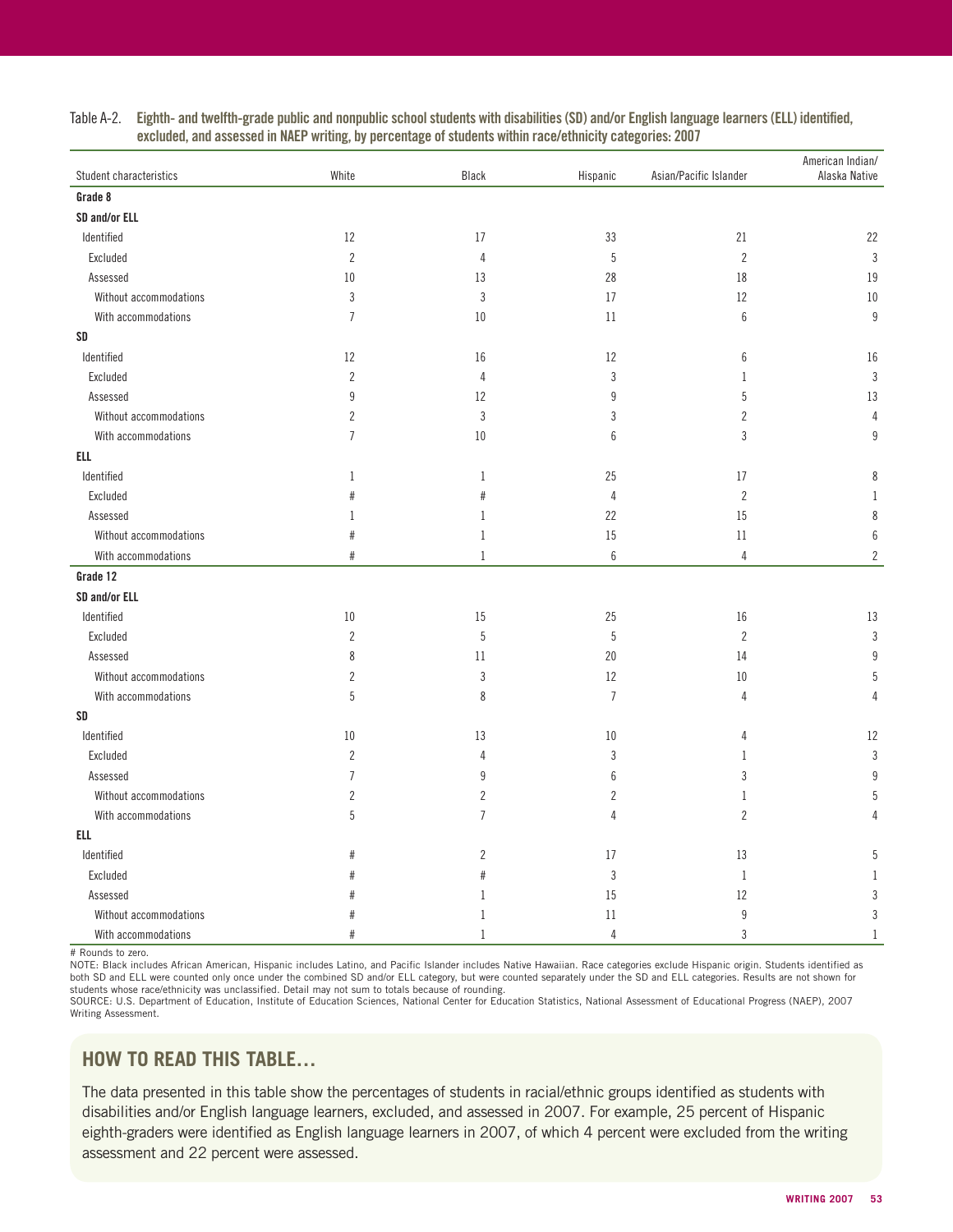|                        |                                  |                                | SD                               |                                            |                                  | ELL             |                                |
|------------------------|----------------------------------|--------------------------------|----------------------------------|--------------------------------------------|----------------------------------|-----------------|--------------------------------|
| State/jurisdiction     | Overall excluded                 | Identified                     | Excluded                         | Accommodated                               | Identified                       | Excluded        | Accommodated                   |
| <b>Nation (public)</b> | 3                                | 13                             | 3                                | 8                                          | 7                                | 1               | $\overline{\mathbf{2}}$        |
| Alabama                | $\sqrt{2}$                       | 12                             | $\overline{2}$                   | $\sqrt{3}$                                 | $\sqrt{2}$                       | $\#$            | $\#$                           |
| Alaska                 |                                  | $\overline{\phantom{0}}$       |                                  |                                            |                                  |                 |                                |
| Arizona                | $\sqrt{3}$                       | $10\,$                         | $\overline{2}$                   | 4                                          | $10\,$                           |                 | $\overline{2}$                 |
| Arkansas               | $\overline{2}$                   | 13                             | $\overline{2}$                   | 8                                          | 4                                |                 | $\overline{2}$                 |
| California             | $\overline{c}$                   | $\boldsymbol{9}$               | 1                                | $\overline{4}$                             | 21                               | 1               | $\overline{2}$                 |
| Colorado               | 3                                | $9\,$                          | $\overline{2}$                   | 6                                          | $6\phantom{1}6$                  | $\mathbf{1}$    | $\mathfrak{Z}$                 |
| Connecticut            | $\overline{c}$                   | 11                             | 1                                | 8                                          | 4                                | $\mathbf{1}$    | $\overline{c}$                 |
| Delaware               | 5                                | 14                             | 5                                | $\overline{7}$                             | $\overline{c}$                   |                 |                                |
| Florida                | 3                                | 14                             | $\overline{c}$                   | 11                                         | 6                                |                 |                                |
| Georgia                | $\overline{c}$                   | 12                             | $\overline{2}$                   | $\overline{7}$                             | $\overline{c}$                   | $\#$            |                                |
| Hawaii                 | $\mathbf 1$                      | 13                             | 1                                | $\overline{\bf 8}$                         | 6                                | $\#$            | 3                              |
| Idaho                  | $\overline{2}$                   | 9                              | 1                                | 5                                          | 6                                | 1               |                                |
| Illinois               | 3                                | 14                             | $\overline{2}$                   | 10                                         | 3                                |                 |                                |
| Indiana                | 3                                | 14                             | 3                                | 9                                          | 3                                |                 |                                |
| lowa                   | $\overline{c}$                   | 15                             | $\overline{2}$                   | 11                                         | $\overline{c}$                   | $\#$            |                                |
| Kansas                 | 4                                | $\overline{13}$                | 3                                | $\,8\,$                                    | 4                                | $\mathbf 1$     | 1                              |
| Kentucky               | 6                                | 13                             | $6\phantom{1}6$                  | 6                                          | 1                                | $\#$            | #                              |
| Louisiana              | $\overline{c}$                   | 13                             | $\overline{2}$                   | $10\,$                                     | 1                                | $\#$            | 1                              |
| Maine                  | 4                                | 19                             |                                  | 11                                         | $\overline{c}$                   | 1               | 1                              |
| Maryland               |                                  |                                |                                  |                                            |                                  |                 |                                |
| Massachusetts          | 6                                | 19                             | $6\phantom{1}6$                  | 11                                         | 4                                | $\mathbf 1$     | $\overline{2}$                 |
| Michigan               | 4                                | 14                             | 4                                | $\boldsymbol{9}$                           | $\overline{c}$                   | $\#$            | 1                              |
| Minnesota              | $\overline{c}$                   | 11                             | $\overline{2}$                   | $\overline{7}$                             | 6                                |                 | $\overline{c}$                 |
| Mississippi            | $\sqrt{2}$                       | 10                             | $\overline{c}$                   | $\overline{7}$                             |                                  | #               | #                              |
| Missouri               | $\overline{2}$                   | 13                             | $\overline{c}$                   | 8                                          | $\overline{c}$                   | $\#$            |                                |
| Montana                | $\overline{2}$                   | 13                             | $\overline{2}$                   | $\overline{9}$                             | $\overline{4}$                   | $\overline{\#}$ | $\overline{2}$                 |
| Nebraska               |                                  | $\equiv$                       |                                  |                                            |                                  |                 |                                |
| Nevada                 | $\sqrt{3}$                       | 12                             | $\overline{c}$                   | 6                                          | 11                               | $\sqrt{2}$      | $\overline{2}$                 |
| New Hampshire          | $\sqrt{3}$                       | 19                             | 3                                | 11                                         | $\overline{c}$                   | $\#$            | 1                              |
| New Jersey             | 3                                | 15                             | $\overline{2}$                   | 12                                         | 3                                | 1               |                                |
| <b>New Mexico</b>      | 5                                | 14                             | 3                                | 8                                          | 17                               | 3               | 3                              |
| New York               | 3                                | 16                             | $\overline{c}$                   | 13                                         | 5                                | 1               | 4                              |
| North Carolina         | $\overline{c}$                   | 15                             | $\overline{2}$                   | 11                                         | Δ                                | #               | 2                              |
| North Dakota           | 5                                | 15                             | 5                                | $\overline{7}$                             | 2                                | #               |                                |
| Ohio                   | $\overline{4}$                   | 14                             | $\overline{4}$                   | 9                                          | $\mathbf{1}$                     | $\#$            | 1                              |
| Oklahoma               | 4                                | 16                             | $\overline{4}$                   | $\boldsymbol{9}$                           | 3                                | $\#$            | $\mathbf{1}$                   |
| Oregon                 |                                  | $\overline{\phantom{0}}$       |                                  | $\overline{\phantom{0}}$                   |                                  |                 |                                |
| Pennsylvania           | $\sqrt{3}$                       | $16\,$                         | 3                                | $10\,$                                     | $\overline{c}$                   | 1               | 1                              |
| Rhode Island           | $\sqrt{3}$                       | 18                             | 1                                | 13                                         | 4                                | 1               | 1                              |
| South Carolina         | 3                                | 13<br>$\overline{\phantom{0}}$ | 3                                | $\overline{I}$                             | 2                                | $\#$            | 1                              |
| South Dakota           | 3                                |                                | 3                                | $\overline{\phantom{0}}$                   |                                  | #               |                                |
| Tennessee              |                                  | 12                             |                                  | $\overline{5}$                             | $\overline{2}$                   |                 | $\mathbf{1}$                   |
| Texas                  | $\overline{7}$                   | $12\,$<br>$\boldsymbol{9}$     | $\boldsymbol{6}$                 | 3<br>$\boldsymbol{6}$                      | 8                                | $\sqrt{2}$      | $\mathbf{2}$<br>$\overline{2}$ |
| Utah                   | $\sqrt{3}$                       |                                | $\overline{2}$                   |                                            | $10\,$                           | $\mathbf{1}$    |                                |
| Vermont<br>Virginia    | $\overline{4}$<br>$\overline{6}$ | $20\,$<br>$\overline{14}$      | $\overline{4}$<br>$\overline{5}$ | $12\,$<br>$\overline{7}$                   | $\overline{2}$<br>$\overline{4}$ | $\#$            | $\mathbf{1}$                   |
|                        |                                  | $12\,$                         |                                  |                                            |                                  | $\mathbf{1}$    | $\mathbf{1}$                   |
| Washington             | 4                                |                                | 3                                | 6                                          | 6                                | $\mathbf{1}$    | $\overline{2}$                 |
| West Virginia          | $\mathbf{1}$                     | $15\,$                         | $\mathbf{1}$                     | $\boldsymbol{9}$                           | $\mathbf{1}$                     | $\#$            | $\#$                           |
| Wisconsin              | $\sqrt{4}$                       | 14                             | $\sqrt{3}$                       | $10\,$                                     | 5                                | $\mathbf{1}$    | $\overline{c}$                 |
| Wyoming                | 3                                | $13\,$                         | 3                                | 8                                          | 3                                | $\#$            | $1\,$                          |
| Other jurisdictions    |                                  |                                |                                  |                                            |                                  |                 |                                |
| District of Columbia   |                                  | $\overline{7}$                 |                                  | $\overline{\phantom{0}}$<br>$\overline{5}$ | $\overline{4}$                   |                 | $\mathbf{1}$                   |
| DoDEA <sup>1</sup>     | $\overline{2}$                   |                                |                                  |                                            |                                  |                 |                                |

Table A-3. Eighth-grade public school students with disabilities (SD) and English language learners (ELL) identified, excluded, and accommodated in NAEP writing, as a percentage of all students, by state: 2007

— Not available. The state/jurisdiction did not participate. # Rounds to zero.

<sup>1</sup> Department of Defense Education Activity (overseas and domestic schools).<br>NOTE: Students identified as both SD and ELL were counted only once in overall, but were counted separately under the SD and ELL categories. Res ELL students assessed without accommodations.

SOURCE: U.S. Department of Education, Institute of Education Sciences, National Center for Education Statistics, National Assessment of Educational Progress (NAEP), 2007 Writing Assessment.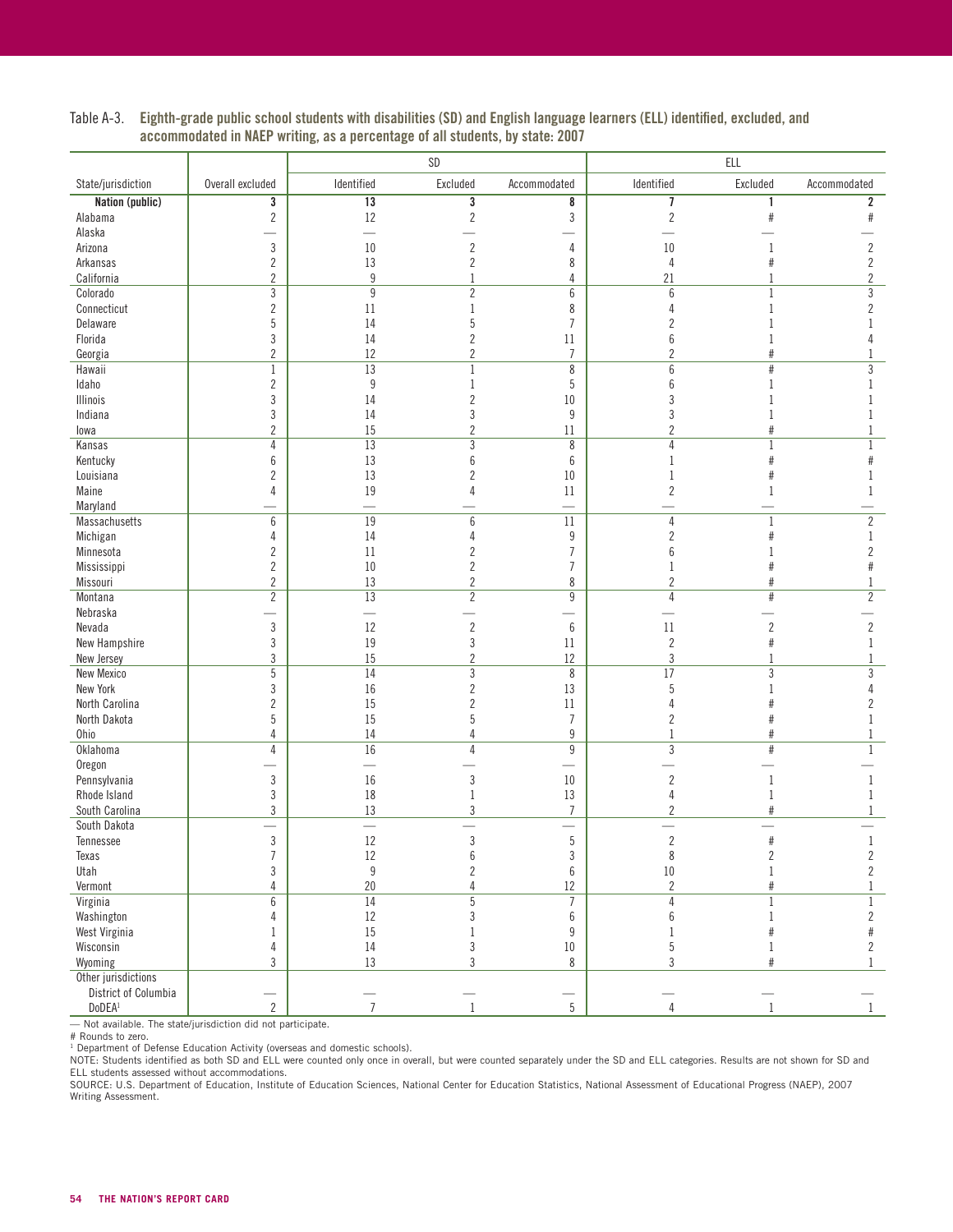Table A-4. Eighth-grade public school students with disabilities excluded from NAEP writing assessment, as a percentage of all students, by state: 1998, 2002, and 2007

| State/jurisdiction   | 1998           | 2002                    | 2007           |
|----------------------|----------------|-------------------------|----------------|
| Nation (public)      | 4              | $\overline{\mathbf{3}}$ | 3              |
| Alabama              | 6              | $\overline{c}$          | $\overline{2}$ |
| Alaska               |                |                         |                |
| Arizona              | 3              | $\mathfrak{z}$          | $\overline{2}$ |
| Arkansas             | $\overline{5}$ | $\overline{2}$          | $\overline{2}$ |
| California           | 3              | $\overline{c}$          | 1              |
| Colorado             | $\overline{3}$ |                         | $\overline{c}$ |
| Connecticut          | 6              | $\mathfrak{z}$          | $\mathbf 1$    |
| Delaware             | 3              | 4                       | 5              |
| Florida              | 4              | 3                       | $\overline{c}$ |
| Georgia              | 4              | 3                       | $\overline{c}$ |
| Hawaii               | $\overline{3}$ | $\overline{c}$          | $\,1$          |
| Idaho                |                | 1                       | 1              |
| <b>Illinois</b>      | 3              | $\overline{c}$          | $\overline{c}$ |
| Indiana              |                | $\overline{2}$          | 3              |
| lowa                 |                |                         | $\overline{c}$ |
| Kansas               |                | $\overline{2}$          | $\overline{3}$ |
| Kentucky             | $\overline{c}$ | 4                       | 6              |
| Louisiana            | 5              | $\overline{4}$          | $\overline{c}$ |
| Maine                | 5              | $\overline{c}$          | 4              |
| Maryland             | $\overline{c}$ | 3                       |                |
| Massachusetts        | $\overline{3}$ | $\overline{2}$          | 6              |
|                      |                |                         |                |
| Michigan             |                | 5                       | 4              |
| Minnesota            | $\overline{c}$ | $\overline{2}$          | $\overline{c}$ |
| Mississippi          | 5              | 5                       | $\overline{c}$ |
| Missouri             | $\overline{c}$ | 3                       | $\overline{c}$ |
| Montana              | $\overline{2}$ | $\overline{2}$          | $\overline{c}$ |
| Nebraska             |                | 3                       |                |
| Nevada               | 4              | 3                       | $\overline{2}$ |
| New Hampshire        |                |                         | 3              |
| New Jersey           |                |                         | $\overline{c}$ |
| New Mexico           | $\overline{4}$ | $\overline{3}$          | $\overline{3}$ |
| New York             | $\overline{2}$ | 4                       | $\overline{2}$ |
| North Carolina       | 3              | 4                       | $\overline{c}$ |
| North Dakota         |                | $\mathbf 1$             | 5              |
| Ohio                 |                | 5                       | 4              |
| Oklahoma             | 8              | $\overline{c}$          | 4              |
| Oregon               | $\overline{2}$ | 3                       |                |
| Pennsylvania         |                | $\overline{c}$          | 3              |
| Rhode Island         | 3              | $\overline{c}$          | $1\,$          |
| South Carolina       | 5              | 5                       | 3              |
| South Dakota         |                |                         |                |
| Tennessee            | $\sqrt{4}$     | 3                       | 3              |
| Texas                | 5              | 5                       | 6              |
| Utah                 | 3              | $\overline{c}$          | $\overline{c}$ |
| Vermont              |                | 4                       |                |
| Virginia             | $\overline{4}$ | $\overline{5}$          | $\frac{4}{5}$  |
| Washington           | $\overline{c}$ | $\overline{2}$          | 3              |
| West Virginia        | 5              | $\overline{4}$          | $\,1$          |
| Wisconsin            | $\sqrt{4}$     | 3                       | 3              |
| Wyoming              | $\overline{2}$ | $\overline{2}$          | 3              |
| Other jurisdictions  |                |                         |                |
| District of Columbia | $\overline{5}$ | 5                       |                |
| DoDEA <sup>1</sup>   | 1              | 1                       | $\mathbf{1}$   |
|                      |                |                         |                |

— Not available. The state/jurisdiction did not participate or did not meet the minimum participation guidelines for reporting.

 $1$  Department of Defense Education Activity (overseas and domestic schools). Before 2005, DoDEA overseas and domestic schools were separate jurisdictions in NAEP. Pre-2005 data presented here were recalculated for comparability.

SOURCE: U.S. Department of Education, Institute of Education Sciences, National Center for Education Statistics, National Assessment of Educational Progress (NAEP), 1998, 2002, and 2007 Writing Assessments.

#### Table A-5. Eighth-grade public school English language learners excluded from NAEP writing assessment, as a percentage of all students, by state: 1998, 2002, and 2007

| State/jurisdiction     | 1998           | 2002           | 2007           |
|------------------------|----------------|----------------|----------------|
| <b>Nation (public)</b> | 1              | 1              | 1              |
| Alabama                | #              | #              | #              |
| Alaska                 |                |                |                |
| Arizona                | 3              | 3              | 1              |
| Arkansas               | 1              | 1              | #              |
| California             | 4              | $\overline{2}$ | 1              |
| Colorado               | 1              |                | 1              |
| Connecticut            | $\overline{2}$ | $\mathbf{1}$   | 1              |
| Delaware               | #              | 1              | 1              |
| Florida                | 1              | $\overline{c}$ | 1              |
| Georgia                | 1              | $\mathbf 1$    | #              |
| Hawaii                 | $\overline{c}$ | $\overline{2}$ | #              |
| Idaho                  |                | 1              | 1              |
| <b>Illinois</b>        | 1              | $\overline{c}$ | 1              |
| Indiana                |                | $\mathbf{1}$   | 1              |
| lowa                   |                |                | #              |
| Kansas                 |                | $\mathbf{1}$   | 1              |
| Kentucky               | #              | #              | #              |
| Louisiana              | #              | #              | #              |
| Maine                  | #              | #              | 1              |
| Maryland               | #              | 1              |                |
| Massachusetts          | 2              | $\overline{2}$ | 1              |
| Michigan               |                | $\mathbf{1}$   | #              |
| Minnesota              | 1              | $\overline{2}$ | 1              |
| Mississippi            | #              | #              | #              |
| Missouri               | #              | #              | #              |
| Montana                | #              | #              | #              |
| Nebraska               |                | 1              |                |
| Nevada                 | 3              | $\overline{2}$ | $\overline{2}$ |
| New Hampshire          |                |                | #              |
| New Jersey             |                |                | 1              |
| New Mexico             | 3              | 3              | 3              |
| New York               | 3              | $\overline{2}$ | 1              |
| North Carolina         | 1              | $\mathbf 1$    | #              |
| North Dakota           |                | #              | #              |
| Ohio                   |                | #              | #              |
| <b>Oklahoma</b>        | $\mathbf{1}$   | #              | #              |
| Oregon                 | $\mathbf 1$    | 1              |                |
| Pennsylvania           |                | #              | 1              |
| Rhode Island           | $\mathbf 1$    | $\overline{2}$ | 1              |
| South Carolina         | #              | #              | #              |
| South Dakota           |                |                |                |
| <b>Tennessee</b>       | #              | #              | #              |
| Texas                  | $\overline{c}$ | 3              | $\overline{c}$ |
| Utah                   | 1              | $\mathbf 1$    | $\mathbf 1$    |
| Vermont                |                | #              | $\#$           |
| Virginia               | 1              | $\mathbf{1}$   | 1              |
| Washington             | $\,1$          | $\mathbf{1}$   | 1              |
| West Virginia          | $\#$           | $\#$           | $\#$           |
| Wisconsin              | $\mathbf 1$    | $\overline{c}$ | 1              |
| Wyoming                | #              | $\#$           | #              |
| Other jurisdictions    |                |                |                |
| District of Columbia   | $\overline{c}$ | $\,1$          |                |
| DoDEA <sup>1</sup>     | $\,1$          | $\overline{c}$ | $\mathbf 1$    |

— Not available. The state/jurisdiction did not participate or did not meet the minimum participation guidelines for reporting. # Rounds to zero.

<sup>1</sup> Department of Defense Education Activity (overseas and domestic schools). Before 2005, DoDEA overseas and domestic schools were separate jurisdictions in NAEP. Pre-2005 data presented here were recalculated for comparability.

SOURCE: U.S. Department of Education, Institute of Education Sciences, National Center for Education Statistics, National Assessment of Educational Progress (NAEP), 1998, 2002, and 2007 Writing Assessments.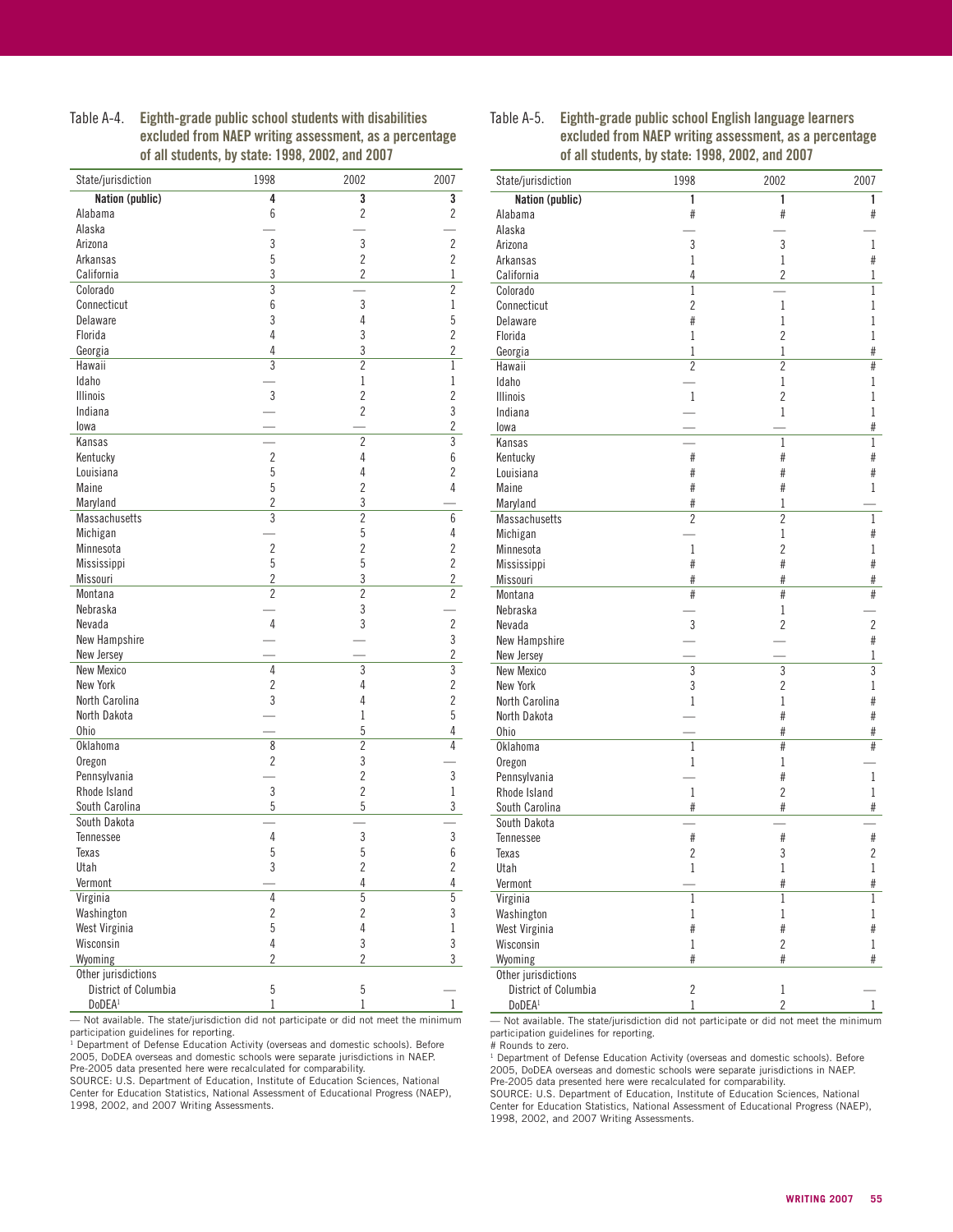|  | Table A-6. Achievement-level results in NAEP writing for eighth-grade public school students, by state: 1998, 2002, and 2007 |  |  |  |  |  |  |  |
|--|------------------------------------------------------------------------------------------------------------------------------|--|--|--|--|--|--|--|
|--|------------------------------------------------------------------------------------------------------------------------------|--|--|--|--|--|--|--|

|                              | Percentage of students   |                   |                          |                          |                          |      |                          |                |                |  |
|------------------------------|--------------------------|-------------------|--------------------------|--------------------------|--------------------------|------|--------------------------|----------------|----------------|--|
|                              |                          | At or above Basic |                          | At or above Proficient   |                          |      | At Advanced              |                |                |  |
| State/jurisdiction           | 1998                     | 2002              | 2007                     | 1998                     | 2002                     | 2007 | 1998                     | 2002           | 2007           |  |
| Nation (public) <sup>1</sup> | $83*$                    | $84*$             | 87                       | $24*$                    | 30                       | 31   | $1*$                     | $\overline{2}$ | $\overline{2}$ |  |
| Alabama                      | 83                       | $79*$             | 84                       | $17*$                    | $20*$                    | 24   | $\#$                     | $\mathbf{1}$   | 1              |  |
| Alaska                       | $\overline{\phantom{0}}$ |                   | $\overline{\phantom{0}}$ | $\overline{\phantom{0}}$ | $\overline{\phantom{0}}$ |      |                          |                |                |  |
| Arizona                      | $80*$                    | $77*$             | 85                       | 21                       | 20                       | 23   | 1                        | 1              | 1              |  |
| Arkansas                     | $77*$                    | $79*$             | 85                       | $13*$                    | $19*$                    | 27   | #                        | #              | 1              |  |
| California                   | $76*$                    | $78*$             | 83                       | $20*$                    | 23                       | 25   |                          | $\mathbf{1}$   | 1              |  |
| Colorado                     | 86*                      |                   | 91                       | $27*$                    | $\equiv$                 | 38   | 1                        |                | $\overline{2}$ |  |
| Connecticut                  | 91                       | $87*$             | 92                       | 44*                      | $45*$                    | 53   | $5*$                     | $\overline{7}$ | $\overline{7}$ |  |
| Delaware                     | $80*$                    | 90                | 91                       | $22*$                    | 35                       | 34   | 1                        | $\overline{c}$ | $\overline{2}$ |  |
| Florida                      | $78*$                    | $84*$             | 88                       | $19*$                    | 32                       | 36   | $1*$                     | 3              | $\mathfrak{Z}$ |  |
| Georgia                      | $83*$                    | $82*$             | 88                       | $23*$                    | $25*$                    | 29   | 1                        | 1              | $\mathbf{1}$   |  |
| Hawaii                       | $72*$                    | $74*$             | 81                       | $15*$                    | $\overline{18}$          | 20   | $\mathbf{1}$             | $\mathbf{1}$   | $\mathbf{1}$   |  |
| Idaho                        |                          | $84*$             | 88                       |                          | 29                       | 29   |                          | $\sqrt{2}$     | 1              |  |
| <b>Illinois</b>              |                          |                   | 90                       |                          |                          | 37   |                          |                | $\overline{2}$ |  |
| Indiana                      |                          | $85*$             | 89                       |                          | 26                       | 30   |                          | 1              | 1              |  |
| lowa                         |                          |                   | 88                       |                          |                          | 32   |                          |                | 1              |  |
| Kansas                       | $\overline{\phantom{0}}$ | 87                | 88                       | $\overline{\phantom{0}}$ | $\overline{32}$          | 33   | $\overline{\phantom{0}}$ | $\mathbf{1}$   | $\overline{2}$ |  |
| Kentucky                     | $84*$                    | 85                | 87                       | $21*$                    | 25                       | 26   | $\mathbf{1}$             | $\mathbf{1}$   | $\mathbf{1}$   |  |
| Louisiana                    | $75*$                    | $80*$             | 88                       | $12*$                    | 18                       | 17   | $\#$                     | 1              | $\#$           |  |
| Maine                        | $87*$                    | $86*$             | 90                       | $32*$                    | 36                       | 38   | $\overline{2}$           | 3              | 3              |  |
| Maryland                     | 83                       | 87                |                          | 23                       | 35                       |      | 1                        | 3              |                |  |
| <b>Massachusetts</b>         | $87*$                    | 90                | 93                       | $31*$                    | 42                       | 46   | $\overline{2}$           | $\overline{4}$ | $\sqrt{3}$     |  |
| Michigan                     | $\mathcal{L}$            | 83                | 86                       | $\overline{\phantom{0}}$ | 24                       | 27   |                          | 1              | 1              |  |
| Minnesota                    | $83*$                    | $\equiv$          | 89                       | $25*$                    | $\overline{\phantom{0}}$ | 32   | 1                        |                | $\mathbf{1}$   |  |
| Mississippi                  | $74*$                    | 83                | 83                       | $11*$                    | 13                       | 15   | #                        | #              | #              |  |
| Missouri                     | $80*$                    | 86*               | 89                       | $17*$                    | 27                       | 26   | $\#^{\star}$             | $\mathbf{1}$   | $\mathbf{1}$   |  |
| Montana                      | 86*                      | $85*$             | 89                       | $25*$                    | $\overline{29}$          | 33   | 1                        | $\mathbf{1}$   | $\mathbf{1}$   |  |
| Nebraska                     |                          | 88                |                          |                          | 32                       |      |                          | 1              |                |  |
| Nevada                       | 77                       | $75*$             | 80                       | $17*$                    | $16*$                    | 21   | #                        | 1              | $#$            |  |
| New Hampshire                |                          |                   | 90                       |                          |                          | 39   |                          |                | $\overline{c}$ |  |
| New Jersey                   |                          |                   | $95\,$                   |                          |                          | 56   |                          |                | $\overline{7}$ |  |
| <b>New Mexico</b>            | $79*$                    | $77*$             | 82                       | $\overline{18}$          | 18                       | 17   | $\mathbf{1}$             | $\mathbf{1}$   | $\#$           |  |
| New York                     | 84                       | 84                | 87                       | $21*$                    | 30                       | 31   | $\#^{\star}$             | $\overline{2}$ | 1              |  |
| North Carolina               | 85                       | 87                | 87                       | 27                       | $34*$                    | 29   | 1                        | $3*$           | $\mathbf{1}$   |  |
| North Dakota                 |                          | $83*$             | 91                       |                          | 24                       | 27   |                          | 1              | #              |  |
| <b>Ohio</b>                  |                          | 89                | $90\,$                   |                          | $38*$                    | 32   |                          | $3*$           | 1              |  |
| Oklahoma                     | 88                       | $84*$             | 89                       | $\overline{25}$          | 27                       | 26   | $\mathbf 1$              | $\mathbf{1}$   | $\mathbf{1}$   |  |
| Oregon                       | 83                       | 85                | $\overline{\phantom{0}}$ | 27                       | 33                       |      | 1                        | 3              |                |  |
| Pennsylvania                 |                          | $85*$             | 91                       |                          | $32*$                    | 36   |                          | $\overline{2}$ | 1              |  |
| Rhode Island                 | 83                       | 84                | 85                       | $25*$                    | $29*$                    | 32   | $\mathbf{1}$             | $\overline{c}$ | $\overline{c}$ |  |
| South Carolina               | $79*$                    | 84                | 85                       | $15*$                    | 20                       | 23   | #                        | $\mathbf{1}$   | $\mathbf{1}$   |  |
| South Dakota                 |                          |                   |                          |                          |                          |      |                          |                |                |  |
| <b>Tennessee</b>             | $84*$                    | $82*$             | $90\,$                   | $24*$                    | $24*$                    | 30   | $\,1\,$                  | $\mathbf{1}$   | $\mathbf{1}$   |  |
| Texas                        | 88                       | 83                | 86                       | 31                       | 31                       | 26   | $\mathbf{1}$             | $2^\star$      | $\mathbf{1}$   |  |
| Utah                         | $78*$                    | $77*$             | 84                       | $21*$                    | $23*$                    | 31   | $\mathbf{1}$             | $\mathbf{1}$   | $\overline{c}$ |  |
| Vermont                      | $\overline{\phantom{0}}$ | 89                | 89                       |                          | 41                       | 40   | $\overline{\phantom{0}}$ | 5              | $\sqrt{3}$     |  |
| Virginia                     | 89                       | $\overline{88}$   | 90                       | 27                       | $\overline{32}$          | 31   | $\mathbf{1}$             | $3*$           | $\mathbf{1}$   |  |
| Washington                   | 83*                      | 86                | 88                       | $25*$                    | 34                       | 35   | $\mathbf 1$              | 3              | $\sqrt{2}$     |  |
| West Virginia                | 82                       | 81                | 84                       | 18                       | 21                       | 22   | $\#$                     | 1              | $\#$           |  |
| Wisconsin                    | 88                       | $\equiv$          | 89                       | $28*$                    | $\equiv$                 | 36   | $1*$                     |                | $\sqrt{2}$     |  |
| Wyoming                      | $81*$                    | $86*$             | $91\,$                   | $23^{\star}$             | $28*$                    | 34   | $\mathbf{1}$             | $\mathbf{1}$   | $\mathbf{1}$   |  |
| Other jurisdictions          |                          |                   |                          |                          |                          |      |                          |                |                |  |
| District of Columbia         | 63                       | 66                | —                        | 11                       | 10                       | —    | $\mathbf 1$              | $\#$           |                |  |
| DoDEA <sup>2</sup>           | $89*$                    | $93*$             | $95\,$                   | $33*$                    | 38                       | 41   | $\overline{2}$           | $\overline{c}$ | $\overline{2}$ |  |

— Not available. The state/jurisdiction did not participate or did not meet the minimum participation guidelines for reporting. # Rounds to zero.

\* Significantly different (p < .05) from 2007 when only one state/jurisdiction or the nation is being examined.<br><sup>1</sup> National results for assessments prior to 2002 are based on the national sample, not on aggregated state s

2002, and 2007 Writing Assessments.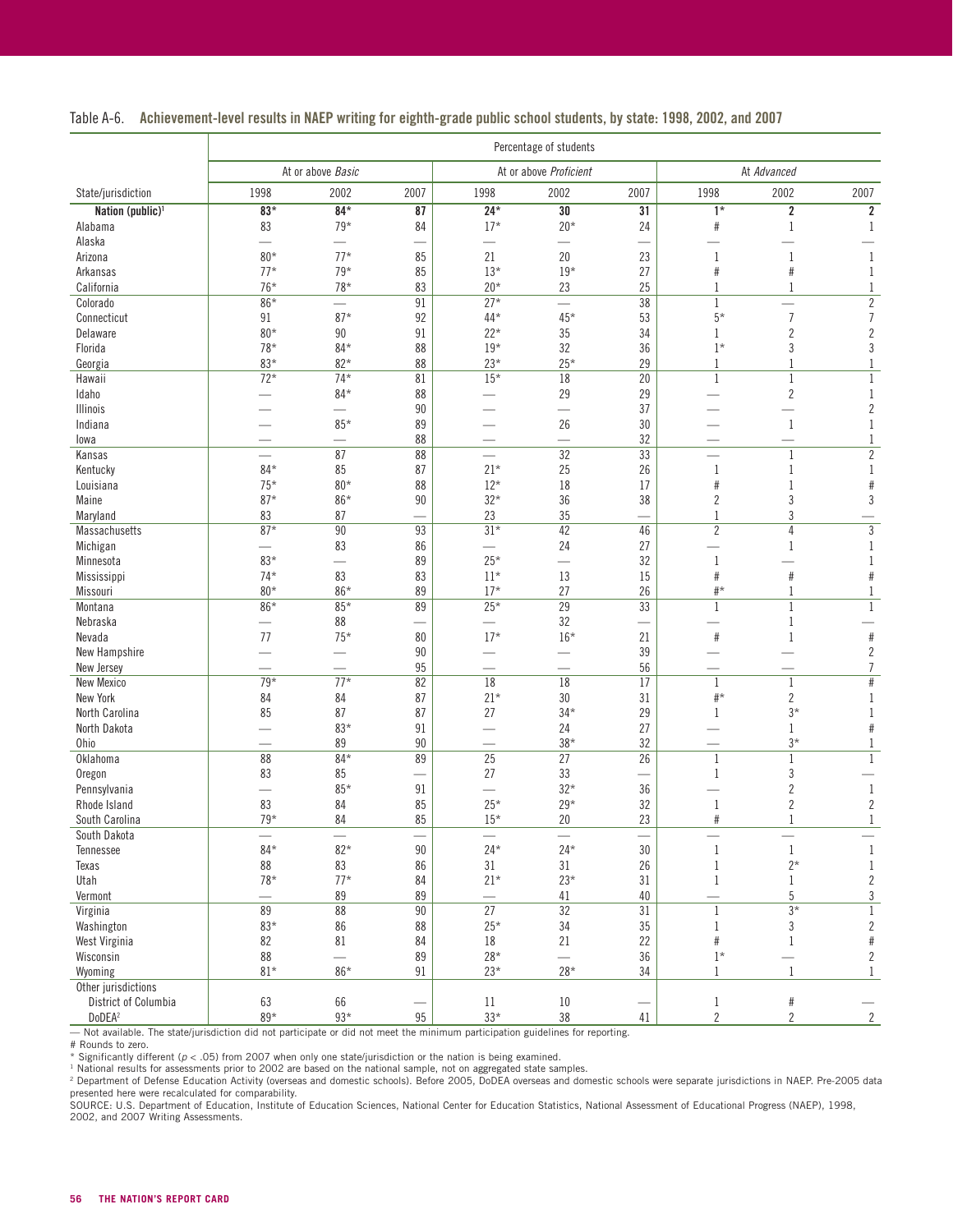|                      |                          | White                    |                                      |                          | Black                    |                                |                          | Hispanic                 |                                  |                          | Asian/Pacific Islander   |                      |                          | American Indian/<br>Alaska Native |                        |
|----------------------|--------------------------|--------------------------|--------------------------------------|--------------------------|--------------------------|--------------------------------|--------------------------|--------------------------|----------------------------------|--------------------------|--------------------------|----------------------|--------------------------|-----------------------------------|------------------------|
| State/jurisdiction   | 1998                     | 2002                     | 2007                                 | 1998                     | 2002                     | 2007                           | 1998                     | 2002                     | 2007                             | 1998                     | 2002                     | 2007                 | 1998                     | 2002                              | 2007                   |
| Nation (public) $1$  | 69*                      | $64*$                    | 58                                   | $16*$                    | $15*$                    | 17                             | $11*$                    | $14*$                    | 19                               | $3*$                     | 4                        | 5                    | 1                        | 1                                 | 1                      |
| Alabama              | $67*$                    | 62                       | 61                                   | 31                       | 36                       | 36                             | $1*$                     | 1                        | $\overline{c}$                   | 1                        | $\mathbf{1}$             | 1                    | $\#$                     | #                                 | $\#$                   |
| Alaska               |                          |                          |                                      |                          |                          |                                |                          |                          |                                  |                          |                          |                      |                          |                                   |                        |
| Arizona              | $60*$                    | $57*$                    | 46                                   | $\overline{4}$           | $\overline{5}$           | $6\phantom{1}$                 | $26*$                    | $30*$                    | 39                               | $\overline{c}$           | $\overline{c}$           | 3                    | $\overline{7}$           | 6                                 | $\overline{1}$         |
| Arkansas             | $74*$                    | $73*$                    | 67                                   | 23                       | 23                       | 24                             | $2*$                     | $3*$                     | $\overline{7}$                   | 1                        | $\mathbf{1}$             | 1                    | #                        | 1                                 | #                      |
| California           | $42*$                    | 37                       | 31                                   | 8                        | $\overline{7}$           | $\overline{7}$                 | $39*$                    | 42                       | 48                               | 10                       | 13                       | 12                   | 1                        | 1                                 | $\mathbf 1$            |
| Colorado             | $75*$                    | $\overline{\phantom{0}}$ | 62                                   | 5                        | $\overline{\phantom{0}}$ | $\overline{7}$                 | $17*$                    | $\equiv$                 | 27                               | $\mathfrak{Z}$           | $\overline{\phantom{0}}$ | 3                    | $\mathbf{1}$             |                                   | $1\,$                  |
| Connecticut          | $78*$                    | 70                       | 69                                   | 11                       | 14                       | 12                             | $9*$                     | $12\,$                   | 15                               | $2*$                     | $\mathfrak{z}$           | 3                    | #                        | $1\,$                             | $\#$                   |
| Delaware             | $67*$                    | $64*$                    | 55                                   | $27*$                    | $29*$                    | 35                             | $4*$                     | $5*$                     | 8                                | $2*$                     | $\overline{2}$           | 3                    | #                        | #                                 | $\#$                   |
| Florida              | $56*$                    | 55                       | 49                                   | $28*$<br>$36*$           | 23<br>37                 | 22                             | $14*$                    | 18                       | 23                               | 2                        | $\overline{2}$<br>3      | 2                    | #<br>#                   | #<br>#                            | $\#$                   |
| Georgia<br>Hawaii    | $58*$<br>$17*$           | 54<br>16                 | 48<br>14                             | $\overline{2}$           | $\overline{2}$           | 43<br>$\overline{2}$           | $2*$<br>$\overline{2}$   | 5<br>$\overline{2}$      | $6\phantom{1}$<br>$\mathfrak{Z}$ | $\overline{2}$<br>67     | 68                       | $\overline{2}$<br>69 | #                        | $\#$                              | #<br>$\mathbf 1$       |
| Idaho                | $\overline{\phantom{0}}$ | $88*$                    | 83                                   | L.                       | $\mathbf{1}$             | $\mathbf{1}$                   | $\overline{\phantom{0}}$ | $9*$                     | 13                               | $\overline{\phantom{0}}$ | $\mathbf{1}$             | 1                    |                          | $\mathbf{1}$                      | $\overline{c}$         |
| <b>Illinois</b>      |                          | $\overline{\phantom{0}}$ | 58                                   |                          |                          | 19                             |                          | $\equiv$                 | 18                               |                          |                          | 4                    |                          |                                   | $\#$                   |
| Indiana              |                          | 86*                      | 78                                   |                          | 9                        | 12                             |                          | $2*$                     | $6\phantom{1}$                   |                          | $\mathbf{1}$             | 1                    |                          | $\#$                              | #                      |
| lowa                 | $\overline{\phantom{0}}$ |                          | 87                                   |                          |                          | $\sqrt{5}$                     |                          | $\overline{\phantom{0}}$ | $\sqrt{5}$                       |                          | $\overline{\phantom{0}}$ | $\overline{2}$       |                          |                                   | $\#$                   |
| Kansas               | $\equiv$                 | $80*$                    | 76                                   |                          | 8                        | $\,8\,$                        | $\overline{\phantom{0}}$ | $7*$                     | 11                               |                          | $\overline{2}$           | $\overline{2}$       |                          | $\mathbf{1}$                      | $\mathbf{1}$           |
| Kentucky             | 89                       | $91*$                    | 86                                   | 10                       | 8                        | 10                             | $\#^{\star}$             | $1*$                     | $\overline{2}$                   | 1                        | $\mathbf{1}$             | 1                    | $\#$                     | #                                 | $\#$                   |
| Louisiana            | 58                       | 53                       | 52                                   | 40                       | 43                       | 44                             | 1                        | $\mathbf{1}$             | $\sqrt{2}$                       | 1                        | $\mathbf{1}$             | 1                    | $#^*$                    | 1                                 | $\mathbf 1$            |
| Maine                | 97                       | 97                       | 96                                   | $\mathbf{1}$             | $\mathbf{1}$             | $\sqrt{2}$                     | $\#$                     | 1                        | $\mathbf{1}$                     | 1                        | $\mathbf{1}$             | 1                    | $\#$                     | #                                 | $\#$                   |
| Maryland             | 59                       | 55                       |                                      | 34                       | 34                       |                                | 3                        | 5                        |                                  | 4                        | $5\,$                    |                      | $\#$                     | #                                 |                        |
| Massachusetts        | $81*$                    | 75                       | 74                                   | 6                        | 9                        | $\overline{9}$                 | 9                        | 10                       | 10                               | 4                        | 5                        | $\overline{5}$       | #                        | #                                 | $\#$                   |
| Michigan             | $\overline{\phantom{0}}$ | 77                       | 75                                   | $\overline{\phantom{0}}$ | 18                       | 19                             | ÷,                       | $\overline{c}$           | 3                                |                          | $\overline{2}$           | $\overline{c}$       |                          | #                                 | $\mathbf 1$            |
| Minnesota            | 85                       | $\equiv$                 | 80                                   | 5                        | $\overline{\phantom{0}}$ | $\overline{7}$                 | $\sqrt{2}$               | $\overline{\phantom{0}}$ | 4                                | 5                        |                          | 6                    | 3                        |                                   | $\overline{c}$         |
| Mississippi          | 51                       | 52                       | 46                                   | 48                       | 47                       | 52                             | $\#^{\star}$             | $\#^{\star}$             | 1                                | 1                        | $\#$                     | 1                    | #                        | $\#$                              | $\#$                   |
| Missouri             | $84*$                    | 81                       | 77                                   | 14                       | 16                       | 19                             | 1                        | 1                        | $\mathfrak{Z}$                   | 1                        | $\mathbf{1}$             | $\overline{2}$       | #                        | $\#$                              | $\#$                   |
| Montana              | $92*$                    | 84                       | 85                                   | $\#$                     | $\mathbf{1}$             | $\mathbf{1}$                   | $\mathbf{1}$             | $\overline{2}$           | $\overline{2}$                   | $\mathbf{1}$             | $\mathbf{1}$             | $\mathbf{1}$         | $\overline{5*}$          | 12                                | $\overline{11}$        |
| Nebraska             | $\overline{\phantom{0}}$ | 84                       |                                      |                          | 6                        | $\overline{\phantom{0}}$       | $\overline{\phantom{0}}$ | 7                        |                                  |                          | 1                        |                      |                          | 1                                 |                        |
| Nevada               | $65*$                    | $60*$                    | 45                                   | $9\,$                    | 10                       | 11                             | $19*$                    | $22*$                    | 35                               | $5*$                     | $\overline{7}$           | 8                    | $\overline{2}$           | $\mathbf{1}$                      | $\overline{c}$         |
| New Hampshire        |                          |                          | 94                                   |                          |                          | 1                              |                          |                          | $\mathbf{3}$                     |                          |                          | $\overline{2}$       |                          |                                   | $\#$                   |
| New Jersey           |                          |                          | 58                                   |                          |                          | 16                             |                          |                          | 18                               |                          |                          | 8                    |                          |                                   | $\#$                   |
| New Mexico           | $40*$                    | $36*$                    | 31                                   | $\mathbf{3}$             | $\overline{2}$           | $\overline{2}$                 | $46*$                    | $47*$                    | 53                               | $1\,$                    | $\mathbf{1}$             | $\overline{2}$       | 9                        | 13                                | $\overline{12}$        |
| New York             | 60                       | 55                       | 56                                   | 19                       | 21                       | 19                             | 15                       | 17                       | 18                               | 5                        | $6\phantom{1}6$          | 7                    | #                        | #                                 | $\#$                   |
| North Carolina       | $64*$                    | $63*$                    | 57                                   | 28                       | 30                       | 29                             | $2*$                     | $4*$                     | $\overline{7}$                   | $\overline{c}$           | $\overline{c}$           | $\overline{2}$       | $3*$                     | $#$ *                             | $\mathbf 1$            |
| North Dakota         |                          | $92*$                    | 89                                   |                          | $\mathbf{1}$             | $\mathbf{1}$                   |                          | 2                        | $\mathbf{1}$                     |                          | $\mathbf{1}$             | $\mathbf{1}$         |                          | $4*$                              | 8                      |
| Ohio                 | $\equiv$                 | 80                       | 76                                   |                          | 15                       | 19                             |                          | $\overline{2}$           | $\overline{2}$                   | $\overline{\phantom{0}}$ | 1                        | 1                    | $\overline{\phantom{a}}$ | #                                 | $\#$                   |
| Oklahoma             | $74*$                    | 62                       | 60                                   | $\overline{7}$           | 11                       | 9                              | $4*$                     | 6                        | 8                                | $\overline{c}$           | $\mathbf{1}$             | $\overline{2}$       | $12*$                    | 18                                | $\overline{20}$        |
| Oregon               | 85                       | 82                       |                                      | $\overline{2}$           | $\sqrt{2}$               | $\overline{\phantom{0}}$       | 6                        | 8                        |                                  | 4                        | 5                        |                      | $\overline{c}$           | $\overline{c}$                    |                        |
| Pennsylvania         |                          | 81                       | 76                                   |                          | 13                       | 15                             |                          | 4                        | $6\phantom{1}$                   |                          | 3                        | 3                    |                          | #                                 | #                      |
| Rhode Island         | $81*$                    | $75*$                    | 71                                   | $\overline{7}$           | $\boldsymbol{9}$         | 8                              | $8*$                     | $13*$                    | 17                               | $\sqrt{3}$               | $\overline{2}$           | 3                    | $\#$                     | #                                 | #                      |
| South Carolina       | 58                       | 56                       | 55                                   | 40                       | 42                       | 39                             | $1*$                     | $1*$                     | 4                                | 1                        | $\mathbf{1}$             | 1                    | #                        | #                                 | $\#$                   |
| South Dakota         | $\overline{\phantom{a}}$ |                          | $\overline{\phantom{a}}$             |                          |                          |                                |                          |                          |                                  |                          |                          |                      |                          |                                   |                        |
| Tennessee            | $77*$                    | $77*$                    | 68                                   | 21                       | 20                       | 26                             | $1*$                     | $2^\star$                | 5                                | $\mathbf 1$              | $\mathbf{1}$             | $\mathbf 1$          | $\#$                     | $\#$                              | #                      |
| Texas                | $51*$                    | $44*$                    | 37                                   | 13                       | 12                       | 16                             | $32*$                    | 40                       | 44                               | 3                        | $\sqrt{3}$               | 3                    | $\mathbf{1}$             | $\mathbf{1}$                      | $\#$                   |
| Utah                 | $89*$                    | $86*$                    | 81                                   | $\mathbf{1}$             | 1                        | 1                              | $6*$                     | $8*$                     | 13                               | 3                        | 3                        | 3                    | 1                        | $\overline{c}$                    | $\overline{c}$         |
| Vermont              | $\frac{1}{2}$            | 96                       | 95                                   |                          | $\mathbf{1}$             | $\overline{2}$                 |                          | $\#$                     | $\mathbf{1}$                     |                          | 1                        | 1                    |                          | $\mathbf{1}$                      | $\mathbf{1}$           |
| Virginia             | $68*$                    | 66                       | 61                                   | 26                       | 24                       | 27                             | $3*$                     | 4                        | $6\,$                            | $\mathbf{3}$             | $\overline{4}$           | 4                    | $\#$                     | $\#$                              | #                      |
| Washington           | $81*$<br>95              | $79*$<br>95              | 69<br>93                             | $4*$<br>4                | 4<br>4                   | 6<br>5                         | $7*$<br>$#^*$            | $7*$<br>$\#$             | 13<br>$\mathbf{1}$               | $6*$<br>#                | 8<br>$\#$                | 10                   | $\overline{2}$<br>#      | $\overline{c}$<br>$\#$            | $\overline{2}$<br>$\#$ |
| West Virginia        | 84                       |                          | 80                                   | 8                        |                          | 10                             | 4                        |                          | 6                                | 3                        |                          | $\mathbf{1}$<br>3    | 1                        |                                   | $\mathbf 1$            |
| Wisconsin<br>Wyoming | $90*$                    | $88*$                    | 85                                   | $\mathbf{1}$             | $\overline{2}$           | $\mathbf{1}$                   | $5*$                     | $7*$                     | 10                               | $\mathbf{1}$             | $\mathbf{1}$             | $\mathbf{1}$         | $\overline{2}$           | 3                                 | 4                      |
| Other jurisdictions  |                          |                          |                                      |                          |                          |                                |                          |                          |                                  |                          |                          |                      |                          |                                   |                        |
| District of Columbia | 4                        | 3                        |                                      | 89                       | 87                       |                                | 6                        | 8                        |                                  | $\mathbf{1}$             | 2                        |                      | $\#$                     | $\#$                              |                        |
| DoDEA <sup>2</sup>   | 47                       | $46\,$                   | $\qquad \qquad \longleftarrow$<br>47 | $21*$                    | 17                       | $\overline{\phantom{0}}$<br>18 | $10*$                    | $11*$                    | $\overline{\phantom{0}}$<br>14   | $\overline{7}$           | 8                        | 8                    | $\mathbf{1}$             | $\mathbf{1}$                      | $1\,$                  |
|                      |                          |                          |                                      |                          |                          |                                |                          |                          |                                  |                          |                          |                      |                          |                                   |                        |

|  |  |  |  | Table A-7. Percentage of eighth-grade public school students in NAEP writing, by race/ethnicity and state: 1998, 2002, and 2007 |  |  |
|--|--|--|--|---------------------------------------------------------------------------------------------------------------------------------|--|--|
|--|--|--|--|---------------------------------------------------------------------------------------------------------------------------------|--|--|

— Not available. The state/jurisdiction did not participate or did not meet the minimum participation guidelines for reporting.<br># Rounds to zero.<br>\* Significantly different (p < .05) from 2007 when only one state/jurisdicti

2002, and 2007 Writing Assessments.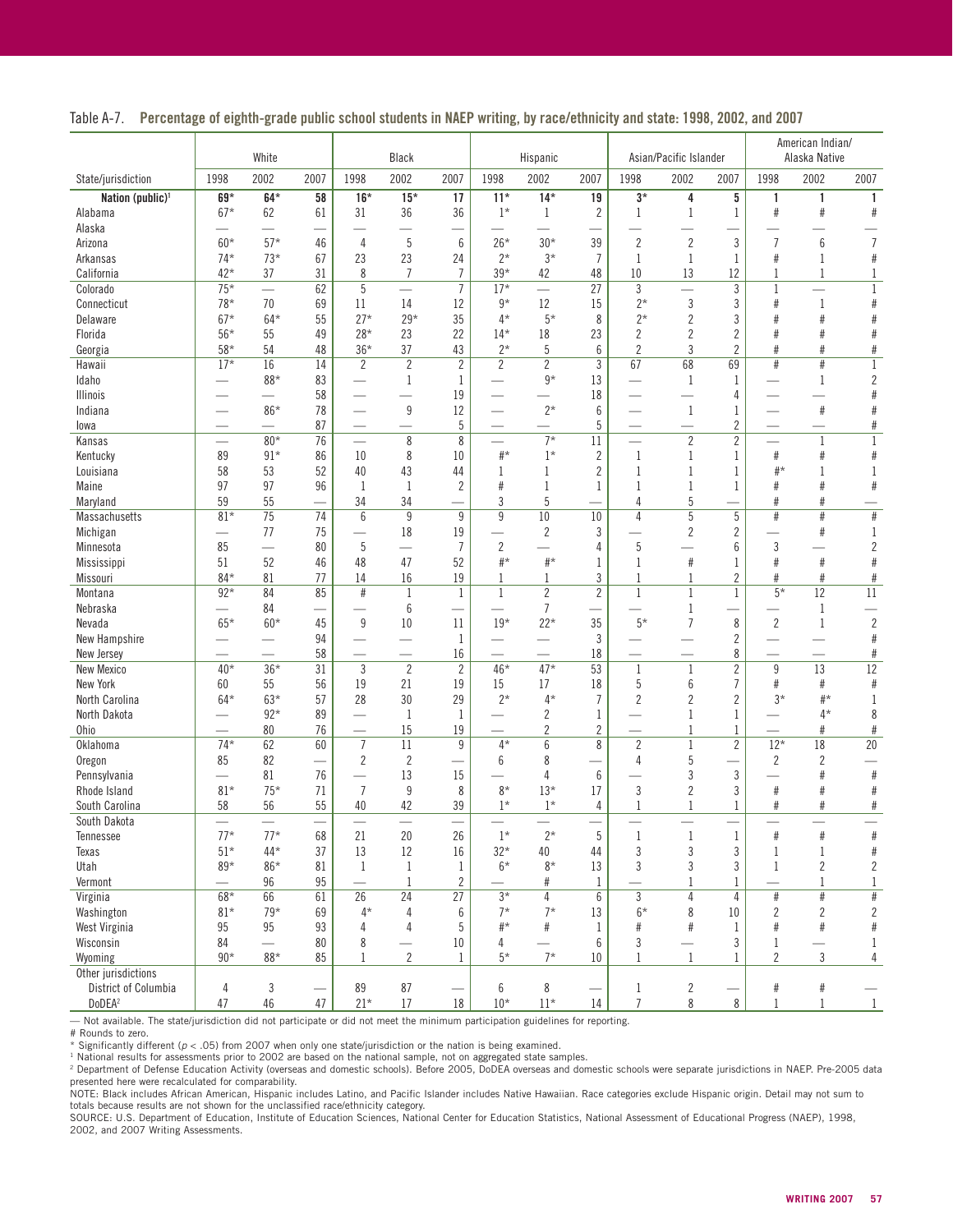Table A-8. Average scores and achievement-level results in NAEP writing for eighth-grade public school students, by race/ethnicity and state: 2007

|                              | White      |                 |                          |                                  |                         |                          |                          | Black                 |                          |                                  |                          |                          | Hispanic                      |                                  |                            |
|------------------------------|------------|-----------------|--------------------------|----------------------------------|-------------------------|--------------------------|--------------------------|-----------------------|--------------------------|----------------------------------|--------------------------|--------------------------|-------------------------------|----------------------------------|----------------------------|
|                              |            |                 |                          | Percentage of students           |                         | Percentage of students   |                          |                       |                          |                                  |                          |                          | Percentage of students        |                                  |                            |
|                              | Average    |                 | At or                    | At or                            |                         | Average                  |                          | At or                 | At or                    |                                  | Average                  |                          | At or                         | At or                            |                            |
|                              | scale      | <b>Below</b>    | above                    | above                            | At                      | scale                    | <b>Below</b>             | above                 | above                    | At                               | scale                    | Below                    | above                         | above                            | At                         |
| State/jurisdiction           | score      | <b>Basic</b>    |                          | <b>Basic Proficient Advanced</b> |                         | score                    | <b>Basic</b>             |                       |                          | <b>Basic Proficient Advanced</b> | score                    | <b>Basic</b>             |                               | <b>Basic Proficient Advanced</b> |                            |
| Nation (public)<br>Alabama   | 162<br>157 | 8<br>$10$       | 92<br>90                 | 39<br>33                         | 2<br>$\mathbf{1}$       | 140<br>132               | 20<br>27                 | 80<br>73              | 15<br>$\boldsymbol{9}$   | #<br>$\#$                        | 141<br>$\ddagger$        | 21<br>$\ddagger$         | $\overline{79}$<br>$\ddagger$ | 17<br>$\ddagger$                 | #<br>$\ddagger$            |
| Alaska                       |            |                 |                          |                                  |                         | $\overline{\phantom{0}}$ | $\overline{\phantom{0}}$ |                       |                          |                                  | $\equiv$                 |                          |                               |                                  |                            |
| Arizona                      | 160        | $\overline{7}$  | 93                       | 34                               | $\mathbf 1$             | 143                      | 19                       | 81                    | 16                       | $\#$                             | 136                      | 22                       | 78                            | 10                               | #                          |
| Arkansas                     | 156        | 12              | 88                       | 32                               | 1                       | 138                      | 22                       | 78                    | 14                       | $\#$                             | 141                      | 21                       | 79                            | 17                               | 1                          |
| California                   | 161        | 9               | 91                       | 38                               | $\overline{2}$          | 138                      | 23                       | 77                    | 13                       | $\#$                             | 137                      | 23                       | 77                            | 13                               | $\#$                       |
| Colorado                     | 170        | $\overline{4}$  | 96                       | $\overline{49}$                  | $\overline{3}$          | 145                      | 19                       | 81                    | $\overline{21}$          | $\#$                             | 142                      | 19                       | 81                            | 16                               | $\#$                       |
| Connecticut                  | 181        | 4               | 96                       | 63                               | 9                       | 150                      | 16                       | 84                    | 27                       | 1                                | 147                      | 20                       | 80                            | 27                               | $\overline{c}$             |
| Delaware<br>Florida          | 167<br>167 | 6<br>8          | 94<br>92                 | 45<br>45                         | 2<br>5                  | 147<br>144               | 13<br>19                 | 87<br>81              | 18<br>22                 | $\#$<br>1                        | 142<br>150               | 18<br>16                 | 82<br>84                      | 17<br>28                         | $\#$<br>$\overline{c}$     |
| Georgia                      | 162        | 8               | 92                       | 39                               | $\overline{2}$          | 144                      | 17                       | 83                    | 17                       | $\#$                             | 142                      | 20                       | 80                            | 19                               | $\#$                       |
| Hawaii                       | 150        | 16              | 84                       | 26                               | $\mathbf 1$             | 140                      | 22                       | 78                    | 15                       | $\mathbf{1}$                     | 137                      | 23                       | 77                            | 16                               | $\#$                       |
| Idaho                        | 157        | 9               | 91                       | 32                               | 1                       | $\ddagger$               | $\ddagger$               | $\ddagger$            | $\ddagger$               | $\ddagger$                       | 136                      | 24                       | 76                            | 13                               | $\#$                       |
| <b>Illinois</b>              | 169        | 6               | 94                       | 48                               | 3                       | 142                      | 19                       | 81                    | 18                       | $\#$                             | 143                      | 18                       | 82                            | 17                               | $\#$                       |
| Indiana                      | 158        | 9               | 91                       | 33                               | $\mathbf{1}$            | 140                      | 18                       | 82                    | 12                       | $\#$                             | 139                      | 22                       | 78                            | 18                               | $\#$                       |
| lowa                         | 157        | 11              | 89                       | 33                               | $\mathbf{1}$            | 134                      | 29                       | 71                    | 13                       | $\#$                             | 133                      | 29                       | 71                            | 14                               | $\#$                       |
| Kansas                       | 160        | $9\,$           | 91                       | $\overline{37}$                  | $\overline{2}$          | 140                      | $\overline{25}$          | $\overline{75}$       | $\overline{20}$          | $\mathbf{1}$                     | 138                      | $\overline{23}$          | $\overline{77}$               | $\overline{14}$                  | $\#$                       |
| Kentucky                     | 153<br>153 | 12              | 88                       | 27<br>24                         | $\mathbf{1}$            | 141<br>139               | 18<br>16                 | 82<br>84              | 14<br>$9\,$              | $\#$                             | $\ddagger$               | $\ddagger$               | $\ddagger$                    | $\ddagger$                       | $\ddagger$                 |
| Louisiana<br>Maine           | 161        | 8<br>$10\,$     | 92<br>90                 | 38                               | $\#$<br>3               | $\ddagger$               | $\ddagger$               | $\ddagger$            | $\ddagger$               | $\#$<br>$\ddagger$               | $\ddagger$<br>$\ddagger$ | $\ddagger$<br>$\ddagger$ | $\ddagger$<br>$\ddagger$      | $\ddagger$<br>$\ddagger$         | $\ddagger$<br>$\ddagger$   |
| Maryland                     | $\equiv$   |                 |                          |                                  |                         | $\overline{\phantom{0}}$ | $\overline{\phantom{0}}$ |                       |                          |                                  |                          |                          |                               |                                  |                            |
| <b>Massachusetts</b>         | 173        | $\sqrt{3}$      | 97                       | 52                               | 4                       | 146                      | 14                       | 86                    | 19                       | $\#$                             | 138                      | 25                       | $\overline{75}$               | 16                               | $\overline{\#}$            |
| Michigan                     | 156        | 10              | 90                       | 30                               | 1                       | 132                      | 27                       | 73                    | 10                       | $\#$                             | 135                      | 32                       | 68                            | 17                               | $\mathbf{1}$               |
| Minnesota                    | 160        | 9               | 91                       | 35                               | $\overline{2}$          | 133                      | 27                       | 73                    | 13                       | $\#$                             | 140                      | 21                       | 79                            | 17                               | 1                          |
| Mississippi                  | 151        | 10              | 90                       | 23                               | $\#$                    | 134                      | 23                       | 77                    | 8                        | $\#$                             | $\ddagger$               | $\ddagger$               | $\ddagger$                    | $\ddagger$                       | $\ddagger$                 |
| Missouri                     | 156        | $9\,$           | 91                       | 30                               | $\mathbf{1}$            | 140                      | 17                       | 83                    | 12                       | $\#$                             | 142                      | 14                       | 86                            | 16                               | $\#$                       |
| Montana                      | 160        | 8               | 92                       | 35                               | $\mathbf 1$             | $\ddagger$               | $\ddagger$               | $\ddagger$            | $\ddagger$               | $\ddagger$                       | $\ddagger$               | $\ddagger$               | $\ddagger$                    | $\ddagger$                       | $\ddagger$                 |
| Nebraska<br>Nevada           | 152        | 13              | —<br>87                  | 28                               | $\mathbf 1$             | 134                      | 26                       | 74                    | 13                       | $\#$                             | 132                      | 29                       | 71                            | $\overline{\phantom{0}}$<br>12   |                            |
| New Hampshire                | 161        | 10              | 90                       | 40                               | $\overline{c}$          | $\ddagger$               | $\ddagger$               | $\ddagger$            | $\ddagger$               | $\ddagger$                       | 140                      | 24                       | 76                            | 21                               | $\#$<br>$\mathbf 1$        |
| New Jersey                   | 184        | $\overline{2}$  | 98                       | 66                               | 9                       | 152                      | 13                       | 87                    | 27                       | $\overline{2}$                   | 162                      | 10                       | 90                            | 41                               | $\sqrt{3}$                 |
| <b>New Mexico</b>            | 153        | 11              | 89                       | $\overline{27}$                  | $\#$                    | $\ddagger$               | $\overline{\ddagger}$    | $\overline{\ddagger}$ | $\overline{\ddagger}$    | $\ddagger$                       | 138                      | 20                       | 80                            | $\overline{12}$                  | $\overline{\#}$            |
| New York                     | 161        | 8               | 92                       | 38                               | 2                       | 140                      | 20                       | 80                    | 15                       | $\#$                             | 140                      | 25                       | 75                            | 20                               | $\mathbf{1}$               |
| North Carolina               | 162        | 8               | 92                       | 38                               | $\overline{2}$          | 138                      | 21                       | 79                    | 12                       | $\#$                             | 138                      | 25                       | 75                            | 16                               | $\#$                       |
| North Dakota                 | 155        | 8               | 92                       | 28                               | $\#$                    | $\ddagger$               | $\ddagger$               | $\ddagger$            | $\ddagger$               | $\ddagger$                       | $\ddagger$               | $\ddagger$               | $\ddagger$                    | $\ddagger$                       | $\ddagger$                 |
| Ohio                         | 160        | 8               | 92                       | 36                               | 1                       | 138                      | 20                       | 80                    | 13                       | $\#$                             | 141                      | 26                       | 74                            | 22                               | $\#$                       |
| Oklahoma                     | 156        | 8               | 92                       | 30                               | 1                       | 141                      | 16                       | 84                    | 12                       | $\#$                             | 143                      | 16                       | 84                            | 14                               | $\#$                       |
| Oregon                       | 164        | $6\phantom{1}6$ | 94                       | 42                               | $\mathbf{1}$            | 138                      | 21                       | 79                    | 13                       | #                                | 145                      | 17                       | 83                            | 20                               | $\mathbf{1}$               |
| Pennsylvania<br>Rhode Island | 162        | 9               | 91                       | 39                               | 3                       | 136                      | 26                       | 74                    | 12                       | #                                | 128                      | 34                       | 66                            | 11                               | #                          |
| South Carolina               | 156        | 9               | 91                       | 30                               | 1                       | 137                      | 21                       | 79                    | 12                       | $\#$                             | 140                      | 23                       | 77                            | 18                               | $\#$                       |
| South Dakota                 | $\equiv$   | $\equiv$        | $\overline{\phantom{0}}$ | $\equiv$                         |                         | $\overline{\phantom{0}}$ | $\qquad \qquad$          | $\equiv$              | $\overline{\phantom{0}}$ |                                  | $\equiv$                 |                          | $\overline{\phantom{0}}$      | $\overline{\phantom{0}}$         | $\equiv$                   |
| Tennessee                    | 161        | $\overline{7}$  | 93                       | 36                               | $\sqrt{2}$              | 144                      | 17                       | 83                    | 18                       | $\#$                             | 147                      | 13                       | 87                            | 18                               | $\#$                       |
| Texas                        | 165        | $\overline{7}$  | 93                       | 41                               | $\overline{\mathbf{c}}$ | 142                      | 20                       | 80                    | 17                       | $\#$                             | 142                      | 19                       | 81                            | 16                               | $\#$                       |
| Utah                         | 156        | 13              | 87                       | 34                               | $\overline{c}$          | $\ddagger$               | $\ddagger$               | $\ddagger$            | $\ddagger$               | $\ddagger$                       | 128                      | 36                       | 64                            | 10                               | $\#$                       |
| Vermont                      | 162        | 11              | 89                       | 40                               | 3                       | $\ddagger$               | $\ddagger$               | $\ddagger$            | $\ddagger$               | $\ddagger$                       | $\ddagger$               | $\ddagger$               | $\ddagger$                    | $\ddagger$                       | $\ddagger$                 |
| Virginia                     | 163        | $\overline{7}$  | 93                       | 39                               | $\overline{\mathbf{c}}$ | 142                      | 16                       | 84                    | 14                       | $\#$                             | 145                      | 18                       | 82                            | 18                               | $\#$                       |
| Washington                   | 162        | 9               | 91                       | 40                               | 3                       | 150                      | 13                       | 87                    | 24                       | $\overline{c}$                   | 139                      | 23                       | 77                            | 18                               | 1                          |
| West Virginia<br>Wisconsin   | 147<br>162 | 16<br>9         | 84<br>91                 | 22<br>40                         | #<br>2                  | 136<br>131               | 24<br>30                 | 76<br>70              | 15<br>10                 | $\#$<br>$\#$                     | $\ddagger$<br>149        | $\ddagger$<br>14         | $\ddagger$<br>86              | $\ddagger$<br>26                 | $\ddagger$<br>$\mathbf{1}$ |
| Wyoming                      | 160        | 9               | 91                       | 36                               | $\mathbf{1}$            | $\ddagger$               | $\ddagger$               | $\ddagger$            | $\ddagger$               | $\ddagger$                       | 153                      | 8                        | 92                            | 23                               | $\mathbf{1}$               |
| Other jurisdictions          |            |                 |                          |                                  |                         |                          |                          |                       |                          |                                  |                          |                          |                               |                                  |                            |
| District of Columbia         |            |                 |                          |                                  |                         |                          |                          |                       |                          |                                  |                          |                          |                               |                                  |                            |
| DoDEA <sup>1</sup>           | 167        | $5\,$           | 95                       | 44                               | $\overline{2}$          | 155                      | $\overline{7}$           | 93                    | 26                       | $\mathbf{1}$                     | 165                      | $\overline{4}$           | 96                            | 41                               | $\mathbf{1}$               |

See notes at end of table.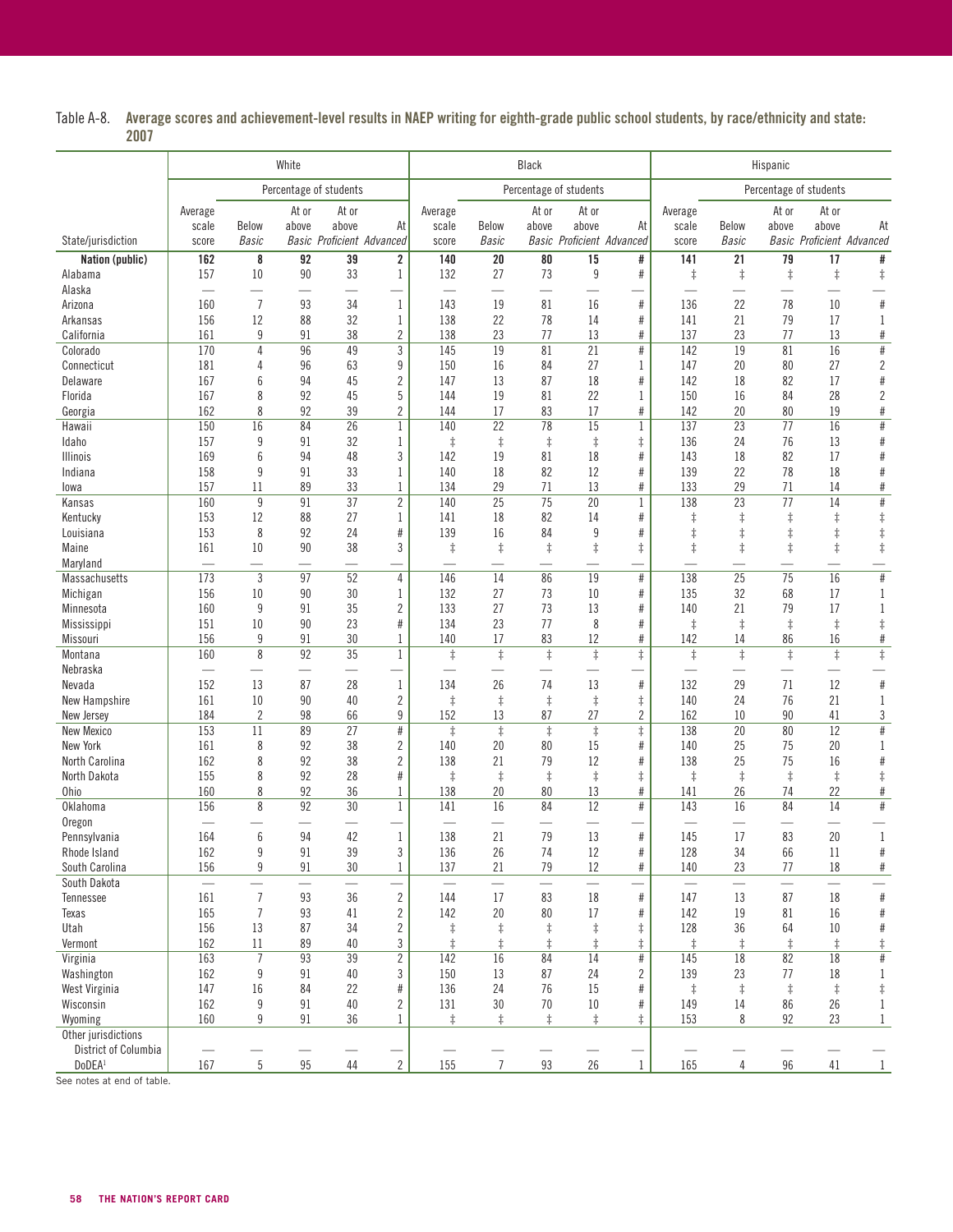|                        |            |                | Asian/Pacific Islander |                        | American Indian/Alaska Native    |                       |                       |            |                                  |                       |  |
|------------------------|------------|----------------|------------------------|------------------------|----------------------------------|-----------------------|-----------------------|------------|----------------------------------|-----------------------|--|
|                        |            |                |                        | Percentage of students |                                  |                       |                       |            | Percentage of students           |                       |  |
|                        | Average    |                | At or                  | At or                  |                                  | Average               |                       | At or      | At or                            |                       |  |
|                        | scale      | Below          | above                  | above                  | At                               | scale                 | Below                 | above      | above                            | At                    |  |
| State/jurisdiction     | score      | <b>Basic</b>   |                        |                        | <b>Basic Proficient Advanced</b> | score                 | <b>Basic</b>          |            | <b>Basic Proficient Advanced</b> |                       |  |
| <b>Nation (public)</b> | 166        | 8              | 92                     | 45                     | 5                                | 143                   | 21                    | 79         | $\overline{21}$                  | 1                     |  |
| Alabama                | $\ddagger$ | $\ddagger$     | $\ddagger$             | $\ddagger$             | $\ddagger$                       | $\ddagger$            | $\ddagger$            | $\ddagger$ | $\ddagger$                       | $\ddagger$            |  |
| Alaska                 |            |                |                        |                        |                                  |                       |                       |            |                                  |                       |  |
| Arizona                | 169        | 5              | 95                     | 45                     | 4                                | 133                   | 26                    | 74         | 10                               | #                     |  |
| Arkansas               | $\ddagger$ | $\ddagger$     | $\ddagger$             | $\ddagger$             | $\ddagger$                       | $\ddagger$            | $\ddagger$            | $\ddagger$ | $\ddagger$                       | $\ddagger$            |  |
| California             | 164        | 10             | 90                     | 44                     | 4                                | 136                   | 29                    | 71         | 17                               | 1                     |  |
| Colorado               | 173        | 3              | 97                     | 52                     | 4                                | $\ddagger$            | $\overline{\ddagger}$ | $\ddagger$ | $\ddagger$                       | $\overline{\ddagger}$ |  |
| Connecticut            | 173        | 8              | 92                     | 52                     | 9                                | $\ddagger$            | $\ddagger$            | $\ddagger$ | $\ddagger$                       | $\ddagger$            |  |
| Delaware               | 177        | 3              | 97                     | 56                     | 7                                | $\ddagger$            | $\ddagger$            | $\ddagger$ | $\ddagger$                       | $\ddagger$            |  |
| Florida                | 170        | 9              | 91                     | 50                     | 8                                | $\ddagger$            | $\ddagger$            | $\ddagger$ | $\ddagger$                       | $\ddagger$            |  |
| Georgia                | $\ddagger$ | $\ddagger$     | $\ddagger$             | $\ddagger$             | $\ddagger$                       | $\ddagger$            | $\ddagger$            | $^\ddag$   | $\ddagger$                       | $\ddagger$            |  |
| Hawaii                 | 143        | 20             | 80                     | 19                     | #                                | $\overline{\ddagger}$ | $\ddagger$            | $\ddagger$ | $\ddagger$                       | $\overline{\ddagger}$ |  |
| Idaho                  | $\ddagger$ | $\ddagger$     | $\ddagger$             | $\ddagger$             | $\ddagger$                       | $\ddagger$            | $\ddagger$            | $\ddagger$ | $\ddagger$                       | $\ddagger$            |  |
| <b>Illinois</b>        | 180        | $\overline{2}$ | 98                     | 60                     | 8                                | $\ddagger$            | $\ddagger$            | $\ddagger$ | $\ddagger$                       | $\ddagger$            |  |
| Indiana                | $\ddagger$ | $^\ddag$       | $\ddagger$             | $\ddagger$             | $\ddagger$                       | $\ddagger$            | $\ddagger$            | $\ddagger$ | $\ddagger$                       | $\ddagger$            |  |
| lowa                   | 173        | $\overline{c}$ | 98                     | 49                     | 6                                | $\ddagger$            | $\ddagger$            | $\ddagger$ | $\ddagger$                       | $\ddagger$            |  |
| Kansas                 | $\ddagger$ | $\ddagger$     | $\ddagger$             | $\ddagger$             | $\ddagger$                       | $\overline{\ddagger}$ | $\ddagger$            | $\ddagger$ | $\ddagger$                       | $\overline{\ddagger}$ |  |
| Kentucky               | $\ddagger$ | $^\ddag$       | $\ddagger$             | $\ddagger$             | $\ddagger$                       | $\ddagger$            | $\ddagger$            | $\ddagger$ | $\ddagger$                       | $\ddagger$            |  |
| Louisiana              | $\ddagger$ | $\ddagger$     | $\ddagger$             | $\ddagger$             | $\ddagger$                       | $\ddagger$            | $\ddagger$            | $^\ddag$   | $\ddagger$                       | $\ddagger$            |  |
| Maine                  | $\ddagger$ | $\ddagger$     | $\ddagger$             | $\ddagger$             | $\ddagger$                       | $\ddagger$            | $\ddagger$            | $\ddagger$ | $\ddagger$                       | $\ddagger$            |  |
| Maryland               |            |                |                        |                        |                                  |                       |                       |            |                                  |                       |  |
| <b>Massachusetts</b>   | 175        | 4              | 96                     | 55                     | 6                                | $\ddagger$            | $\overline{\ddagger}$ | $\ddagger$ | $\overline{\ddagger}$            | $\overline{\ddagger}$ |  |
| Michigan               | $\ddagger$ | $\ddagger$     | $\ddagger$             | $\ddagger$             | $^\ddag$                         | $\ddagger$            | $\ddagger$            | $\ddagger$ | $\ddagger$                       | $\ddagger$            |  |
| Minnesota              | 153        | 9              | 91                     | 27                     | $\overline{c}$                   | 135                   | 31                    | 69         | 20                               | $\overline{c}$        |  |
| Mississippi            | $\ddagger$ | $\ddagger$     | $\ddagger$             | $\ddagger$             | $\ddagger$                       | $\ddagger$            | $\ddagger$            | $\ddagger$ | $\ddagger$                       | $\ddagger$            |  |
| Missouri               | $\ddagger$ | $^\ddag$       | $\ddagger$             | $\ddagger$             | $\ddagger$                       | $\ddagger$            | $\ddagger$            | $\ddagger$ | $\ddagger$                       | $\ddagger$            |  |
| Montana                | $\ddagger$ | $\ddagger$     | $\ddagger$             | $\ddagger$             | $\ddagger$                       | 133                   | 30                    | 70         | $\overline{15}$                  | $\mathbf{1}$          |  |
| Nebraska               |            |                |                        |                        |                                  |                       |                       |            |                                  |                       |  |
| Nevada                 | 151        | 11             | 89                     | 26                     | $\mathbf 1$                      | $\ddagger$            | $\ddagger$            | $\ddagger$ | $\ddagger$                       | $\ddagger$            |  |
| New Hampshire          | $\ddagger$ | $\ddagger$     | $\ddagger$             | $\ddagger$             | $\ddagger$                       | $\ddagger$            | $\ddagger$            | $\ddagger$ | $\ddagger$                       | $\ddagger$            |  |
| New Jersey             | 191        | $\overline{2}$ | 98                     | 73                     | 14                               | $\ddagger$            | $\ddagger$            | $\ddagger$ | $\ddagger$                       | $\ddagger$            |  |
| <b>New Mexico</b>      | $\ddagger$ | $\ddagger$     | $\ddagger$             | $\ddagger$             | $\ddagger$                       | 136                   | 26                    | 74         | 13                               | #                     |  |
| New York               | 170        | 9              | 91                     | 52                     | 5                                | $\ddagger$            | $\ddagger$            | $\ddagger$ | $\ddagger$                       | $\ddagger$            |  |
| North Carolina         | 164        | 9              | 91                     | 45                     | 3                                | 145                   | 22                    | 78         | 23                               | $\overline{4}$        |  |
| North Dakota           | $\ddagger$ | $\ddagger$     | $\ddagger$             | $\ddagger$             | $\ddagger$                       | 135                   | 27                    | 73         | 13                               | 1                     |  |
| <b>Ohio</b>            | $\ddagger$ | $\ddagger$     | $\ddagger$             | $\ddagger$             | ŧ                                | $\ddagger$            | $\ddagger$            | $\ddagger$ | $^\ddag$                         | $\ddagger$            |  |
| Oklahoma               | $\ddagger$ | $\ddagger$     | $\ddagger$             | $\ddagger$             | $\ddagger$                       | 151                   | 15                    | 85         | 27                               | $\mathbf{1}$          |  |
| Oregon                 |            |                |                        |                        |                                  |                       |                       |            |                                  |                       |  |
| Pennsylvania           | 170        | 4              | 96                     | 50                     | $\overline{c}$                   | $\ddagger$            | $\ddagger$            | $\ddagger$ | $\ddagger$                       | $\ddagger$            |  |
| Rhode Island           | 160        | 19             | 81                     | 43                     | 5                                | $\ddagger$            | $\ddagger$            | $\ddagger$ | $\ddagger$                       | $\ddagger$            |  |
| South Carolina         | $\ddagger$ | $\ddagger$     | $\ddagger$             | $\ddagger$             | $\ddagger$                       | $\ddagger$            | $\ddagger$            | $\ddagger$ | $\ddagger$                       | $\ddagger$            |  |
| South Dakota           |            |                |                        |                        |                                  |                       |                       |            |                                  |                       |  |
| Tennessee              | $\ddagger$ | $\ddagger$     | $\ddagger$             | $\ddagger$             | $\ddagger$                       | $\ddagger$            | $\ddagger$            | $\ddagger$ | $\ddagger$                       | $\ddagger$            |  |
| Texas                  | 167        | 6              | 94                     | 41                     | 3                                | $\ddagger$            | $\ddagger$            | $\ddagger$ | $\ddagger$                       | $\ddagger$            |  |
| Utah                   | 157        | 14             | 86                     | 36                     | 5                                | $\ddagger$            | $\ddagger$            | $\ddagger$ | $\ddagger$                       | $\ddagger$            |  |
| Vermont                | $\ddagger$ | $\ddagger$     | $\ddagger$             | $\ddagger$             | $^\ddag$                         | $\ddagger$            | $\ddagger$            | $\ddagger$ | $\ddagger$                       |                       |  |
| Virginia               | 173        | 3              | 97                     | 51                     | 3                                | $\ddagger$            | $\ddagger$            | $\ddagger$ | $\overline{\ddagger}$            | $\frac{1}{1}$         |  |
| Washington             | 162        | 9              | 91                     | 37                     | 3                                | 138                   | 25                    | 75         | 17                               | $\mathbf{1}$          |  |
| West Virginia          | $\ddagger$ | $\ddagger$     | $\ddagger$             | $\ddagger$             | $\ddagger$                       | $^\ddag$              | $\ddagger$            | $\ddagger$ | $\ddagger$                       | $\ddagger$            |  |
| Wisconsin              | 167        | 4              | 96                     | 42                     | 3                                | $\ddagger$            | $\ddagger$            | $\ddagger$ | $\ddagger$                       | $\ddagger$            |  |
| Wyoming                | $\ddagger$ | $\ddagger$     | $\ddagger$             | $\ddagger$             | $\ddagger$                       | 127                   | 33                    | 67         | 9                                | $\#$                  |  |
| Other jurisdictions    |            |                |                        |                        |                                  |                       |                       |            |                                  |                       |  |
| District of Columbia   |            |                |                        |                        |                                  |                       |                       |            |                                  |                       |  |
| DoDEA <sup>1</sup>     | 172        | $\overline{2}$ | 98                     | $51\,$                 | $\mathfrak{Z}$                   | $\ddagger$            | $\ddagger$            | $\ddagger$ | $\ddagger$                       | $\ddagger$            |  |

#### Table A-8. Average scores and achievement-level results in NAEP writing for eighth-grade public school students, by race/ethnicity and state: 2007—Continued

— Not available. The state/jurisdiction did not participate.

# Rounds to zero.

‡ Reporting standards not met. Sample size is insufficient to permit a reliable estimate.<br><sup>1</sup> Department of Defense Education Activity (overseas and domestic schools).<br>NOTE: Black includes African American, Hispanic includ exclude Hispanic origin. Results are not shown for students whose race/ethnicity was unclassified. Detail may not sum to totals

because of rounding.<br>SOURCE: U.S. Department of Education, Institute of Education Sciences, National Center for Education Statistics, National Assessment of Educational Progress (NAEP), 2007 Writing Assessment.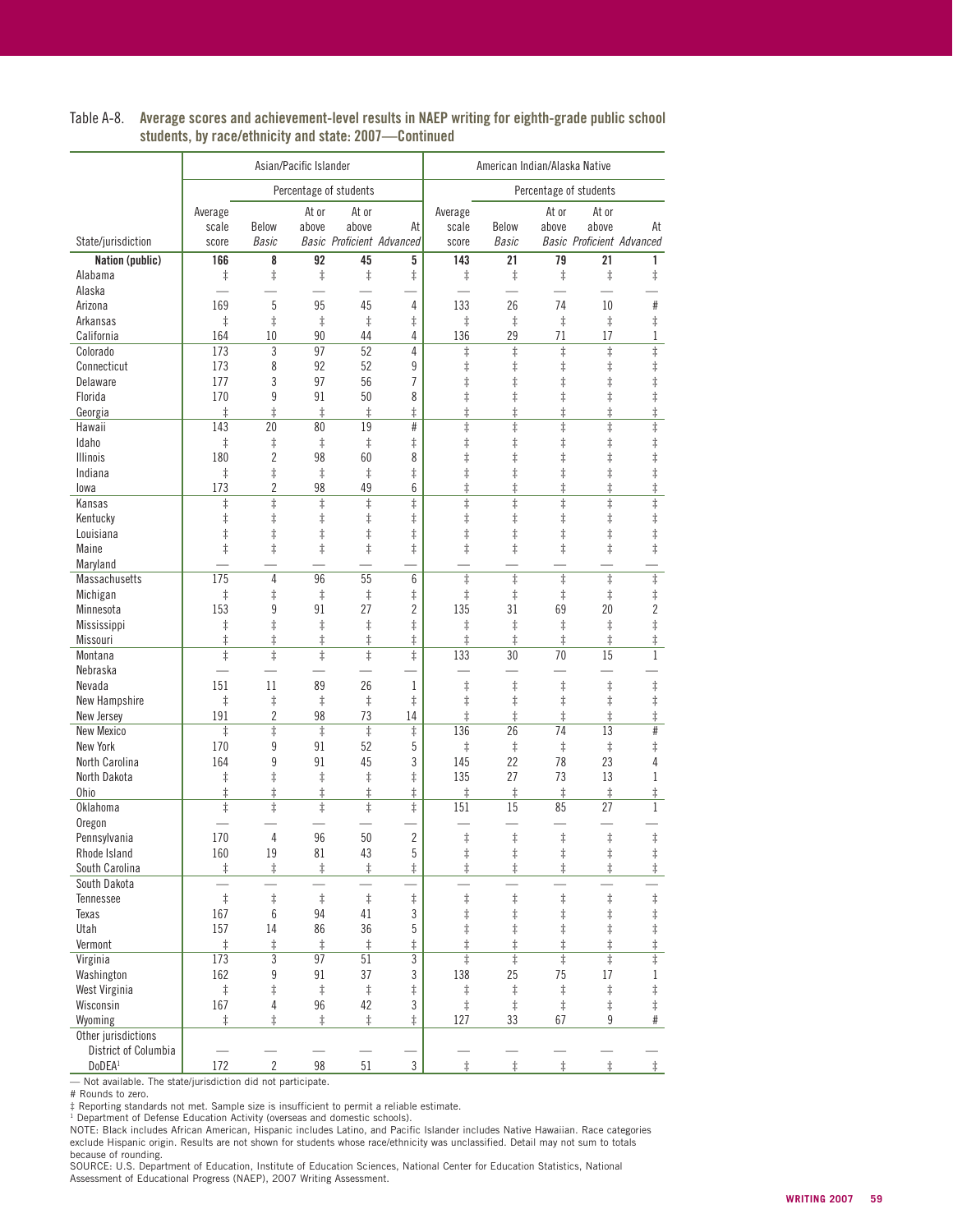| Table A-9. | Average scores and achievement-level results in NAEP writing for eighth-grade public |
|------------|--------------------------------------------------------------------------------------|
|            | school students, by gender and state: 2007                                           |

|                                |            |                | Male     |                                  |                     |            |                | Female          |                        |                                  |
|--------------------------------|------------|----------------|----------|----------------------------------|---------------------|------------|----------------|-----------------|------------------------|----------------------------------|
|                                |            |                |          |                                  |                     |            |                |                 |                        |                                  |
|                                |            |                |          | Percentage of students           |                     |            |                |                 | Percentage of students |                                  |
|                                | Average    |                | At or    | At or                            |                     | Average    |                | At or           | At or                  |                                  |
|                                | scale      | Below          | above    | above                            | At                  | scale      | Below          | above           | above                  | At                               |
| State/jurisdiction             | score      | Basic          |          | <b>Basic Proficient Advanced</b> |                     | score      | <b>Basic</b>   |                 |                        | <b>Basic Proficient Advanced</b> |
| Nation (public)                | 144        | 18             | 82       | $\overline{20}$                  | 1                   | 164        | 7              | $\overline{93}$ | 41                     | 3                                |
| Alabama                        | 138        | 23             | 77       | 15                               | #                   | 157        | 10             | 90              | 33                     | 1                                |
| Alaska<br>Arizona              | 139        | 19             | 81       | 13                               | #                   | 157        | 10             | 90              | 32                     | $\overline{2}$                   |
| Arkansas                       | 139        | 22             | 78       | 14                               | #                   | 164        | 6              | 94              | 40                     | $\mathbf{1}$                     |
| California                     | 139        | 23             | 77       | 17                               | 1                   | 157        | 11             | 89              | 33                     | $\overline{c}$                   |
| Colorado                       | 152        | 13             | 87       | 28                               | $\mathbf{1}$        | 169        | 6              | 94              | 49                     | 3                                |
| Connecticut                    | 163        | 10             | 90       | 42                               | 3                   | 181        | 5              | 95              | 63                     | 11                               |
| Delaware                       | 151        | 13             | 87       | 24                               | $\mathbf{1}$        | 166        | 6              | 94              | 43                     | $\overline{2}$                   |
| Florida                        | 147        | 18             | 82       | 24                               | 1                   | 169        | 7              | 93              | 48                     | 5                                |
| Georgia                        | 143        | 19             | 81       | 17                               | $\#$                | 164        | 7              | 93              | 40                     | 2                                |
| Hawaii                         | 134        | 27             | 73       | 12                               | $\overline{\#}$     | 155        | 10             | 90              | 29                     | $\mathbf{1}$                     |
| Idaho                          | 143        | 18             | 82       | 18                               | #                   | 167        | 4              | 96              | 42                     | $\overline{c}$                   |
| <b>Illinois</b>                | 150        | 15             | 85       | 27                               | $\mathbf{1}$        | 170        | 5              | 95              | 48                     | 4                                |
| Indiana                        | 144        | 16             | 84       | 17                               | $\#$                | 165        | 5              | 95              | 42                     | 1                                |
| lowa                           | 143        | 19             | 81       | 17                               | #                   | 167        | 6              | 94              | 47                     | $\overline{\mathbf{c}}$          |
| Kansas                         | 144        | 18             | 82       | 21                               | $\mathbf{1}$        | 168        | 5              | 95              | 46                     | 3                                |
| Kentucky                       | 142        | 19             | 81       | 16                               | $\mathbf{1}$        | 161        | 7              | 93              | 36                     | 2                                |
| Louisiana<br>Maine             | 138        | 17             | 83       | 9                                | $\#$                | 156        | 6<br>4         | 94              | 26                     | #                                |
|                                | 149        | 15             | 85       | 24                               | $\mathbf{1}$        | 174        |                | 96              | 53                     | 5                                |
| Maryland<br>Massachusetts      | 157        | 10             | 90       | 32                               | $\mathbf{1}$        | 178        | $\overline{4}$ | 96              | 60                     | 6                                |
| Michigan                       | 140        | 20             | 80       | 14                               | $\#$                | 162        | 7              | 93              | 39                     | 2                                |
| Minnesota                      | 144        | 17             | 83       | 18                               | #                   | 168        | 5              | 95              | 46                     | 3                                |
| Mississippi                    | 132        | 26             | 74       | 6                                | $\#$                | 152        | 9              | 91              | 23                     | #                                |
| Missouri                       | 143        | 16             | 84       | 15                               | $\#$                | 163        | 5              | 95              | 38                     | 1                                |
| Montana                        | 145        | 17             | 83       | 19                               | #                   | 169        | 4              | 96              | 47                     | $\overline{2}$                   |
| Nebraska                       |            |                |          |                                  |                     |            |                |                 |                        |                                  |
| Nevada                         | 131        | 29             | 71       | 11                               | $\#$                | 156        | 10             | 90              | 31                     | 1                                |
| New Hampshire                  | 149        | 16             | 84       | 26                               | $\mathbf{1}$        | 173        | 4              | 96              | 53                     | 4                                |
| New Jersey                     | 168        | 7              | 93       | 47                               | 4                   | 183        | 4              | 96              | 65                     | 10                               |
| <b>New Mexico</b>              | 133        | 26             | 74       | 9                                | $\overline{\#}$     | 152        | 11             | 89              | 25                     | $\mathbf{1}$                     |
| New York                       | 145        | 19             | 81       | 22                               | 1                   | 163        | 8              | 92              | 41                     | $\overline{c}$                   |
| North Carolina                 | 142        | 20             | 80       | 18                               | $\#$                | 164        | 6              | 94              | 40                     | $\overline{2}$                   |
| North Dakota                   | 142        | 15             | 85       | 13                               | #                   | 166        | 3              | 97              | 41                     | 1                                |
| <b>Ohio</b>                    | 147        | 15             | 85       | 21                               | $\#$                | 166        | 5              | 95              | 43                     | 2                                |
| Oklahoma                       | 143        | 16             | 84       | 16                               | #                   | 162        | 6              | 94              | 37                     | 1                                |
| Oregon                         |            |                |          |                                  |                     |            |                |                 |                        |                                  |
| Pennsylvania                   | 151        | 13             | 87       | 26                               | 1                   | 168        | 5              | 95              | 47                     | 2                                |
| Rhode Island<br>South Carolina | 143<br>137 | 21<br>22       | 79<br>78 | 20<br>12                         | $\mathbf 1$<br>$\#$ | 165<br>159 | 9<br>7         | 91<br>93        | 45<br>32               | 3<br>1                           |
| South Dakota                   |            |                |          |                                  |                     |            |                |                 |                        |                                  |
| Tennessee                      | 146        | 15             | 85       | 19                               | $\mathbf{1}$        | 167        | 4              | 96              | 42                     | $\overline{\mathbf{c}}$          |
| Texas                          | 142        | 20             | 80       | 18                               | $\#$                | 160        | 9              | 91              | 36                     | 2                                |
| Utah                           | 140        | 24             | 76       | 18                               | 1                   | 165        | 8              | 92              | 44                     | 3                                |
| Vermont                        | 149        | 17             | 83       | 27                               | 1                   | 176        | 4              | 96              | 56                     | 6                                |
| Virginia                       | 146        | 15             | 85       | 19                               | $\#$                | 168        | 4              | 96              | 44                     | 3                                |
| Washington                     | 146        | 18             | 82       | 23                               | 1                   | 170        | 5              | 95              | 48                     | 4                                |
| West Virginia                  | 133        | 26             | 74       | 11                               | $\#$                | 159        | 7              | 93              | 33                     | 1                                |
| Wisconsin                      | 146        | 17             | 83       | 22                               | #                   | 170        | 5              | 95              | 50                     | 3                                |
| Wyoming                        | 146        | 15             | 85       | 20                               | #                   | 171        | 4              | 96              | 50                     | 3                                |
| Other jurisdictions            |            |                |          |                                  |                     |            |                |                 |                        |                                  |
| District of Columbia           |            |                |          |                                  |                     |            |                |                 |                        |                                  |
| DoDEA <sup>1</sup>             | 156        | $\overline{7}$ | 93       | 29                               | $\mathbf 1$         | 175        | $\overline{2}$ | 98              | 54                     | $\frac{3}{ }$                    |

— Not available. The state/jurisdiction did not participate.<br># Rounds to zero.<br><sup>1</sup> Department of Defense Education Activity (overseas and domestic schools).<br>NOTE: Detail may not sum to totals because of rounding.<br>NOTE: U.S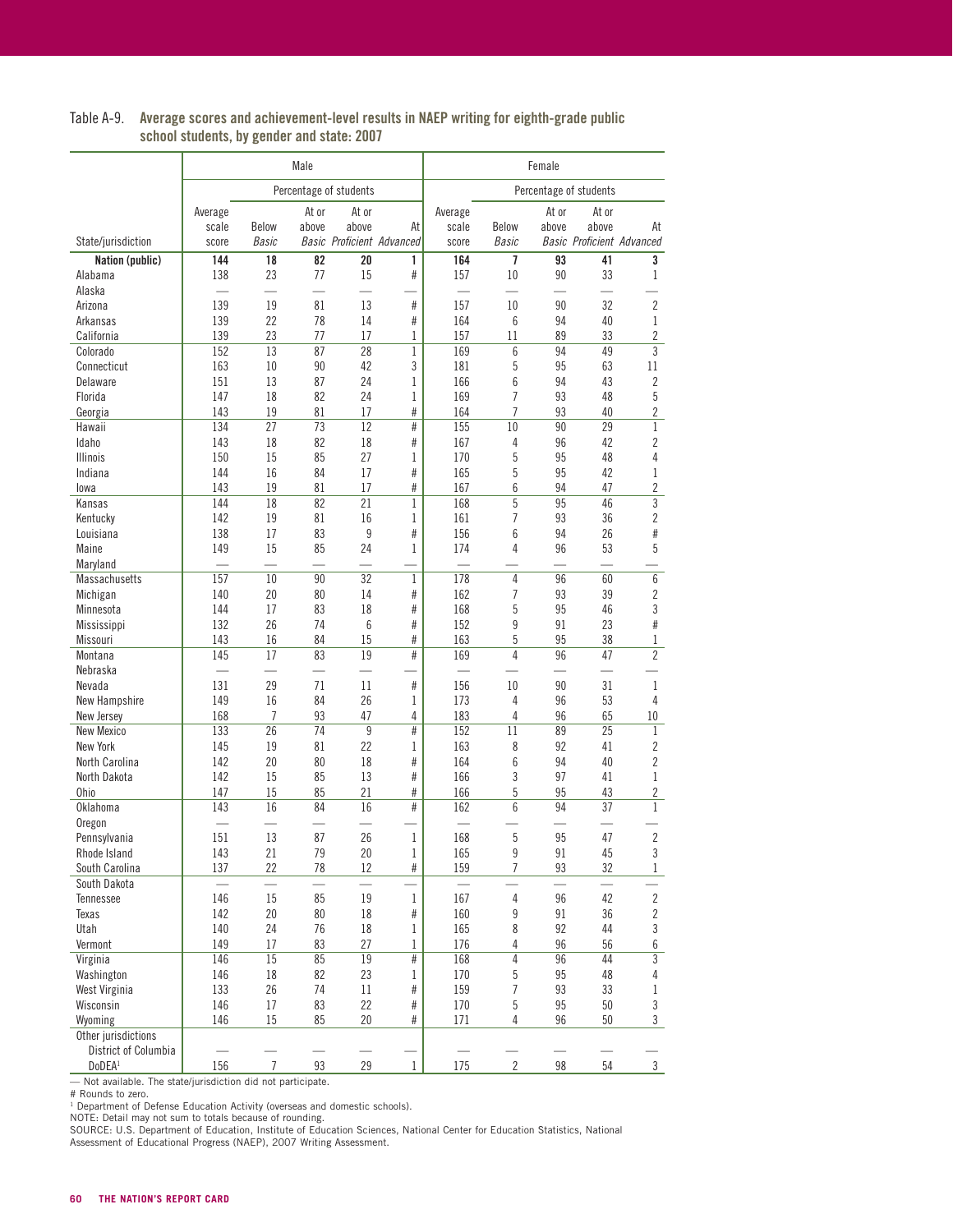| Table A-10. Average scores and achievement-level results in NAEP writing for eighth-grade public school students, by eligibility for free/reduced- |
|----------------------------------------------------------------------------------------------------------------------------------------------------|
| price school lunch and state: 2007                                                                                                                 |

|                                            | Eligible   |                          |                       |                                  | Not eligible   |            |                      |                          | Information not available |                                  |                                     |                          |                          |                                  |                          |
|--------------------------------------------|------------|--------------------------|-----------------------|----------------------------------|----------------|------------|----------------------|--------------------------|---------------------------|----------------------------------|-------------------------------------|--------------------------|--------------------------|----------------------------------|--------------------------|
|                                            |            |                          |                       | Percentage of students           |                |            |                      |                          | Percentage of students    |                                  |                                     |                          |                          | Percentage of students           |                          |
|                                            | Average    |                          | At or                 | At or                            |                | Average    |                      | At or                    | At or                     |                                  | Average                             |                          | At or                    | At or                            |                          |
|                                            | scale      | Below                    | above                 | above                            | At             | scale      | Below                | above                    | above                     | At                               | scale                               | Below                    | above                    | above                            | At                       |
| State/jurisdiction                         | score      | <b>Basic</b>             |                       | <b>Basic Proficient Advanced</b> |                | score      | <b>Basic</b>         |                          |                           | <b>Basic Proficient Advanced</b> | score                               | <b>Basic</b>             |                          | <b>Basic Proficient Advanced</b> |                          |
| Nation (public)                            | 141<br>135 | $20\,$<br>24             | $\overline{80}$<br>76 | $\overline{17}$<br>12            | #<br>$\#$      | 164<br>160 | 7<br>8               | $\overline{93}$<br>92    | 40<br>36                  | 3                                | 149                                 | 15                       | 85                       | 25                               | 2                        |
| Alabama<br>Alaska                          |            |                          |                       |                                  |                |            |                      |                          |                           | 1                                | $\ddagger$                          | $\ddagger$               | $\ddagger$               | $\ddagger$                       | $\ddagger$               |
| Arizona                                    | 136        | 23                       | 77                    | 10                               | $\#$           | 157        | 8                    | 92                       | 31                        | $\mathbf{1}$                     | $\ddagger$                          | $\ddagger$               | $\ddagger$               | $\ddagger$                       | $\ddagger$               |
| Arkansas                                   | 141        | 21                       | 79                    | 17                               | $\#$           | 161        | $\overline{1}$       | 93                       | 38                        | $\mathbf{1}$                     | $\ddagger$                          | $\ddagger$               | $\ddagger$               | $\ddagger$                       | $\ddagger$               |
| California                                 | 136        | 24                       | 76                    | 13                               | #              | 159        | 10                   | 90                       | 36                        | $\overline{2}$                   | 146                                 | 15                       | 85                       | 20                               | $\mathbf 1$              |
| Colorado                                   | 143        | 17                       | 83                    | 18                               | $\#$           | 171        | 5                    | 95                       | 49                        | 3                                | $\ddagger$                          | $\ddagger$               | $\ddagger$               | $\ddagger$                       | $\ddagger$               |
| Connecticut                                | 149        | 18                       | 82                    | 28                               | $\overline{2}$ | 181        | 4                    | 96                       | 62                        | 9                                | $\ddagger$                          | ŧ                        | $\ddagger$               | $\ddagger$                       | $\ddagger$               |
| Delaware                                   | 146        | 15                       | 85                    | 18                               | $\#$           | 165        | 6                    | 94                       | 41                        | $\overline{2}$                   | $\ddagger$                          | $\ddagger$               | $\ddagger$               | $\ddagger$                       | $\ddagger$               |
| Florida                                    | 146        | 18                       | 82                    | 23                               | $\mathbf 1$    | 167        | 8                    | 92                       | 45                        | 5                                | $\ddagger$                          |                          | $\ddagger$               | $\ddagger$                       | $\ddagger$               |
| Georgia                                    | 141        | 19                       | 81                    | 16                               | #              | 165        | 6                    | 94                       | 41                        | $\overline{2}$                   | $\ddagger$                          | $\ddagger$               | $\ddagger$               | $\ddagger$                       | $\ddagger$               |
| Hawaii                                     | 132<br>144 | 28<br>18                 | $\overline{72}$<br>82 | 11<br>18                         | $\#$<br>#      | 151<br>160 | $\overline{13}$<br>8 | 87<br>92                 | $\overline{26}$<br>35     | $\mathbf{1}$<br>$\mathbf{1}$     | $\overline{\ddagger}$<br>$\ddagger$ | $\ddagger$<br>$\ddagger$ | $\ddagger$<br>$\ddagger$ | $\overline{\ddagger}$            | $\overline{\ddagger}$    |
| Idaho<br><b>Illinois</b>                   | 142        | 19                       | 81                    | 17                               | $\#$           | 172        | 5                    | 95                       | 51                        | 4                                | $\ddagger$                          | $\ddagger$               | $\ddagger$               | $\ddagger$<br>$\ddagger$         | $\ddagger$<br>$\ddagger$ |
| Indiana                                    | 142        | 18                       | 82                    | 17                               | #              | 161        | $\overline{7}$       | 93                       | 37                        | 1                                | $\ddagger$                          | $\ddagger$               | $\ddagger$               | $\ddagger$                       | $\ddagger$               |
| lowa                                       | 140        | 23                       | 77                    | 18                               | $\#$           | 161        | 8                    | 92                       | 38                        | 1                                | $\ddagger$                          | $\ddagger$               | $\ddagger$               | $\ddagger$                       | $\ddagger$               |
| Kansas                                     | 142        | 19                       | $\overline{81}$       | $\overline{18}$                  | $\#$           | 164        | $\overline{7}$       | 93                       | 42                        | $\mathfrak{Z}$                   | $\ddagger$                          | $\ddagger$               | $\ddagger$               | $\ddagger$                       | $\ddagger$               |
| Kentucky                                   | 141        | 20                       | 80                    | 16                               | $\#$           | 160        | $\overline{7}$       | 93                       | 35                        | $\overline{c}$                   | $\ddagger$                          | $\ddagger$               | $\ddagger$               | $\ddagger$                       | $\ddagger$               |
| Louisiana                                  | 140        | 16                       | 84                    | 10                               | $\#$           | 157        | 6                    | 94                       | 28                        | $\#$                             | $\ddagger$                          | $\ddagger$               | $\ddagger$               | $\ddagger$                       | $\ddagger$               |
| Maine                                      | 150        | 16                       | 84                    | 26                               | 1              | 167        | $\overline{7}$       | 93                       | 44                        | 3                                | $\ddagger$                          | $\ddagger$               | $\ddagger$               | $\ddagger$                       | $\ddagger$               |
| Maryland                                   |            | ÷.                       | $\frac{1}{2}$         | ÷.                               |                | $\equiv$   |                      |                          |                           | ÷.                               |                                     |                          |                          |                                  |                          |
| Massachusetts                              | 146        | 16                       | 84                    | 21                               | $\mathbf{1}$   | 174        | $\overline{4}$       | 96                       | 54                        | 4                                | $\ddagger$                          | $\ddagger$               | $\overline{\ddagger}$    | $\ddagger$                       | $\overline{\ddagger}$    |
| Michigan                                   | 137        | 23                       | 77                    | 14                               | $\#$           | 158        | 9                    | 91                       | 33                        | 1                                | $\ddagger$                          | $\ddagger$               | $\ddagger$               | $\ddagger$                       | $\ddagger$               |
| Minnesota                                  | 140        | 21                       | 79                    | 16                               | $\#$           | 162        | $\overline{7}$       | 93                       | 39                        | $\overline{2}$                   | $\ddagger$                          | $\ddagger$               | $\ddagger$               | $\ddagger$                       | $\ddagger$               |
| Mississippi                                | 136        | 21                       | 79                    | $9\,$                            | $\#$           | 153        | 9                    | 91                       | 25                        | $\#$                             | $\ddagger$                          | $\ddagger$               | $\ddagger$               | $\ddagger$                       | $\ddagger$               |
| Missouri<br>Montana                        | 141<br>143 | 17<br>20                 | 83<br>80              | 13<br>20                         | $\#$<br>$\#$   | 160<br>164 | $\overline{7}$<br>6  | 93<br>94                 | 34<br>40                  | 1<br>$\overline{2}$              | $\ddagger$<br>$\ddagger$            | $\ddagger$               | $\ddagger$               | $\ddagger$                       | $\ddagger$               |
| Nebraska                                   |            | $\overline{\phantom{0}}$ | —                     | $\overline{\phantom{0}}$         |                |            |                      |                          |                           |                                  |                                     | $\ddagger$               | $\ddagger$               | $\ddagger$                       | $\ddagger$               |
| Nevada                                     | 132        | 30                       | 70                    | 12                               | $\#$           | 151        | 13                   | 87                       | 26                        | $\mathbf{1}$                     | 131                                 | 30                       | 70                       | $9\,$                            | $\#$                     |
| New Hampshire                              | 143        | 21                       | 79                    | 20                               | 1              | 164        | 8                    | 92                       | 43                        | 3                                | 162                                 | 9                        | 91                       | 41                               | 1                        |
| New Jersey                                 | 155        | 13                       | 87                    | 33                               | $\overline{2}$ | 183        | 3                    | 97                       | 64                        | 9                                | $\ddagger$                          | $\ddagger$               | $\ddagger$               | $\ddagger$                       | $\ddagger$               |
| <b>New Mexico</b>                          | 137        | 22                       | 78                    | 12                               | $\#$           | 153        | 11                   | 89                       | 26                        | $\mathbf{1}$                     | $\ddagger$                          | $\ddagger$               | $\ddagger$               | $\ddagger$                       | $\ddagger$               |
| <b>New York</b>                            | 145        | 20                       | 80                    | 22                               | 1              | 164        | $\overline{7}$       | 93                       | 40                        | $\overline{c}$                   | $\ddagger$                          | $\ddagger$               | $\ddagger$               | $\ddagger$                       | $\ddagger$               |
| North Carolina                             | 141        | 20                       | 80                    | 16                               | #              | 163        | $\overline{7}$       | 93                       | 39                        | $\overline{2}$                   | $\ddagger$                          | $\ddagger$               | $\ddagger$               | $\ddagger$                       | $\ddagger$               |
| North Dakota                               | 145        | 17                       | 83                    | 19                               | $\#$           | 157        | $\overline{7}$       | 93                       | 30                        | $\#$                             | $\ddagger$                          | $\ddagger$               | $\ddagger$               | $\ddagger$                       | $\ddagger$               |
| <b>Ohio</b>                                | 140        | 19                       | 81                    | 15                               | $\#$           | 163        | 6                    | 94                       | 39                        | 1                                | $\ddagger$                          | $\ddagger$               | $\ddagger$               | $\ddagger$                       | $\ddagger$               |
| Oklahoma                                   | 146        | 15                       | 85                    | 19                               | #              | 159        | $\overline{7}$       | $\overline{93}$          | $\overline{33}$           | $\mathbf{1}$                     | $\ddagger$                          | $\ddagger$               | $\ddagger$               | $\ddagger$                       | $\overline{\ddagger}$    |
| Oregon                                     | 144        | 17                       | 83                    | 19                               | #              | 166        | 5                    | 95                       | 44                        | $\overline{2}$                   | $\ddagger$                          |                          | $\ddagger$               |                                  | $\ddagger$               |
| Pennsylvania<br>Rhode Island               | 136        | 26                       | 74                    | 15                               | $\#$           | 162        | 10                   | 90                       | 40                        | 3                                | $\ddagger$                          | $\ddagger$<br>$\ddagger$ | $\ddagger$               | $\ddagger$<br>$\ddagger$         | $\ddagger$               |
| South Carolina                             | 139        | 21                       | 79                    | 13                               | #              | 157        | 8                    | 92                       | 32                        | $\mathbf{1}$                     | $\ddagger$                          | $\ddagger$               | $\ddagger$               | $\ddagger$                       | $\ddagger$               |
| South Dakota                               |            | $\equiv$                 |                       |                                  |                |            |                      | $\overline{\phantom{0}}$ | $\overline{\phantom{0}}$  |                                  |                                     |                          |                          |                                  |                          |
| Tennessee                                  | 146        | 15                       | 85                    | 19                               | $\#$           | 165        | 5                    | 95                       | 40                        | $\overline{2}$                   | $\ddagger$                          | $\ddagger$               | $\ddagger$               | $\ddagger$                       | $\ddagger$               |
| Texas                                      | 140        | 21                       | 79                    | 15                               | $\#$           | 162        | 8                    | 92                       | 38                        | $\overline{2}$                   | $\ddagger$                          | $\ddagger$               | $\ddagger$               | $\ddagger$                       | $\ddagger$               |
| Utah                                       | 139        | 26                       | 74                    | 18                               | $\mathbf{1}$   | 158        | 12                   | 88                       | 36                        | $\overline{c}$                   | $\ddagger$                          | $\ddagger$               | $\pm$                    | $\ddagger$                       | $\ddagger$               |
| Vermont                                    | 144        | 22                       | 78                    | 23                               | 1              | 168        | 7                    | 93                       | 47                        | 4                                | $\ddagger$                          | $\ddagger$               | $\ddagger$               | $\ddagger$                       | $\ddagger$               |
| Virginia                                   | 141        | 19                       | 81                    | $\overline{13}$                  | $\#$           | 163        | $\overline{7}$       | 93                       | 38                        | $\overline{2}$                   | $\ddagger$                          | $\ddagger$               | $\ddagger$               | $\ddagger$                       | $\overline{\ddagger}$    |
| Washington                                 | 144        | 20                       | 80                    | 20                               | 1              | 166        | $\overline{7}$       | 93                       | 44                        | 3                                | $\ddagger$                          | $\ddagger$               | $\pm$                    | $\ddagger$                       | $\ddagger$               |
| West Virginia                              | 137        | 24                       | 76                    | 14                               | #              | 155        | 10                   | 90                       | 30                        | 1                                | $\ddagger$                          | $\ddagger$               | $\pm$                    | $\ddagger$                       | $\ddagger$               |
| Wisconsin                                  | 142        | 21                       | 79                    | 20                               | $\#$           | 164        | $\overline{7}$       | 93                       | 43                        | $\overline{c}$                   | $\ddagger$                          | $^\ddag$                 | $\ddagger$               | $\ddagger$                       | $\ddagger$               |
| Wyoming                                    | 145        | 16                       | 84                    | 21                               | 1              | 163        | $\overline{7}$       | 93                       | 40                        | $\overline{2}$                   | $\ddagger$                          | $\ddagger$               | $\ddagger$               | $\ddagger$                       | $\ddagger$               |
| Other jurisdictions                        |            |                          |                       |                                  |                |            |                      |                          |                           |                                  |                                     |                          |                          |                                  |                          |
| District of Columbia<br>DoDEA <sup>1</sup> | $\ddagger$ | $\ddagger$               | $\ddagger$            | $\ddagger$                       | $\ddagger$     | $\ddagger$ | $\ddagger$           | $\ddagger$               | $\ddagger$                | $\ddagger$                       | 165                                 | 5                        | 95                       | 41                               | $\overline{2}$           |
|                                            |            |                          |                       |                                  |                |            |                      |                          |                           |                                  |                                     |                          |                          |                                  |                          |

— Not available. The state/jurisdiction did not participate.<br># Reporting standards not met. Sample size is insufficient to permit a reliable estimate.<br># Reporting standards not met. Sample size is insufficient to permit a Assessment.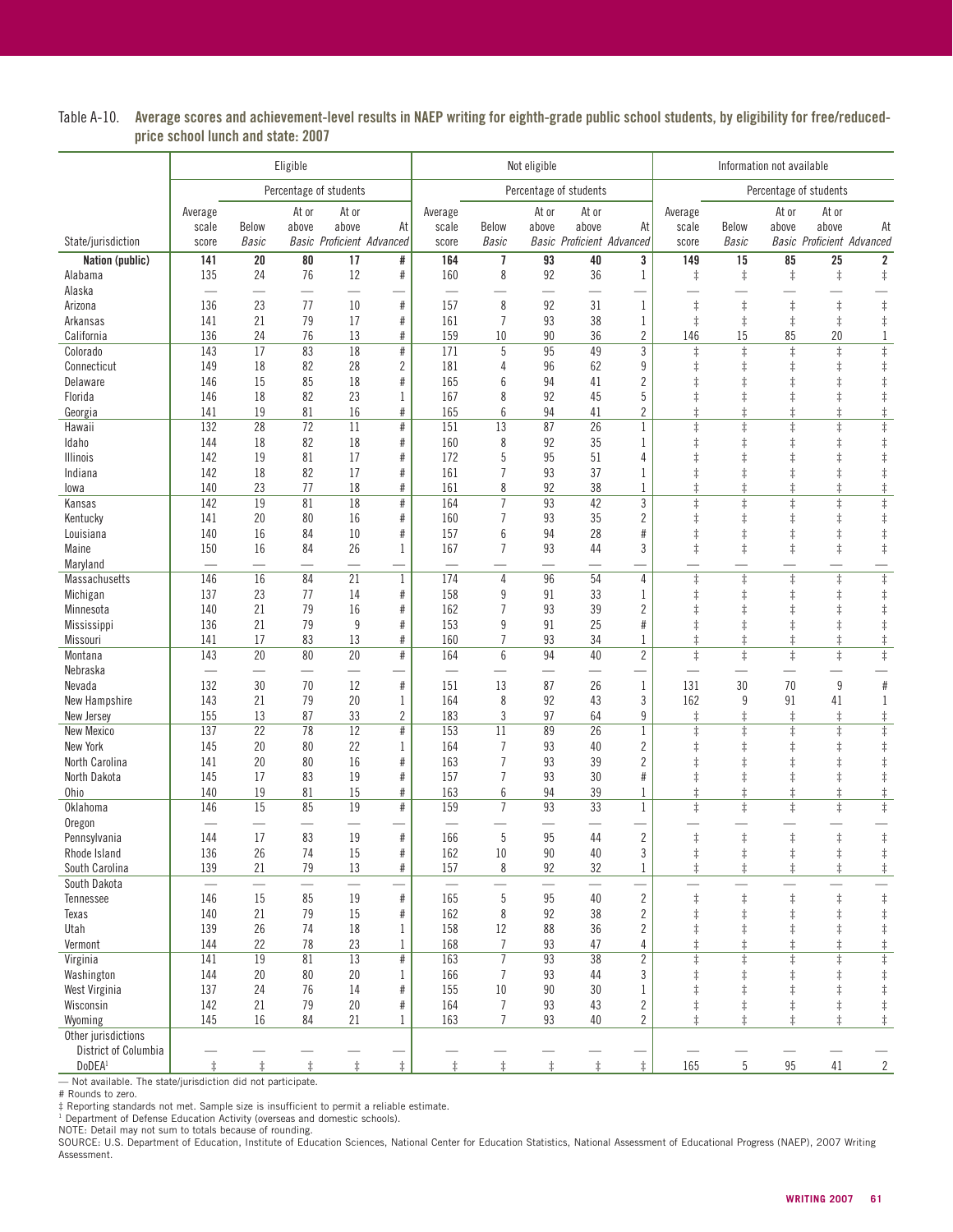|                             |            | SD           |          |                                  |              |            | Not SD                  |          |                           |                     |  |  |
|-----------------------------|------------|--------------|----------|----------------------------------|--------------|------------|-------------------------|----------|---------------------------|---------------------|--|--|
|                             |            |              |          | Percentage of students           |              |            |                         |          | Percentage of students    |                     |  |  |
|                             | Average    |              | At or    | At or                            |              | Average    |                         | At or    | At or                     |                     |  |  |
|                             | scale      | Below        | above    | above                            | At           | scale      | Below                   | above    | above                     | At                  |  |  |
| State/jurisdiction          | score      | <b>Basic</b> |          | <b>Basic Proficient Advanced</b> |              | score      | <b>Basic</b>            |          | Basic Proficient Advanced |                     |  |  |
| Nation (public)             | 118        | 46           | 54       | 6                                | #            | 159        | 9                       | 91       | $\overline{33}$           | $\overline{2}$      |  |  |
| Alabama                     | 103        | 64           | 36       | $\overline{2}$                   | #            | 153        | 11                      | 89       | 27                        | 1                   |  |  |
| Alaska                      | 114        | 50           | 50       | $\overline{4}$                   |              | 151        | 12                      | 88       | 24                        | 1                   |  |  |
| Arizona<br>Arkansas         | 106        | 63           | 37       | 4                                | $\#$<br>#    | 156        | 8                       | 92       | 30                        | 1                   |  |  |
| California                  | 111        | 56           | 44       | 6                                | #            | 151        | 14                      | 86       | 26                        | $\mathbf 1$         |  |  |
| Colorado                    | 122        | 44           | 56       | 8                                | #            | 164        | $\overline{7}$          | 93       | 41                        | $\overline{2}$      |  |  |
| Connecticut                 | 136        | 29           | 71       | 18                               | 1            | 176        | 5                       | 95       | 57                        | 8                   |  |  |
| Delaware                    | 127        | 35           | 65       | 7                                | #            | 162        | 6                       | 94       | 37                        | $\overline{2}$      |  |  |
| Florida                     | 124        | 39           | 61       | 9                                | #            | 163        | 9                       | 91       | 40                        | $\overline{4}$      |  |  |
| Georgia                     | 112        | 52           | 48       | 5                                | #            | 158        | 8                       | 92       | 32                        | $\overline{c}$      |  |  |
| Hawaii                      | 105        | 64           | 36       | $\overline{c}$                   | #            | 149        | 12                      | 88       | 22                        | $\mathbf{1}$        |  |  |
| Idaho                       | 117        | 49           | 51       | 6                                | 1            | 158        | 8                       | 92       | 31                        | 1                   |  |  |
| <b>Illinois</b>             | 121        | 42           | 58       | 6                                | #            | 165        | 6                       | 94       | 42                        | 3                   |  |  |
| Indiana                     | 116        | 47           | 53       | 5                                | #            | 160        | 6                       | 94       | 33                        | 1                   |  |  |
| lowa                        | 113        | 51           | 49       | $\overline{c}$                   | #            | 161        | 7                       | 93       | 36                        | $\mathbf 1$         |  |  |
| Kansas                      | 120        | 44           | 56       | 8                                | 1            | 160        | 8                       | 92       | 36                        | $\overline{2}$      |  |  |
| Kentucky                    | 108        | 56           | 44       | 3                                | #            | 155        | 9                       | 91       | 28                        | 1                   |  |  |
| Louisiana                   | 111        | 51           | 49       | $\overline{c}$                   | #            | 151        | $\overline{1}$          | 93       | 19                        | #                   |  |  |
| Maine                       | 123        | 40           | 60       | 7                                | #            | 168        | 4                       | 96       | 44                        | 3                   |  |  |
| Maryland                    |            |              |          |                                  |              | L.         |                         |          |                           |                     |  |  |
| <b>Massachusetts</b>        | 139        | 20           | 80       | 14                               | #            | 171        | 5                       | 95       | 51                        | $\overline{4}$      |  |  |
| Michigan                    | 112        | 50           | 50       | 3                                | #            | 156        | 9                       | 91       | 30                        | 1                   |  |  |
| Minnesota                   | 116        | 46           | 54       | 4                                | #            | 160        | $\overline{1}$          | 93       | 35                        | $\overline{2}$      |  |  |
| Mississippi                 | 106        | 61           | 39       | 1                                | #            | 145        | 13                      | 87       | 16                        | #                   |  |  |
| Missouri                    | 114        | 48           | 52       | 3                                | #            | 158        | 6                       | 94       | 29                        | 1                   |  |  |
| Montana                     | 118        | 44           | 56       | 5                                | #            | 161        | $\overline{7}$          | 93       | 36                        | 1                   |  |  |
| Nebraska                    |            |              |          |                                  |              |            |                         |          |                           |                     |  |  |
| Nevada                      | 109        | 56           | 44       | $\overline{7}$                   | #            | 147        | 16                      | 84       | 22                        | $\mathbf 1$         |  |  |
| New Hampshire               | 128        | 36           | 64       | 11                               | #            | 167        | 5                       | 95       | 45                        | 3                   |  |  |
| New Jersey                  | 139        | 24           | 76       | 18                               | #            | 181        | 3                       | 97       | 62                        | 8                   |  |  |
| <b>New Mexico</b>           | 105        | 62           | 38       | $\overline{2}$                   | #            | 148        | 12                      | 88       | 19                        | #                   |  |  |
| New York                    | 120        | 42           | 58       | 3                                | #            | 160        | 9                       | 91       | 36                        | $\overline{2}$      |  |  |
| North Carolina              | 121        | 42           | 58       | 6                                | #            | 158        | 9                       | 91       | 32                        | $\overline{c}$      |  |  |
| North Dakota                | 125        | 34           | 66       | 5                                | #            | 157        | $\overline{7}$          | 93       | 29                        | #                   |  |  |
| <b>Ohio</b>                 | 117        | 45           | 55       | 4                                | #            | 161        | 6                       | 94       | 35                        | 1                   |  |  |
| Oklahoma                    | 116        | 48           | 52       | $\overline{c}$                   | #            | 158        | 5                       | 95       | 30                        | $\mathbf{1}$        |  |  |
| Oregon                      |            |              |          |                                  |              |            |                         |          |                           |                     |  |  |
| Pennsylvania                | 124        | 38           | 62       | 8                                | #            | 165        | 5                       | 95       | 41                        | 1                   |  |  |
| Rhode Island                | 119        | 45           | 55       | 6                                | $\#$         | 161        | 9                       | 91       | 38                        | $\overline{c}$      |  |  |
| South Carolina              | 107        | 58           | 42       | $\overline{2}$                   | $\#$         | 153        | 10                      | 90       | 25<br>L.                  | $\mathbf{1}$        |  |  |
| South Dakota                |            | $\equiv$     |          |                                  |              |            |                         |          |                           |                     |  |  |
| Tennessee                   | 122        | 45           | 55       | 11                               | $\mathbf{1}$ | 159        | 6                       | 94       | 32                        | $\mathbf 1$         |  |  |
| Texas<br>Utah               | 114<br>99  | 49<br>68     | 51<br>32 | $\sqrt{5}$<br>3                  | #<br>$\#$    | 154<br>156 | $11\,$<br>12            | 89       | 28<br>33                  | $\mathbf 1$         |  |  |
|                             |            |              |          |                                  |              |            |                         | 88       |                           | $\overline{c}$      |  |  |
| Vermont                     | 125<br>126 | 37<br>36     | 63<br>64 | 7<br>5                           | #<br>$\#$    | 169<br>160 | $6\,$<br>$\overline{7}$ | 94<br>93 | 47<br>34                  | 4<br>$\overline{c}$ |  |  |
| Virginia                    | 118        | 45           | 55       | 5                                | $\#$         |            | 9                       | 91       | 38                        |                     |  |  |
| Washington<br>West Virginia | 101        | 65           | 35       | 2                                | #            | 161<br>154 | 8                       | 92       | 26                        | 3<br>1              |  |  |
| Wisconsin                   | 115        | 49           | 51       | 4                                | $\#$         | 163        | $\overline{7}$          | 93       | 40                        | $\overline{c}$      |  |  |
| Wyoming                     | 119        | 42           | 58       | $\overline{7}$                   | #            | 163        | 5                       | 95       | 38                        | $\overline{2}$      |  |  |
| Other jurisdictions         |            |              |          |                                  |              |            |                         |          |                           |                     |  |  |
| District of Columbia        |            |              |          |                                  |              |            |                         |          |                           |                     |  |  |
| DoDEA <sup>1</sup>          | 119        | 43           | 57       | 4                                | $\#$         | 168        | $\overline{2}$          | 98       | 43                        | $\overline{2}$      |  |  |
|                             |            |              |          |                                  |              |            |                         |          |                           |                     |  |  |

#### Table A-11. Average scores and achievement-level results in NAEP writing for eighth-grade public school students, by status as students with disabilities (SD) and state: 2007

— Not available. The state/jurisdiction did not participate.

# Rounds to zero.<br><sup>1</sup> Department of Defense Education Activity (overseas and domestic schools).<br>NOTE: The results for students with disabilities are based on students who were assessed and cannot be generalized to the tota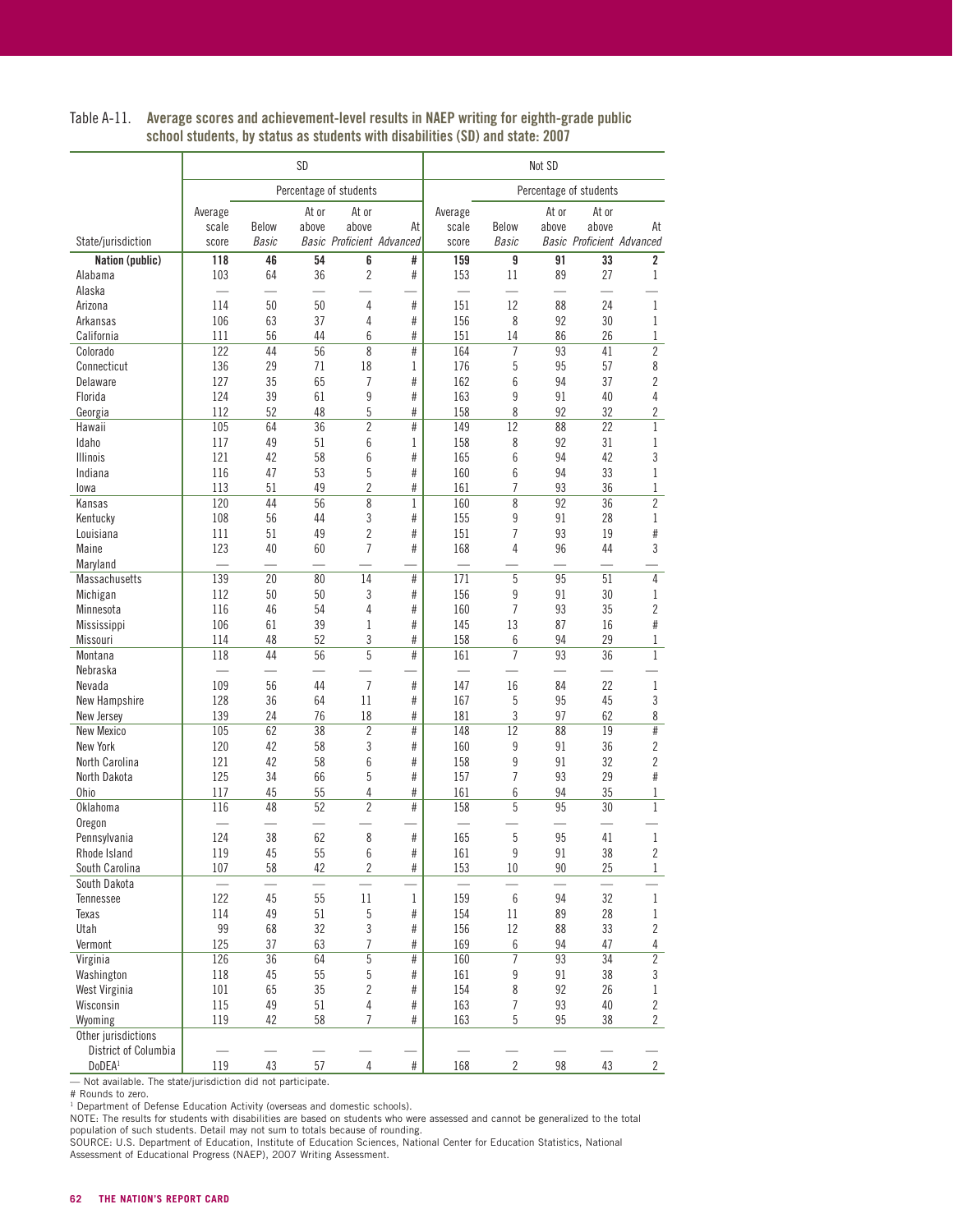|                                             | <b>ELL</b>        |                  |                  |                        |                                  | Not ELL                         |                  |          |                                  |                     |  |
|---------------------------------------------|-------------------|------------------|------------------|------------------------|----------------------------------|---------------------------------|------------------|----------|----------------------------------|---------------------|--|
|                                             |                   |                  |                  | Percentage of students |                                  |                                 |                  |          | Percentage of students           |                     |  |
|                                             | Average           |                  | At or            | At or                  |                                  | Average                         |                  | At or    | At or                            |                     |  |
|                                             | scale             | Below            | above            | above                  | At                               | scale                           | Below            | above    | above                            | At                  |  |
| State/jurisdiction                          | score             | <b>Basic</b>     |                  |                        | <b>Basic Proficient Advanced</b> | score                           | <b>Basic</b>     |          | <b>Basic Proficient Advanced</b> |                     |  |
| Nation (public)<br>Alabama                  | 120               | 42<br>$\ddagger$ | 58<br>$\ddagger$ | 5<br>$\ddagger$        | #<br>$\ddagger$                  | 156<br>148                      | 11<br>16         | 89<br>84 | 32<br>24                         | $\overline{2}$<br>1 |  |
| Alaska                                      | $\ddagger$        |                  |                  |                        |                                  |                                 |                  |          |                                  |                     |  |
| Arizona                                     | 114               | 50               | 50               | $\overline{2}$         | $\#$                             | 152                             | 11               | 89       | 25                               | 1                   |  |
| Arkansas                                    | 131               | 32               | 68               | 11                     | #                                | 151                             | 14               | 86       | 27                               | 1                   |  |
| California                                  | 120               | 41               | 59               | 5                      | #                                | 155                             | 11               | 89       | 30                               | $\overline{c}$      |  |
| Colorado                                    | 117               | 46               | 54               | 4                      | #                                | 164                             | $\overline{7}$   | 93       | 40                               | $\overline{2}$      |  |
| Connecticut                                 | 117               | 44               | 56               | 4                      | #                                | 174                             | $\overline{7}$   | 93       | 54                               | 7                   |  |
| Delaware                                    | $\ddagger$        | $\ddagger$       | $\ddagger$       | $\ddagger$             | $\ddagger$                       | 159                             | 9                | 91       | 34                               | $\overline{2}$      |  |
| Florida                                     | 120               | 42               | 58               | 9                      | #                                | 160                             | 11               | 89       | 37                               | $\overline{4}$      |  |
| Georgia                                     | $\ddagger$        | $\ddagger$       | $\ddagger$       | $\ddagger$             | $\ddagger$                       | 154                             | 12               | 88       | 30                               | 1                   |  |
| Hawaii                                      | 119               | 42               | 58               | 5                      | #                                | 145                             | 17               | 83       | 21                               | $\mathbf{1}$        |  |
| Idaho                                       | 127               | 36               | 64               | 11                     | #                                | 156                             | 10               | 90       | 30                               | 1                   |  |
| <b>Illinois</b>                             | 124               | 37               | 63               | 5                      | #                                | 161                             | 9                | 91       | 38                               | $\overline{c}$      |  |
| Indiana                                     | 130               | 32               | 68               | 14                     | $\#$                             | 155                             | 10               | 90       | 30                               | $\mathbf 1$         |  |
| lowa                                        | $\ddagger$        | $\ddagger$       | $\ddagger$       | $\ddagger$             | $\ddagger$                       | 155                             | 12               | 88       | 32                               | $\mathbf 1$         |  |
| Kansas                                      | 123               | 40               | 60               | 7                      | #                                | 158                             | 11               | 89       | 34                               | $\overline{c}$      |  |
| Kentucky                                    | $\ddagger$        | $\ddagger$       | $\ddagger$       | $\ddagger$             | $\ddagger$                       | 152                             | 13               | 87       | 26                               | 1                   |  |
| Louisiana                                   | $\ddagger$        | $\ddagger$       | $\ddagger$       | $\ddagger$             | $\ddagger$                       | 147                             | 12               | 88       | 18                               | #                   |  |
| Maine                                       | $\ddagger$        | $\ddagger$       | $\ddagger$       | $\ddagger$             | $\ddagger$                       | 161<br>$\overline{\phantom{0}}$ | 10               | 90       | 38                               | 3                   |  |
| Maryland                                    |                   |                  |                  | 5                      |                                  |                                 | 5                |          |                                  |                     |  |
| Massachusetts                               | 113               | 53<br>$\ddagger$ | 47<br>$\ddagger$ | $\ddagger$             | #                                | 169<br>152                      | 13               | 95<br>87 | 47<br>27                         | 3<br>1              |  |
| Michigan<br>Minnesota                       | $\ddagger$<br>133 | 26               | 74               | 13                     | $\ddagger$<br>#                  | 157                             | 10               | 90       | 33                               | 1                   |  |
| Mississippi                                 | $\ddagger$        | $\ddagger$       | $\ddagger$       | $\ddagger$             | $\ddagger$                       | 142                             | 17               | 83       | 15                               | #                   |  |
| Missouri                                    | $\ddagger$        | $\ddagger$       | $\ddagger$       | $\ddagger$             | $\ddagger$                       | 153                             | 10               | 90       | 26                               | 1                   |  |
| Montana                                     | 118               | 44               | 56               | $\overline{7}$         | #                                | 158                             | 9                | 91       | 34                               | $\,1$               |  |
| Nebraska                                    |                   |                  |                  |                        |                                  |                                 |                  |          |                                  |                     |  |
| Nevada                                      | 110               | 53               | 47               | $\mathfrak{Z}$         | $\#$                             | 147                             | 16               | 84       | 22                               | $\,1$               |  |
| New Hampshire                               | $\ddagger$        | $\ddagger$       | $\ddagger$       | $\ddagger$             | $^\ddag$                         | 161                             | 10               | 90       | 39                               | $\overline{c}$      |  |
| New Jersey                                  | $\ddagger$        | $\ddagger$       | $\ddagger$       | $\ddagger$             | $\ddagger$                       | 176                             | 5                | 95       | 57                               | 7                   |  |
| <b>New Mexico</b>                           | 120               | 38               | 62               | 3                      | #                                | 147                             | 15               | 85       | 20                               | #                   |  |
| New York                                    | 102               | 67               | 33               | $\overline{2}$         | #                                | 156                             | 11               | 89       | 32                               | 1                   |  |
| North Carolina                              | 121               | 44               | 56               | $\overline{7}$         | $\#$                             | 154                             | 12               | 88       | 29                               | 1                   |  |
| North Dakota                                | $\ddagger$        | $\ddagger$       | $\ddagger$       | $\ddagger$             | ŧ                                | 154                             | 9                | 91       | 27                               | #                   |  |
| <b>Ohio</b>                                 | $\ddagger$        | $\ddagger$       | $\ddagger$       | $\ddagger$             | $\ddagger$                       | 156                             | 10               | 90       | 32                               | 1                   |  |
| Oklahoma                                    | 140               | 23               | 77               | 15                     | #                                | 153                             | 11               | 89       | 27                               | $\mathbf{1}$        |  |
| Oregon                                      |                   |                  |                  |                        |                                  |                                 |                  |          |                                  |                     |  |
| Pennsylvania                                | $\ddagger$        | $\ddagger$       | $\ddagger$       | $\ddagger$             | $\ddagger$                       | 160                             | 9                | 91       | 37                               | 1                   |  |
| Rhode Island                                | $\ddagger$        | $\ddagger$       | $\ddagger$       | $\ddagger$             | $\ddagger$                       | 156                             | 13               | 87       | 33                               | $\overline{c}$      |  |
| South Carolina                              | $\ddagger$        | $\ddagger$       | $\ddagger$       | $\ddagger$             | $\ddagger$                       | 148                             | 14               | 86       | 23                               | 1                   |  |
| South Dakota                                |                   |                  |                  |                        |                                  |                                 |                  |          |                                  |                     |  |
| Tennessee                                   | $\ddagger$        | $\ddagger$       | $\ddagger$       | $\ddagger$             | $\ddagger$                       | 156                             | $\boldsymbol{9}$ | 91       | 31                               | $\mathbf 1$         |  |
| Texas                                       | 109               | 56               | 44               | $\mathbf{1}$           | $\#$                             | 154                             | $11\,$           | 89       | 28                               | $\mathbf 1$         |  |
| Utah                                        | 129               | 37               | 63               | 13                     | 1                                | 154                             | 14               | 86       | 32                               | $\overline{c}$      |  |
| Vermont                                     | $\ddagger$        | $\ddagger$       | $\ddagger$       | $\ddagger$             | $\ddagger$                       | 162                             | 11               | 89       | 41                               | 3                   |  |
| Virginia                                    | 134               | 28               | 72               | 11                     | $\#$                             | 158                             | $\boldsymbol{9}$ | 91       | 32                               | $\mathbf 1$         |  |
| Washington                                  | 120               | 40               | 60               | 5                      | $\#$                             | 160                             | 10               | 90       | 37                               | 3                   |  |
| West Virginia                               | $\ddagger$        | $\ddagger$       | $\ddagger$       | $\ddagger$             | ŧ                                | 146                             | 17               | 83       | 22                               | $\#$                |  |
| Wisconsin                                   | 141               | 19               | 81               | 17                     | #                                | 158                             | $11\,$           | 89       | 36                               | $\overline{2}$      |  |
| Wyoming                                     | $\ddagger$        | $\ddagger$       | $\ddagger$       | $\ddagger$             | $\ddagger$                       | 158                             | 9                | 91       | 35                               | $\mathbf{1}$        |  |
| Other jurisdictions<br>District of Columbia |                   |                  |                  |                        |                                  |                                 |                  |          |                                  |                     |  |
| DoDEA <sup>1</sup>                          | $\ddagger$        | $\ddagger$       | $\ddagger$       | $\ddagger$             | $\ddagger$                       | 166                             | $\overline{5}$   | 95       | 42                               | $\sqrt{2}$          |  |
|                                             |                   |                  |                  |                        |                                  |                                 |                  |          |                                  |                     |  |

#### Table A-12. Average scores and achievement-level results in NAEP writing for eighth-grade public school students, by status as English language learners (ELL) and state: 2007

— Not available. The state/jurisdiction did not participate.<br># Rounds to zero.

# Rounds to zero.<br>‡ Reporting standards not met. Sample size is insufficient to permit a reliable estimate.<br><sup>1</sup> Department of Defense Education Activity (overseas and domestic schools).<br>NOTE: The results for English langua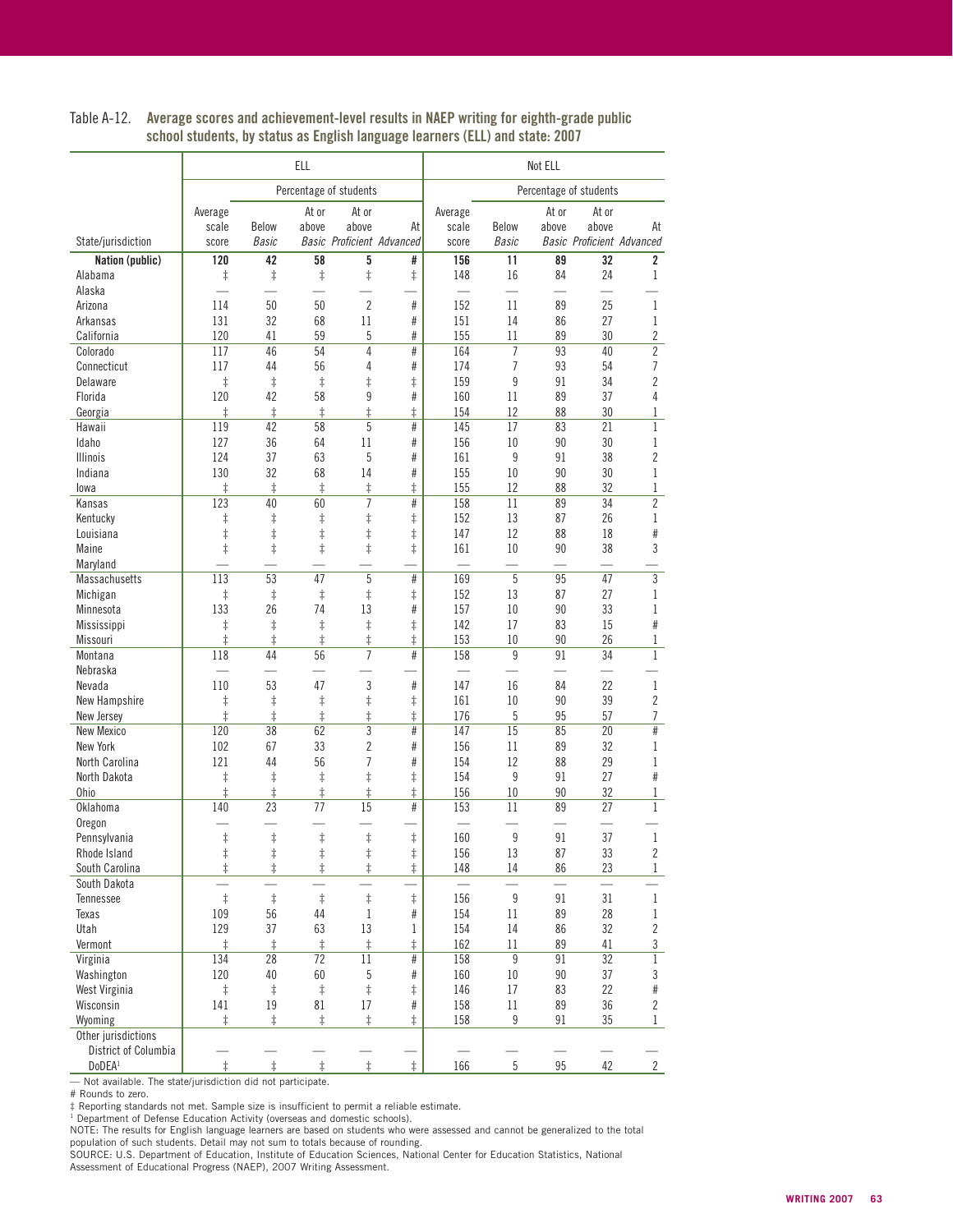| SD/ELL category and  | Identified     |                | Excluded         |                  | Assessed without<br>accommodations |                  | Assessed with<br>accommodations |                          |  |
|----------------------|----------------|----------------|------------------|------------------|------------------------------------|------------------|---------------------------------|--------------------------|--|
| jurisdiction         | 2002           | 2007           | 2002             | 2007             | 2002                               | 2007             | 2002                            | 2007                     |  |
| SD and/or ELL        |                |                |                  |                  |                                    |                  |                                 |                          |  |
| Nation (public)      | 18             | 18             | 4                | $\sqrt{3}$       | 8                                  | $\boldsymbol{6}$ | 5                               | 9                        |  |
| Large central city   | 23             | 24             | $\mathbf 5$      | 4                | 14                                 | $10\,$           | 5                               | $10\,$                   |  |
| Atlanta              | 8              | $11\,$         | $\sqrt{3}$       | $\sqrt{2}$       | $\sqrt{4}$                         | $\sqrt{2}$       | $\mathbf{1}$                    | $\overline{I}$           |  |
| Austin               |                | 27             |                  | $\boldsymbol{6}$ |                                    | 16               |                                 | $\boldsymbol{6}$         |  |
| Boston               |                | 28             |                  | 6                |                                    | 6                |                                 | 16                       |  |
| Charlotte            |                | 19             |                  | $\sqrt{3}$       |                                    | 6                |                                 | $10\,$                   |  |
| Chicago              | 24             | 23             | $\overline{I}$   | $\sqrt{5}$       | $10\,$                             | 4                | $\overline{7}$                  | 13                       |  |
| Cleveland            |                | 24             |                  | 11               |                                    | $\overline{2}$   |                                 | 11                       |  |
| District of Columbia | 21             |                | $\boldsymbol{6}$ |                  | $\sqrt{5}$                         |                  | $10\,$                          |                          |  |
| Houston              | 27             | 22             | 8                | $\,8\,$          | 20                                 | 11               | $\#$                            | $\sqrt{4}$               |  |
| Los Angeles          | 35             | 34             | 5                | $\sqrt{2}$       | 27                                 | 24               | $\overline{4}$                  | $\overline{\mathcal{I}}$ |  |
| New York City        | $\ddagger$     | 23             | $\ddagger$       | $\sqrt{2}$       | $\ddagger$                         | $\overline{2}$   | $\ddagger$                      | $19\,$                   |  |
| San Diego            |                | 28             |                  | $\sqrt{3}$       |                                    | $18\,$           |                                 | $\boldsymbol{6}$         |  |
| SD                   |                |                |                  |                  |                                    |                  |                                 |                          |  |
| Nation (public)      | 13             | 13             | $\sqrt{3}$       | $\sqrt{3}$       | $\sqrt{5}$                         | 3                | 5                               | 8                        |  |
| Large central city   | 13             | 13             | $\mathfrak{z}$   | $\sqrt{3}$       | 6                                  | 3                | $\overline{4}$                  | $\overline{7}$           |  |
| Atlanta              | $\overline{7}$ | $10\,$         | 3                | $\sqrt{2}$       | Δ                                  | $\overline{2}$   | 1                               | $\boldsymbol{6}$         |  |
| Austin               |                | 16             |                  | 4                |                                    | $\overline{I}$   |                                 | 5                        |  |
| Boston               |                | 19             |                  | $\sqrt{5}$       |                                    | $\overline{2}$   |                                 | 12                       |  |
| Charlotte            |                | 12             |                  | $\overline{c}$   |                                    | $\overline{2}$   |                                 | 8                        |  |
| Chicago              | 18             | 18             | $\mathbf{3}$     | $\mathfrak{Z}$   | 8                                  | $\overline{2}$   | $\overline{7}$                  | 12                       |  |
| Cleveland            |                | 20             |                  | 10               |                                    | $\mathbf{1}$     |                                 | $\overline{9}$           |  |
| District of Columbia | 17             |                | 5                | $\sim$           | 4                                  |                  | 8                               |                          |  |
| Houston              | 15             | 12             | $\overline{5}$   | $\sqrt{5}$       | $10\,$                             | $\sqrt{3}$       | $#$                             | $\mathfrak{Z}$           |  |
| Los Angeles          | 13             | $10\,$         | $\overline{2}$   | $\overline{2}$   | 8                                  | 3                | $\sqrt{3}$                      | 5                        |  |
| New York City        | $\ddagger$     | 14             | $\ddagger$       | $\mathbf{1}$     | $\ddagger$                         | $\mathbf{1}$     | $\ddagger$                      | 12                       |  |
| San Diego            |                | $11\,$         |                  | $\mathfrak{Z}$   |                                    | 3                |                                 | $5\,$                    |  |
| <b>ELL</b>           |                |                |                  |                  |                                    |                  |                                 |                          |  |
| Nation (public)      | $6\,$          | $\overline{7}$ | $1\,$            | $\,1\,$          | 4                                  | 4                | $\,1\,$                         | $\overline{c}$           |  |
| Large central city   | 13             | 12             | $\sqrt{3}$       | $\sqrt{2}$       | $\boldsymbol{9}$                   | $\overline{7}$   | $1\,$                           | 3                        |  |
| Atlanta              | $1\,$          | $\overline{c}$ | $\mathbf 1$      | $\#$             | $\mathbf{1}$                       | $\mathbf{1}$     | #                               | 1                        |  |
| Austin               |                | 14             |                  | 3                |                                    | 10               |                                 | -1                       |  |
| Boston               |                | 12             |                  | $\sqrt{3}$       |                                    | 4                |                                 | 4                        |  |
| Charlotte            |                | 8              |                  | $\mathbf{1}$     |                                    | 4                |                                 | $\sqrt{3}$               |  |
| Chicago              | $\,8\,$        | $\overline{7}$ | 4                | $\sqrt{3}$       | 3                                  | $\overline{2}$   | $\mathbf{1}$                    | $\overline{c}$           |  |
| Cleveland            |                | 5              |                  | $\sqrt{2}$       |                                    | 1                |                                 | $\overline{c}$           |  |
| District of Columbia | 5              |                | $\mathbf{1}$     |                  | $\mathbf{1}$                       |                  | $\sqrt{3}$                      |                          |  |
| Houston              | 18             | 13             | 5                | $\sqrt{4}$       | 14                                 | 8                | $\#$                            | $\mathbf{1}$             |  |
| Los Angeles          | 30             | 28             | 4                | $\sqrt{2}$       | 24                                 | 22               | $\overline{c}$                  | $\overline{4}$           |  |
| New York City        | $\ddagger$     | $12\,$         | ŧ                | $\overline{c}$   | $\ddagger$                         | $\mathbf{1}$     | $\ddagger$                      | $\boldsymbol{9}$         |  |
| San Diego            |                | $20\,$         |                  | $1\,$            |                                    | $16\,$           |                                 | $\sqrt{3}$               |  |

Table A-13. Eighth-grade public school students with disabilities (SD) and/or English language learners (ELL) identified, excluded, and assessed without and with accommodations in NAEP writing, as a percentage of all students, by SD/ELL category and jurisdiction: 2002 and 2007

— Not available. The jurisdiction did not participate.

# Rounds to zero.

‡ Reporting standards not met. Sample size is insufficient to permit a reliable estimate.<br>NOTE: Students identified as both SD and ELL were counted only once under the combined SD and/or ELL category, but were counted sepa Detail may not sum to totals because of rounding.

SOURCE: U.S. Department of Education, Institute of Education Sciences, National Center for Education Statistics, National Assessment of Educational Progress (NAEP), 2002 and 2007 Trial Urban District Writing Assessments.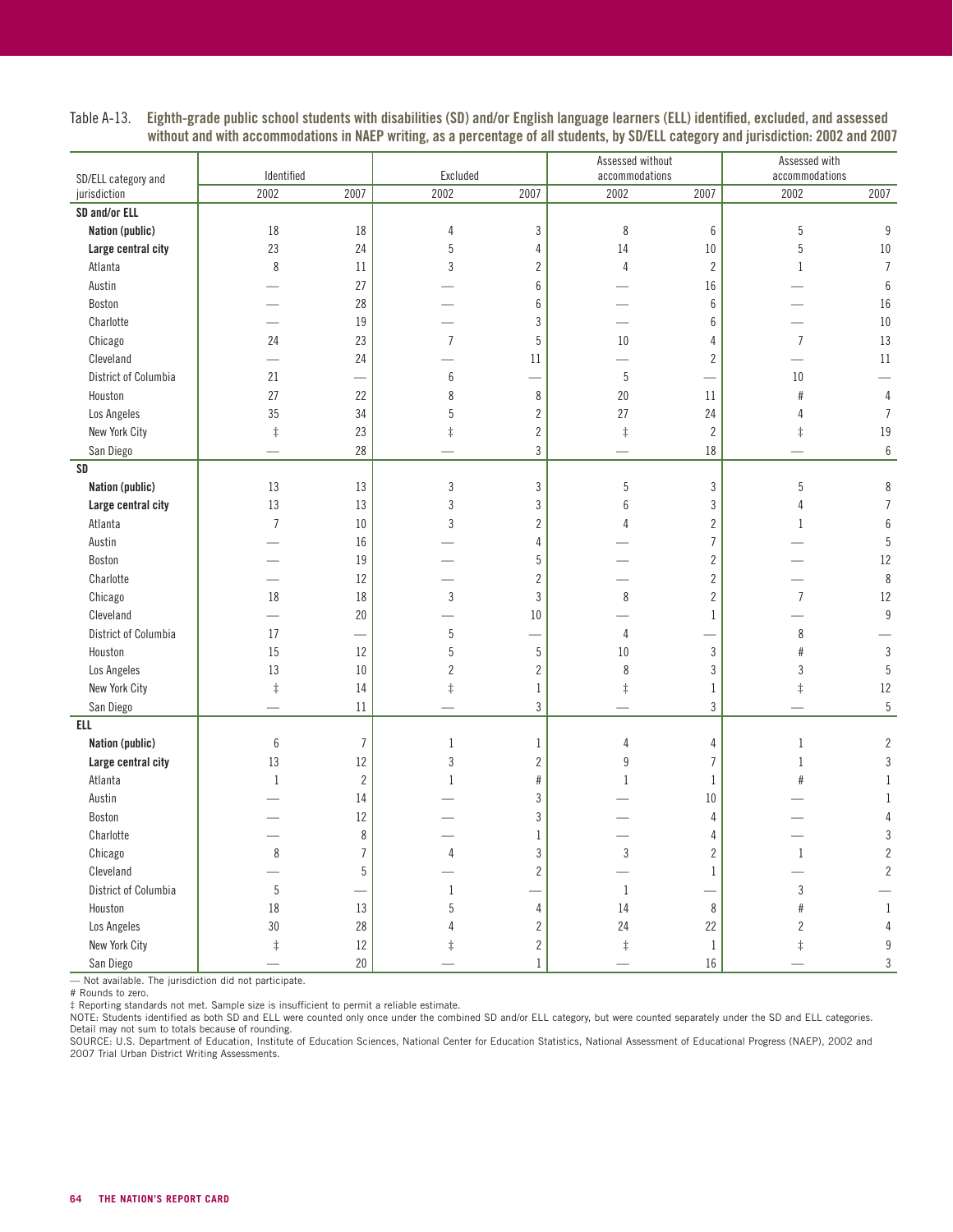|  |  |  | Table A-14. Achievement-level results in NAEP writing for eighth-grade public school students, by jurisdiction: 2002 and 2007 |
|--|--|--|-------------------------------------------------------------------------------------------------------------------------------|
|--|--|--|-------------------------------------------------------------------------------------------------------------------------------|

|                      |                   | Percentage of students |                        |             |                |        |  |  |  |  |  |
|----------------------|-------------------|------------------------|------------------------|-------------|----------------|--------|--|--|--|--|--|
|                      | At or above Basic |                        | At or above Proficient |             | At Advanced    |        |  |  |  |  |  |
| Jurisdiction         | 2002              | 2007                   | 2002                   | 2007        | 2002           | 2007   |  |  |  |  |  |
| Nation (public)      | $84***$           | $87*$                  | 30                     | $31*$       | $\overline{2}$ | $2*$   |  |  |  |  |  |
| Large central city   | $74***$           | $81***$                | 19                     | $22***$     |                | $1***$ |  |  |  |  |  |
| Atlanta              | 68***             | 83                     | $10***$                | $19***$     | #              | #      |  |  |  |  |  |
| Austin               |                   | $79***$                |                        | $26^{*,**}$ |                | n      |  |  |  |  |  |
| Boston               |                   | $83***$                |                        | $25***$     |                |        |  |  |  |  |  |
| Charlotte            |                   | 88*                    |                        | $31*$       |                |        |  |  |  |  |  |
| Chicago              | $72***$           | $83***$                | $16***$                | $23**$      |                |        |  |  |  |  |  |
| Cleveland            |                   | $77^{*,**}$            |                        | $9*, **$    |                | #      |  |  |  |  |  |
| District of Columbia | 66                |                        | 10                     |             | #              |        |  |  |  |  |  |
| Houston              | $74***$           | $81***$                | 19                     | $18***$     |                | $1**$  |  |  |  |  |  |
| Los Angeles          | $64***$           | $77^{*,**}$            | 11                     | $13^{*,**}$ | #              | #      |  |  |  |  |  |
| New York City        | ‡.                | $80**$                 |                        | $25***$     |                |        |  |  |  |  |  |
| San Diego            |                   | $79***$                |                        | $27*$       |                |        |  |  |  |  |  |

— Not available. The jurisdiction did not participate. # Rounds to zero.

‡ Reporting standards not met. Sample size is insufficient to permit a reliable estimate.

\* Significantly different (p < .05) from large central city public schools in 2007.<br>\*\* Significantly different (p < .05) from nation (public schools) in 2007.<br>\*\*\* Significantly different (p < .05) from 2007 when only one d

2002 and 2007 Trial Urban District Writing Assessments.

|  |  |  |  |  |  | Table A-15. Percentage of eighth-grade public school students in NAEP writing, by race/ethnicity and jurisdiction: 2002 and 2007 |
|--|--|--|--|--|--|----------------------------------------------------------------------------------------------------------------------------------|
|--|--|--|--|--|--|----------------------------------------------------------------------------------------------------------------------------------|

|                      | White |                | Black |      | Hispanic       |      | Asian/Pacific Islander |               | American Indian/<br>Alaska Native |      |
|----------------------|-------|----------------|-------|------|----------------|------|------------------------|---------------|-----------------------------------|------|
| Jurisdiction         | 2002  | 2007           | 2002  | 2007 | 2002           | 2007 | 2002                   | 2007          | 2002                              | 2007 |
| Nation (public)      | $64*$ | 58             | $15*$ | 17   | $14*$          | 19   |                        | 5             |                                   |      |
| Large central city   | 24    | 23             | 33    | 31   | 32             | 37   | 8                      | 8             |                                   |      |
| Atlanta              | 5     | $\overline{ }$ | 91    | 89   | $\overline{2}$ | 3    |                        | #             | #                                 | #    |
| Austin               |       | 32             |       | 14   |                | 52   |                        |               |                                   |      |
| Boston               |       | 18             |       | 40   |                | 33   |                        | $\Omega$      |                                   | #    |
| Charlotte            |       | 34             |       | 48   |                | 11   |                        |               |                                   |      |
| Chicago              | 11    | 11             | 50    | 49   | 34             | 37   |                        | $\Omega$      |                                   | #    |
| Cleveland            |       | 14             |       | 75   |                | 9    |                        | #             |                                   | #    |
| District of Columbia |       |                | 87    | —    | 8              |      |                        |               | #                                 |      |
| Houston              | 9     | 8              | 34    | 31   | 55             | 57   |                        | 3             | #                                 | #    |
| Los Angeles          | 10    | 9              | 14    | 10   | 69             | 74   |                        | $\mathfrak b$ | #                                 | #    |
| New York City        |       | 14             |       | 32   |                | 40   |                        | 14            |                                   | #    |
| San Diego            |       | 25             |       | 14   |                | 43   |                        | 18            |                                   |      |

— Not available. The jurisdiction did not participate.

# Rounds to zero.

‡ Reporting standards not met. Sample size is insufficient to permit a reliable estimate.

\* Significantly different (p < .05) from 2007 when only one district, the nation, or large central city is being examined.<br>NOTE: Black includes African American, Hispanic includes Latino, and Pacific Islander includes Nati totals because results are not shown for the unclassified race/ethnicity category.

SOURCE: U.S. Department of Education, Institute of Education Sciences, National Center for Education Statistics, National Assessment of Educational Progress (NAEP), 2002 and 2007 Trial Urban District Writing Assessments.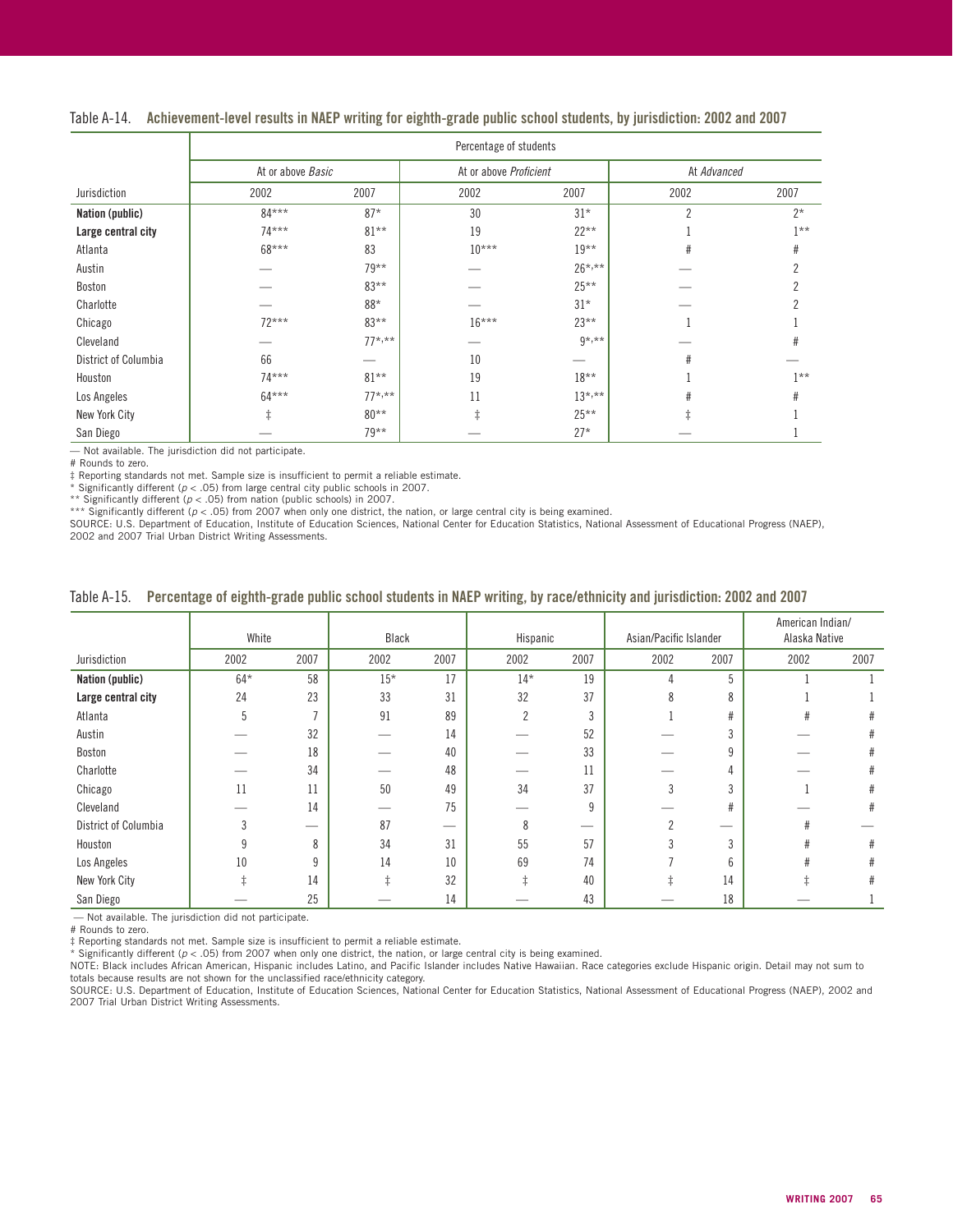|                    |              |                    | Percentage of students |             |                |
|--------------------|--------------|--------------------|------------------------|-------------|----------------|
| Race/ethnicity     | Average      |                    |                        | At or above |                |
| and jurisdiction   | scale score  | <b>Below Basic</b> | At or above Basic      | Proficient  | At Advanced    |
| White              |              |                    |                        |             |                |
| Nation (public)    | 162          | $\,8\,$            | 92                     | 39          | $\overline{2}$ |
| Large central city | 162          | $\boldsymbol{9}$   | 91                     | 39          | $\sqrt{3}$     |
| Atlanta            | 176          | $\sqrt{5}$         | 95                     | 58          | $\overline{4}$ |
| Austin             | $173^{*,**}$ | $5*$               | $95*$                  | $53^{*,**}$ | 5              |
| Boston             | $173^{*,**}$ | $6\,$              | 94                     | $52^{*,**}$ | 8              |
| Charlotte          | $173^{*,**}$ | $3^{*,**}$         | $97*,***$              | $52^{*,**}$ | 4              |
| Chicago            | 170          | 8                  | 92                     | $54***$     | 4              |
| Cleveland          | $142^{*,**}$ | 14                 | 86                     | $13^{*,**}$ | #              |
| Houston            | $171^{*,**}$ | $\sqrt{4}$         | 96                     | $46\,$      | 4              |
| Los Angeles        | 160          | $\boldsymbol{9}$   | 91                     | 37          | $\overline{2}$ |
| New York City      | 167          | $9\,$              | 91                     | 46          | $\sqrt{3}$     |
| San Diego          | 167          | $\overline{7}$     | 93                     | 47          | $\mathfrak{Z}$ |
| <b>Black</b>       |              |                    |                        |             |                |
| Nation (public)    | $140*$       | $20*$              | $80*$                  | $15*$       | $\#$           |
| Large central city | $138**$      | $22**$             | $78***$                | $13***$     | $\#$           |
| Atlanta            | 142          | 17                 | 83                     | 16          | #              |
| Austin             | $130**$      | $32**$             | 68**                   | 12          | 1              |
| Boston             | 141          | 21                 | 79                     | 16          | #              |
| Charlotte          | $144*$       | 17                 | 83                     | 17          | #              |
| Chicago            | 138          | 22                 | 78                     | 15          | $\#$           |
| Cleveland          | $132^{*,**}$ | $25***$            | $75***$                | $7***$      | $\#$           |
| Houston            | 140          | $20\,$             | $80\,$                 | 15          | $\#$           |
| Los Angeles        | $129^{*,**}$ | $30\,$             | 70                     | $8**$       | $\#$           |
| New York City      | 140          | 21                 | 79                     | 15          | $\#$           |
| San Diego          | 144          | 20                 | 80                     | 19          | #              |
| Hispanic           |              |                    |                        |             |                |
| Nation (public)    | $141*$       | $21*$              | $79*$                  | $17*$       | $\#^{\star}$   |
| Large central city | $137**$      | $24***$            | $76***$                | $14**$      | $#***$         |
| Atlanta            | $\ddagger$   | $\ddagger$         | $\ddagger$             | $\ddagger$  | $\ddagger$     |
| Austin             | $131**$      | $30***$            | $70***$                | $12***$     | $\#$           |
| Boston             | 138          | 23                 | 77                     | $14\,$      | #              |
| Charlotte          | 142          | 23                 | 77                     | 21          | $\mathbf{1}$   |
| Chicago            | $148^{*,**}$ | $14^{*,**}$        | $86^{*,**}$            | $22*$       | #              |
| Cleveland          | 133          | 28                 | $72\,$                 | $10\,$      | $\#$           |
| Houston            | 138          | 22                 | 78                     | 13          | #              |
|                    | $133^{*,**}$ | $25***$            | $75***$                | $9*, **$    | $\#$           |
| Los Angeles        | 137          | $27**$             | $73***$                | $18\,$      |                |
| New York City      |              |                    |                        |             | $\mathbf{1}$   |
| San Diego          | $129^{*,**}$ | $34^{*,**}$        | $66^{*,**}$            | $11***$     | #              |

#### Table A-16. Average scores and achievement-level results in NAEP writing for eighth-grade public school students, by selected race/ethnicity categories and jurisdiction: 2007

See notes at end of table.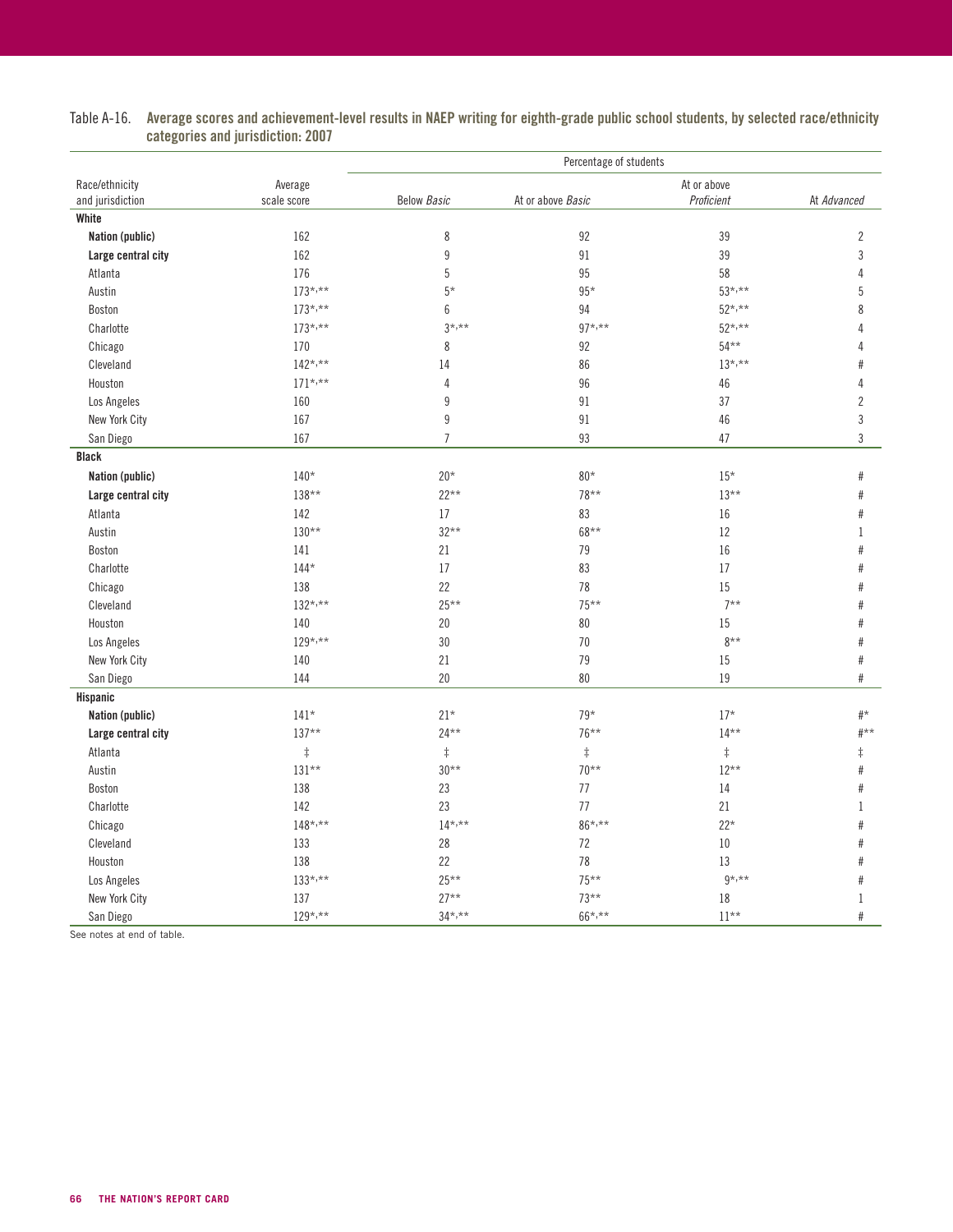|                                    |                        | Percentage of students |                   |                           |             |  |  |  |  |  |
|------------------------------------|------------------------|------------------------|-------------------|---------------------------|-------------|--|--|--|--|--|
| Race/ethnicity<br>and jurisdiction | Average<br>scale score | <b>Below Basic</b>     | At or above Basic | At or above<br>Proficient | At Advanced |  |  |  |  |  |
| Asian/Pacific Islander             |                        |                        |                   |                           |             |  |  |  |  |  |
| Nation (public)                    | $166*$                 | ጸ                      | 92                | $45*$                     |             |  |  |  |  |  |
| Large central city                 | $160**$                | 12                     | 88                | $40**$                    |             |  |  |  |  |  |
| Atlanta                            |                        |                        |                   |                           |             |  |  |  |  |  |
| Austin                             |                        |                        |                   |                           |             |  |  |  |  |  |
| Boston                             | 174                    |                        | 96                | 55                        |             |  |  |  |  |  |
| Charlotte                          |                        |                        |                   |                           |             |  |  |  |  |  |
| Chicago                            |                        |                        |                   |                           |             |  |  |  |  |  |
| Cleveland                          |                        |                        |                   |                           |             |  |  |  |  |  |
| Houston                            | 171                    |                        | 95                | 47                        |             |  |  |  |  |  |
| Los Angeles                        | 160                    |                        | 93                | 35                        |             |  |  |  |  |  |
| New York City                      | 167                    | 10                     | 90                | 49                        |             |  |  |  |  |  |
| San Diego                          | 165                    | 8                      | 92                | 44                        |             |  |  |  |  |  |

#### Table A-16. Average scores and achievement-level results in NAEP writing for eighth-grade public school students, by selected race/ethnicity categories and jurisdiction: 2007—Continued

# Rounds to zero.

‡ Reporting standards not met. Sample size is insufficient to permit a reliable estimate. \* Significantly different (p < .05) from large central city public schools in 2007.

\*\* Significantly different (p < .05) from nation (public schools) in 2007.<br>NOTE: Black includes African American, Hispanic includes Latino, and Pacific Islander includes Native Hawaiian. Race categories exclude Hispanic or students whose race/ethnicity was American Indian/Alaska Native or unclassified. Detail may not sum to totals because of rounding.

SOURCE: U.S. Department of Education, Institute of Education Sciences, National Center for Education Statistics, National Assessment of Educational Progress (NAEP), 2007 Trial Urban District Writing Assessment.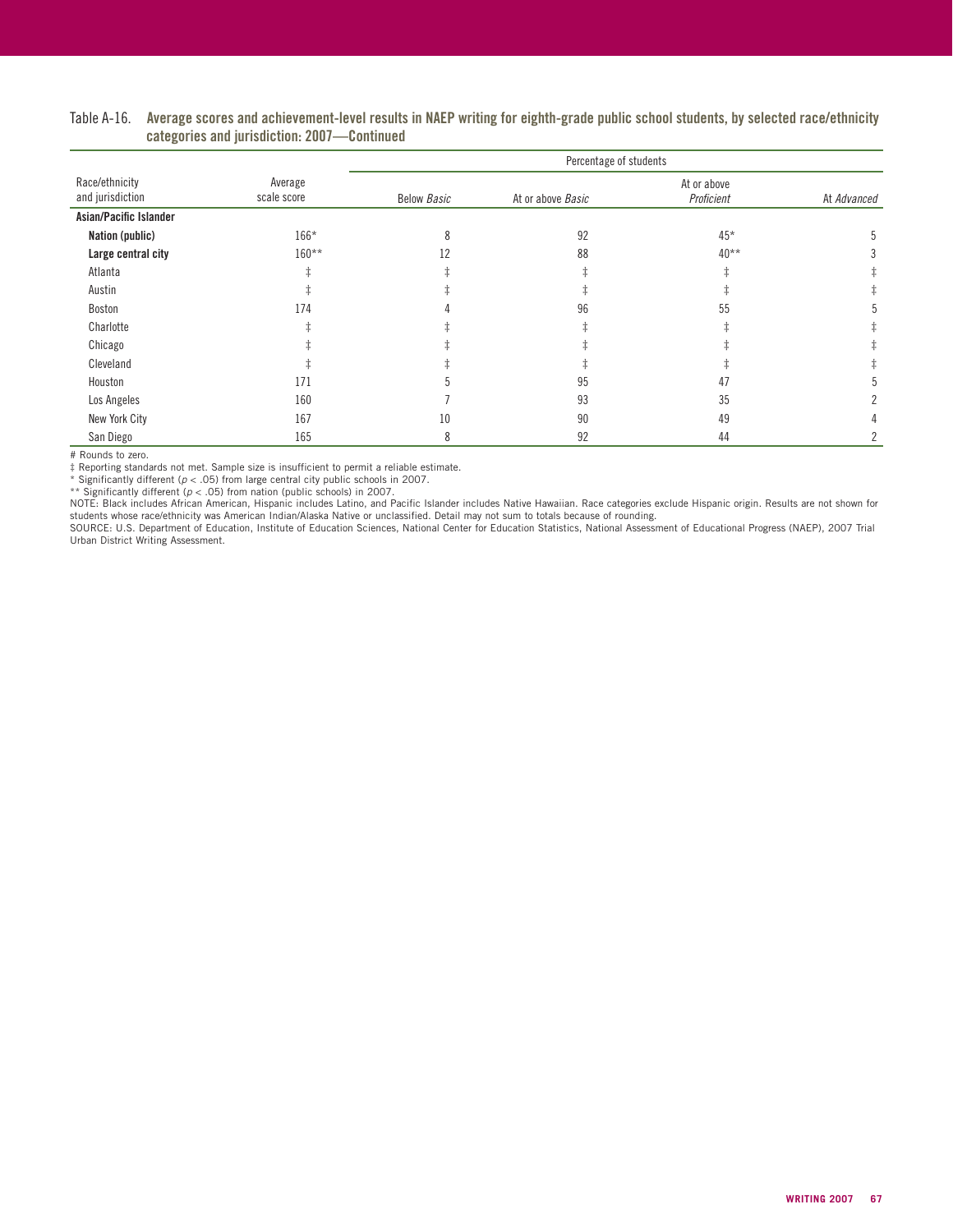| Table A-17.    Average scores and achievement-level results in NAEP writing for eighth-grade public school students, by gender and |  |
|------------------------------------------------------------------------------------------------------------------------------------|--|
| jurisdiction: 2007                                                                                                                 |  |

|                         |                        | Percentage of students |                   |                           |                |
|-------------------------|------------------------|------------------------|-------------------|---------------------------|----------------|
| Gender and jurisdiction | Average<br>scale score | <b>Below Basic</b>     | At or above Basic | At or above<br>Proficient | At Advanced    |
| Male                    |                        |                        |                   |                           |                |
| Nation (public)         | $144*$                 | $18*$                  | $82*$             | $20*$                     | 1              |
| Large central city      | 136**                  | $26***$                | $74***$           | $14***$                   | $\#$           |
| Atlanta                 | $136***$               | 24                     | 76                | $12***$                   | #              |
| Austin                  | $135***$               | $29***$                | $71***$           | 18                        | 1              |
| Boston                  | 138**                  | $24***$                | $76***$           | 15                        | 1              |
| Charlotte               | $143*$                 | $20*$                  | $80*$             | 18                        | #              |
| Chicago                 | $136***$               | $25***$                | $75***$           | $14***$                   | #              |
| Cleveland               | $124$ *,**             | $34^{*,**}$            | $66^{*,**}$       | $4^{*,**}$                | $\#$           |
| Houston                 | $135***$               | $27**$                 | $73***$           | $12***$                   | $\#$           |
| Los Angeles             | $129^{*,**}$           | $30***$                | $70***$           | $8*, **$                  | $\#$           |
| New York City           | $136***$               | $28***$                | $72***$           | 16                        | 1              |
| San Diego               | $137**$                | $27**$                 | $73***$           | 18                        | $\#$           |
| Female                  |                        |                        |                   |                           |                |
| Nation (public)         | $164*$                 | $7*$                   | $93*$             | $41*$                     | $3*$           |
| Large central city      | 155**                  | $11***$                | $89***$           | $30**$                    | $2***$         |
| Atlanta                 | $153**$                | 10                     | 90                | $26***$                   | -1             |
| Austin                  | $157**$                | $14***$                | $86***$           | $35^{*,**}$               | 4              |
| Boston                  | $160^{*,**}$           | 10                     | 90                | $35***$                   | 4              |
| Charlotte               | $167*$                 | $5*$                   | $95*$             | $43*$                     | 4              |
| Chicago                 | $157**$                | 9                      | 91                | $31***$                   |                |
| Cleveland               | $143^{*,**}$           | $13***$                | $87**$            | $13^{*,**}$               | #              |
| Houston                 | $150**$                | $12***$                | 88**              | $23^{*,**}$               | $1***$         |
| Los Angeles             | $145^{*,**}$           | $15***$                | 85**              | $18^{*,**}$               | 1              |
| New York City           | 156**                  | $13***$                | $87**$            | $34***$                   | $\overline{2}$ |
| San Diego               | 158**                  | $14***$                | 86**              | $38*$                     | $\overline{2}$ |

# Rounds to zero.<br>\* Significantly different (p < .05) from large central city public schools in 2007.<br>\*\* Significantly different (p < .05) from nation (public schools) in 2007.<br>NOTE: Detail may not sum to totals because of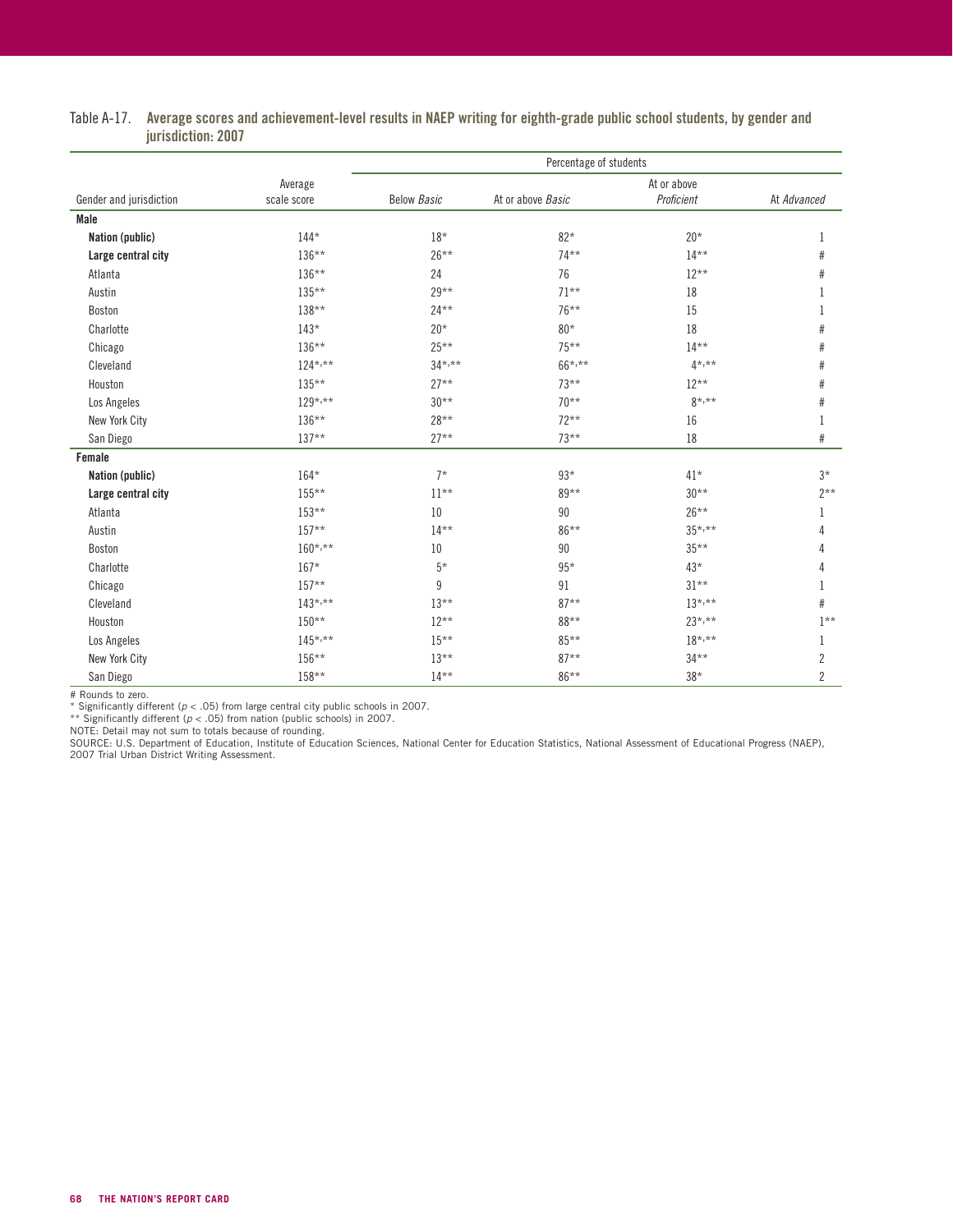|                           |              | Percentage of students |                   |             |                  |
|---------------------------|--------------|------------------------|-------------------|-------------|------------------|
| Eligibility status        | Average      |                        |                   | At or above |                  |
| and jurisdiction          | scale score  | <b>Below Basic</b>     | At or above Basic | Proficient  | At Advanced      |
| Eligible                  |              |                        |                   |             |                  |
| Nation (public)           | $141*$       | $20*$                  | $80*$             | $17*$       | $\#$             |
| Large central city        | $138**$      | $23***$                | $77***$           | $15***$     | $\#$             |
| Atlanta                   | 140          | 20                     | 80                | 14          | $\#$             |
| Austin                    | $128^{*,**}$ | $33^{*,**}$            | $67*,***$         | $9*,***$    | $\#$             |
| Boston                    | $144*$       | 18                     | 82                | 18          | $\mathbf{1}$     |
| Charlotte                 | 141          | 20                     | 80                | 15          | $\#$             |
| Chicago                   | 142          | $19*$                  | $81*$             | 18          | $\#$             |
| Cleveland                 | $133^{*,**}$ | 23                     | 77                | $9*, **$    | $\#$             |
| Houston                   | 137          | 22                     | 78                | 13          | $\#$             |
| Los Angeles               | $133^{*,**}$ | $25***$                | $75***$           | $9*, **$    | $\#$             |
| New York City             | $144*$       | 21                     | 79                | $22^{*,**}$ | $\,1$            |
| San Diego                 | $133**$      | $31^{*,**}$            | $69^{*,**}$       | 14          | $\#$             |
| Not eligible              |              |                        |                   |             |                  |
| Nation (public)           | $164*$       | $7*$                   | $93*$             | $40*$       | $\sqrt{3}$       |
| Large central city        | $159**$      | $11***$                | 89**              | $36***$     | $\sqrt{2}$       |
| Atlanta                   | 162          | $\overline{7}$         | 93                | 38          | $\sqrt{2}$       |
| Austin                    | $168^{*,**}$ | $\overline{7}$         | 93                | $47*$       | $\overline{4}$   |
| Boston                    | 161          | $15***$                | $85***$           | 41          | $\boldsymbol{6}$ |
| Charlotte                 | 169*         | $5*$                   | $95*$             | 46*         | $\overline{4}$   |
| Chicago                   | $169*$       | 8                      | 92                | $50*$       | $\overline{3}$   |
| Cleveland                 | $\ddagger$   | $\ddagger$             | $\ddagger$        | $\ddagger$  | $\ddagger$       |
| Houston                   | 159          | 10                     | 90                | 35          | $\sqrt{2}$       |
| Los Angeles               | $150**$      | 15                     | 85                | 26          | $1\,$            |
| New York City             | 167          | 8                      | 92                | 45          | $\overline{5}$   |
| San Diego                 | 163          | $\boldsymbol{9}$       | 91                | 42          | $\sqrt{3}$       |
| Information not available |              |                        |                   |             |                  |
| Nation (public)           | 149          | 15                     | 85                | 25          | $\sqrt{2}$       |
| Large central city        | 147          | 16                     | 84                | 23          | $\,1$            |
| Atlanta                   | $\ddagger$   | $\ddagger$             | $\ddagger$        | $\ddagger$  | $\ddagger$       |
| Austin                    | $\ddagger$   | $\ddagger$             | $\ddagger$        | $\ddagger$  | $\ddagger$       |
| Boston                    | $\ddagger$   | $\ddagger$             | $\ddagger$        | $\ddagger$  | $\ddagger$       |
| Charlotte                 | $\ddagger$   | $\ddagger$             | $\ddagger$        | $\ddagger$  | $\ddagger$       |
| Chicago                   | $\ddagger$   | $\ddagger$             | $\ddagger$        | $\ddagger$  | $\ddagger$       |
| Cleveland                 | $\ddagger$   | $\ddagger$             | $\ddagger$        | $\ddagger$  | $\ddagger$       |
| Houston                   | $\ddagger$   | $\ddagger$             | $\ddagger$        | $\ddagger$  | $\ddagger$       |
| Los Angeles               | 147          | 16                     | 84                | 23          | $\,1\,$          |
| New York City             | $\ddagger$   | $\ddagger$             | $\ddagger$        | $\ddagger$  | $\ddagger$       |
| San Diego                 | $\ddagger$   | $\ddagger$             | $\ddagger$        | $\ddagger$  | $\ddagger$       |

#### Table A-18. Average scores and achievement-level results in NAEP writing for eighth-grade public school students, by eligibility for free/reduced-price school lunch and jurisdiction: 2007

# Rounds to zero.

‡ Reporting standards not met. Sample size is insufficient to permit a reliable estimate.<br>\* Significantly different (ρ < .05) from large central city public schools in 2007.<br>\*\* Significantly different (ρ < .05) from nation

NOTE: Detail may not sum to totals because of rounding.<br>SOURCE: U.S. Department of Education, Institute of Education Sciences, National Center for Education Statistics, National Assessment of Educational Progress (NAEP), 2007 Trial Urban District Writing Assessment.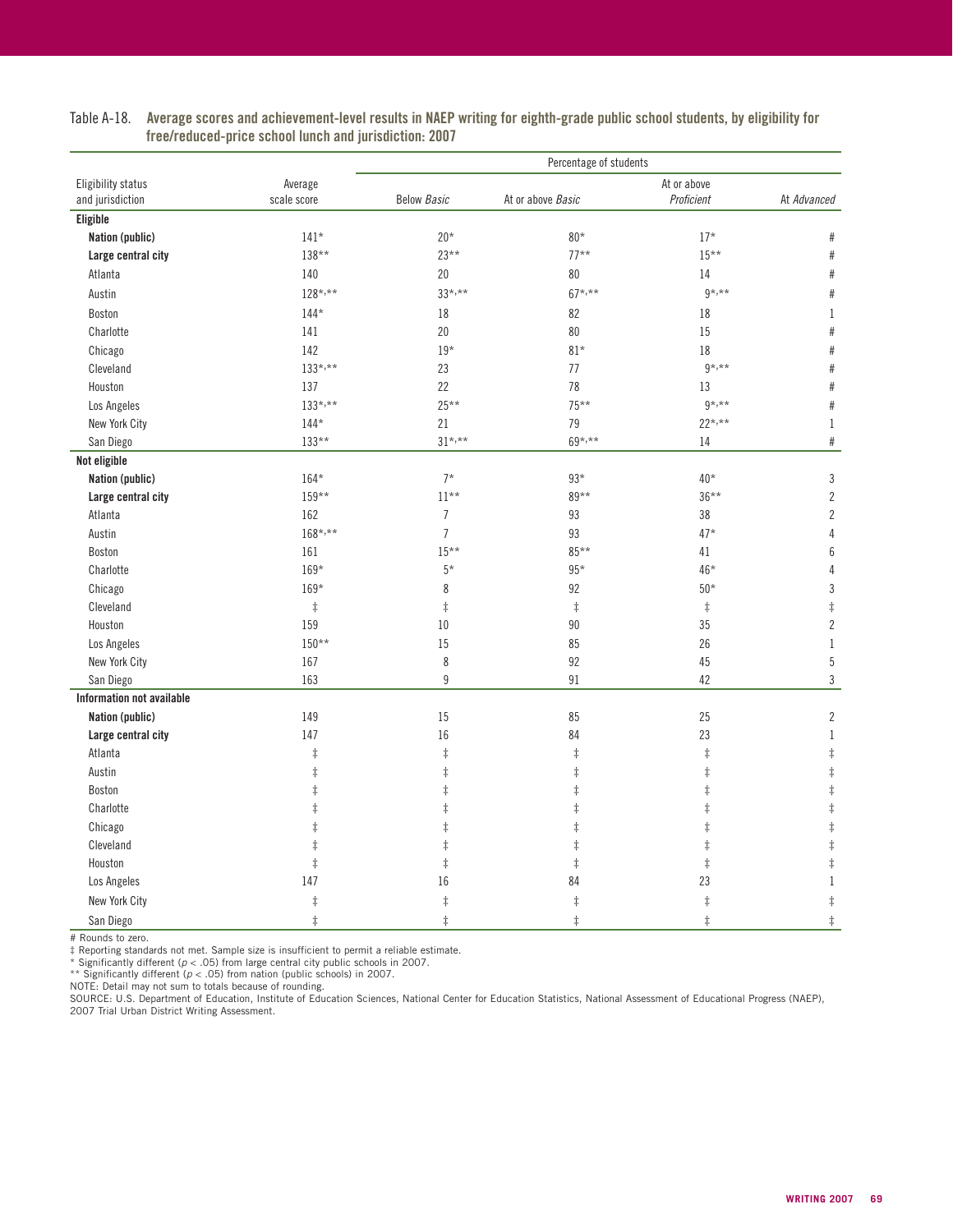|                            |                        |                    | Percentage of students |                           |                |  |
|----------------------------|------------------------|--------------------|------------------------|---------------------------|----------------|--|
| SD status and jurisdiction | Average<br>scale score | <b>Below Basic</b> | At or above Basic      | At or above<br>Proficient | At Advanced    |  |
| <b>SD</b>                  |                        |                    |                        |                           |                |  |
| Nation (public)            | $118*$                 | $46*$              | $54*$                  | $6*$                      | $\#$           |  |
| Large central city         | $112**$                | $54***$            | 46**                   | $4***$                    | $\#$           |  |
| Atlanta                    | 105                    | 60                 | 40                     | 3                         | #              |  |
| Austin                     | 111                    | 52                 | 48                     | 6                         | $\#$           |  |
| Boston                     | $121*$                 | 41                 | 59                     | 4                         | $\#$           |  |
| Charlotte                  | $120*$                 | 46                 | 54                     | 6                         | $\#$           |  |
| Chicago                    | $107**$                | $58***$            | $42***$                | 5                         | $\#$           |  |
| Cleveland                  | $96^{*,**}$            | $73^{*,**}$        | $27^{*,**}$            |                           | $\#$           |  |
| Houston                    | 110                    | 56                 | 44                     | 3                         | $\#$           |  |
| Los Angeles                | $105**$                | $61***$            | $39***$                | $2**$                     | $\#$           |  |
| New York City              | 112                    | 52                 | 48                     | 1                         | $\#$           |  |
| San Diego                  | 108                    | 59                 | 41                     | 5                         | $\#$           |  |
| Not SD                     |                        |                    |                        |                           |                |  |
| Nation (public)            | $159*$                 | $9*$               | $91*$                  | $33*$                     | $2*$           |  |
| Large central city         | $149**$                | $15***$            | 85**                   | $24***$                   | $1***$         |  |
| Atlanta                    | $148**$                | 13                 | 87                     | $21**$                    | $\#$           |  |
| Austin                     | $151**$                | $17**$             | $83***$                | $29^{*,**}$               | $\overline{2}$ |  |
| Boston                     | $154^{*,**}$           | $13***$            | $87**$                 | $29^{*,**}$               | 3              |  |
| Charlotte                  | 159*                   | $8*$               | $92*$                  | $34*$                     | $\overline{2}$ |  |
| Chicago                    | $153**$                | $10*$              | $90*$                  | $26***$                   | $\mathbf{1}$   |  |
| Cleveland                  | $138^{*,**}$           | $17***$            | 83**                   | $10^{*,**}$               | #              |  |
| Houston                    | $145***$               | $16***$            | 84**                   | $19^{*,**}$               | $1***$         |  |
| Los Angeles                | $140^{*,**}$           | $19^{*,**}$        | $81^{*,**}$            | $14^{*,**}$               | $\#$           |  |
| New York City              | $152**$                | $15***$            | $85***$                | $29^{*,**}$               | $\overline{c}$ |  |
| San Diego                  | $151**$                | $17**$             | 83**                   | $29^{*,**}$               |                |  |

#### Table A-19. Average scores and achievement-level results in NAEP writing for eighth-grade public school students, by status as students with disabilities (SD) and jurisdiction: 2007

# Rounds to zero. \* Significantly different (p < .05) from large central city public schools in 2007.

\*\* Significantly different ( $p < .05$ ) from nation (public schools) in 2007.

NOTE: The results for students with disabilities are based on students who were assessed and cannot be generalized to the total population of such students. Detail may not sum to totals because of rounding.<br>SOURCE: U.S. Department of Education, Institute of Education Sciences, National Center for Education Statistics, National Assessment of Educational Progress (NAEP),

2007 Trial Urban District Writing Assessment.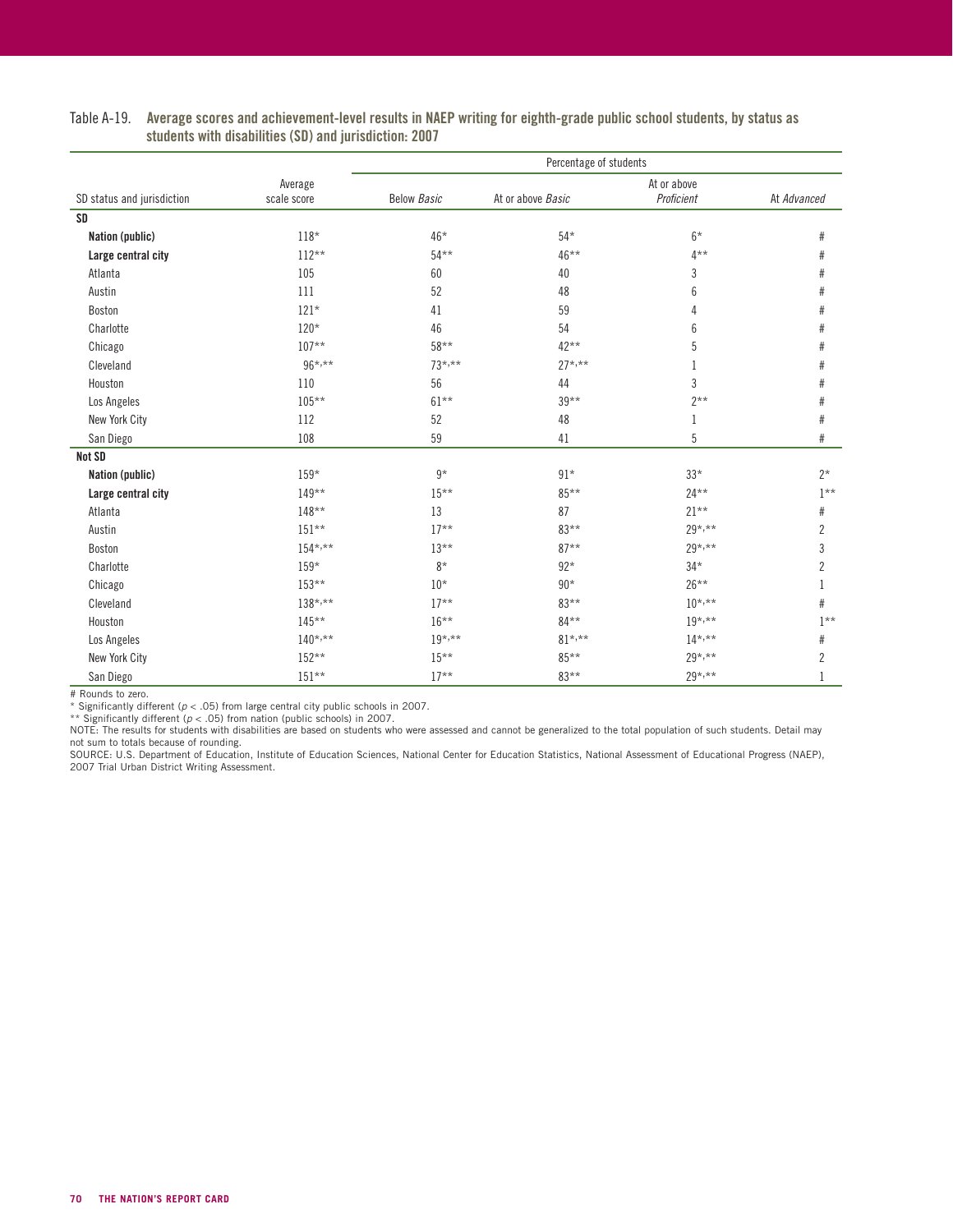|                             |                        | Percentage of students |                   |                           |                |
|-----------------------------|------------------------|------------------------|-------------------|---------------------------|----------------|
| ELL status and jurisdiction | Average<br>scale score | <b>Below Basic</b>     | At or above Basic | At or above<br>Proficient | At Advanced    |
| <b>ELL</b>                  |                        |                        |                   |                           |                |
| Nation (public)             | $120*$                 | $42*$                  | $58*$             | $5*$                      | #              |
| Large central city          | $112**$                | $51***$                | $49***$           | $3***$                    | #              |
| Atlanta                     | $\ddagger$             | $\ddagger$             | $\ddagger$        | $\ddagger$                | $\ddagger$     |
| Austin                      | $100^{*,**}$           | $65^{*,**}$            | $35^{*,**}$       | $\mathbf{1}$              | $\#$           |
| Boston                      | $102^{*,**}$           | $68*, **$              | $32^{*,**}$       | 1                         | #              |
| Charlotte                   | $126*$                 | 38                     | 62                | 6                         | #              |
| Chicago                     | 117                    | 45                     | 55                | 4                         | $\#$           |
| Cleveland                   | $\ddagger$             | $\ddagger$             | $\ddagger$        | $\ddagger$                | $\ddagger$     |
| Houston                     | $102^{*,**}$           | $65^{*,**}$            | $35^{*,**}$       | 1                         | $\#$           |
| Los Angeles                 | $113**$                | 48**                   | $52***$           | $2**$                     | #              |
| New York City               | $101^{*,**}$           | $67^{\star,**}$        | $33^{*,**}$       | $\overline{c}$            | $\#$           |
| San Diego                   | $107**$                | $59***$                | $41***$           | $1***$                    | #              |
| <b>Not ELL</b>              |                        |                        |                   |                           |                |
| Nation (public)             | 156*                   | $11*$                  | 89*               | $32*$                     | $2*$           |
| Large central city          | $149**$                | $15***$                | $85***$           | $24***$                   | $1**$          |
| Atlanta                     | $145**$                | 16                     | 84                | $19***$                   | $\#$           |
| Austin                      | $152**$                | $16***$                | $84***$           | $30*$                     | $\overline{2}$ |
| Boston                      | $154*$                 | 12                     | 88                | $28**$                    | $\overline{c}$ |
| Charlotte                   | $157*$                 | $10*$                  | $90*$             | $33*$                     | $\overline{c}$ |
| Chicago                     | $148**$                | $16***$                | 84**              | $23***$                   | 1              |
| Cleveland                   | $134^{*,**}$           | $22^{*,**}$            | $78^{*,**}$       | $9*, **$                  | #              |
| Houston                     | $147**$                | $14***$                | 86**              | $19***$                   | $1**$          |
| Los Angeles                 | $146**$                | 13                     | 87                | $18^{*,**}$               | #              |
| New York City               | $151**$                | 15                     | 85                | 28                        | $\overline{c}$ |
| San Diego                   | $157*$                 | $11*$                  | 89*               | $33*$                     | $\overline{c}$ |

#### Table A-20. Average scores and achievement-level results in NAEP writing for eighth-grade public school students, by status as English language learners (ELL) and jurisdiction: 2007

# Rounds to zero.

‡ Reporting standards not met. Sample size is insufficient to permit a reliable estimate.

\* Significantly different ( $p < .05$ ) from large central city public schools in 2007.

\*\* Significantly different (p < .05) from nation (public schools) in 2007.<br>NOTE: The results for English language learners are based on students who were assessed and cannot be generalized to the total population of such s not sum to totals because of rounding.

SOURCE: U.S. Department of Education, Institute of Education Sciences, National Center for Education Statistics, National Assessment of Educational Progress (NAEP),<br>2007 Trial Urban District Writing Assessment.